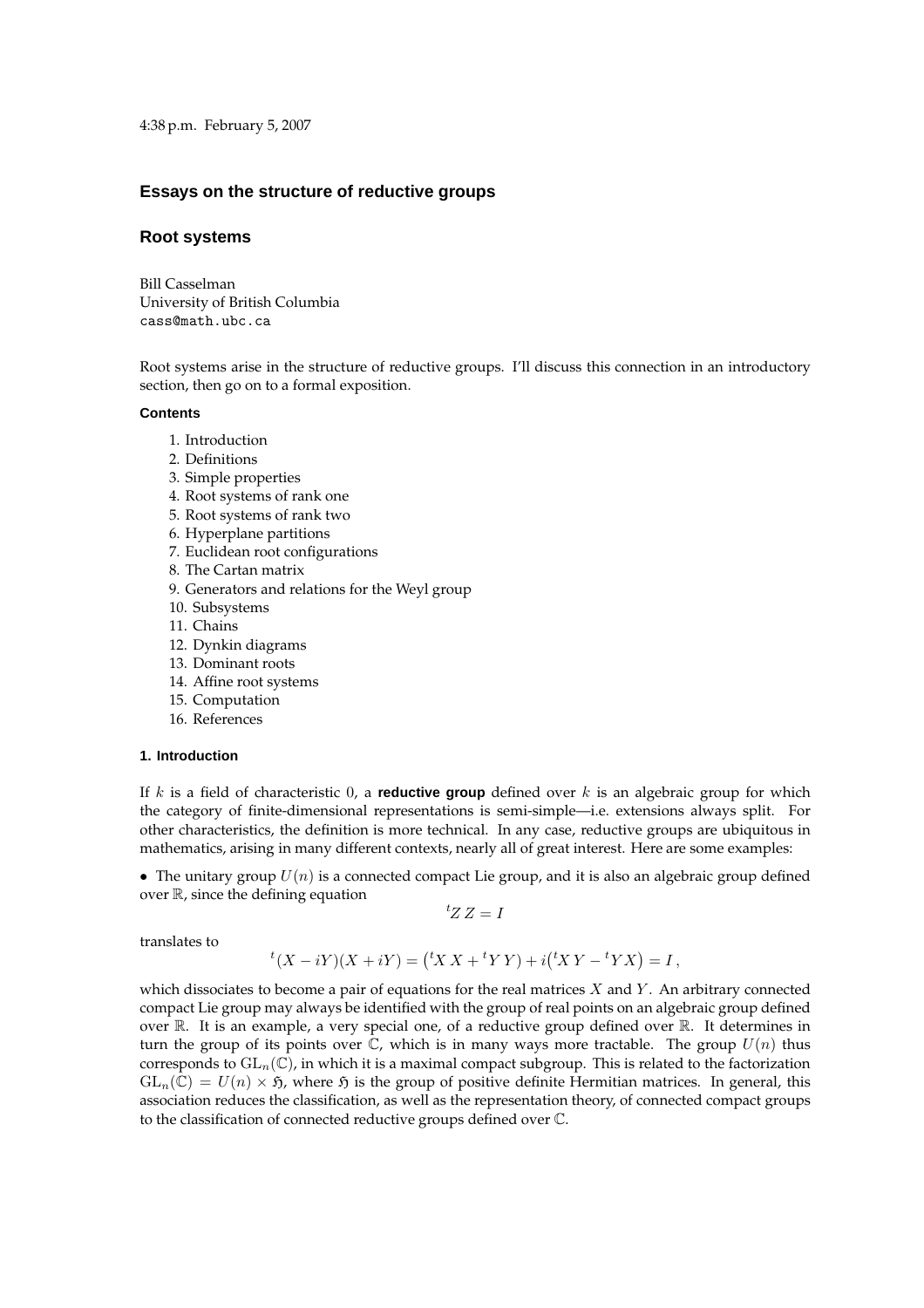• All but a finite number of the finite simple groups are either reductive groups defined over finite fields, or at least closely related to such groups. An example would be the finite projective group  $PGL_n^1(\mathbb{F}_q)$ , the kernel of the map induced by det onto  $k^\times/(k^\times)^n$ . What might be a bit surprising is that the classification of reductive groups over finite fields is not so different from that of groups over C. Even more astonishing, Chevalley's uniform construction of such finite groups passes through the construction of the related complex groups.

• The theory of automorphic forms is concerned with functions on quotients  $\Gamma \backslash G(\mathbb{R})$  where G is reductive and  $\Gamma$  an arithmetic subgroup, a discrete subgroup of finite covolume. These quotients are particularly interesting because they are intimately associated to analogues of the Riemann zeta function. Classically one takes  $G = SL_2(\mathbb{R})$  and  $\Gamma = SL_2(\mathbb{Z})$ . This is still probably the best known case, but in the past half-century it has become clear that other groups are of equal interest, although unfortunately also of much greater complexity.

Each connected reductive group is associated to a finite subset of a real vector space with certain combinatorial properties, known as its **root system**. The classification of such groups reduces to the classification of root systems, and the structure of any one of these groups can be deduced from properties of its root system. Most of this essay will be concerned with properties of root systems independently of their connections with reductive groups, but in the rest of this introduction I'll give some idea of this connection.

### **The root system of the general linear group**

For the moment, let k be an arbitrary field, and let  $G = GL_n(k)$ . This is in many ways the simplest of all reductive groups—perhaps deceptively simple. It is the open subset of  $M_n(k)$  where det  $\neq 0$ , but may also be identified with the closed subvariety of all  $(m, d)$  in  $M_n(k) \oplus k$  with  $\det(m) \cdot d = 1$ , hence is an affine algebraic group defined over k. The matrix algebra  $M_n(k)$  may be identified with its tangent space at  $I$ . This tangent space is also the Lie algebra of  $G$ , but we won't need the extra structure here.

Let A be the subgroup of diagonal matrices  $a = (a_i)$ , also an algebraic group defined over k. The diagonal entries

 $\varepsilon_i$ :  $a \mapsto a_i$ 

induce an isomorphism of A with with  $(k^{\times})^n$ . These generate the group  $X^*(A)$  of algebraic homomorphisms from A to the multiplicative group. Such homomorphisms are all of the form  $a \mapsto \prod a_i^{m_i}$ , and  $X^*(A)$  is isomorphic to the free group  $\mathbb{Z}^n$ .

Let  $X_*(A)$  be the group of algebraic homomorphisms from the multiplicative group to A. Each of these is of the form  $x \mapsto (x^{m_i})$ , so this is also isomorphic to  $\mathbb{Z}^n$ . The two are canonically dual to each other—for  $\alpha = \prod x^{n_i}$  in  $X^*(A)$  and  $\beta^\vee = (x^{m_i})$  in  $X_*(\hat{A})$  we have

$$
\alpha(\beta(x)) = x^{m_1 n_1 + \dots + m_n n_n} = x^{\langle \alpha, \beta^\vee \rangle}.
$$

Let  $(\widehat{\varepsilon}_i)$  be the basis of  $X_*(A)$  dual to  $(\varepsilon_i)$ .

The group A acts on the tangent space at I by the **adjoint action**, which is here conjugation of matrices. Explicitly, conjugation of  $(x_{i,j})$  by  $(a_i)$  gives  $(a_i/a_j \cdot x_{i,j})$ . The space  $M_n(k)$  is therefore the direct sum of the diagonal matrices  $\mathfrak a$ , on which A acts trivially, and the one-dimensional eigenspaces  $\mathfrak g_{i,j}$  of matrices with a solitary entry  $x_{i,j}$  (for  $i \neq j$ ), on which A acts by the character

$$
\lambda_{i,j}:a\longmapsto a_i/a_j.
$$

The characters  $\lambda_{i,j}$  form a finite subset of  $X^*(A)$  called the **roots** of  $\mathrm{GL}_n$ . The term comes from the fact that these determine the roots of the characteristic equation of the adjoint action of an element of A. In additive notation (appropriate to a lattice),  $\lambda_{i,j} = \varepsilon_i - \varepsilon_j$ .

The group  $\mathrm{GL}_n$  has thus given rise to the lattices  $L=X^*(A)$  and  $L^\vee=X_*(A)$  as well as the subset  $\Sigma$  of all roots  $\lambda_{i,j}$  in  $X^*(A)$ . There is one more ingredient we need to see, and some further properties of this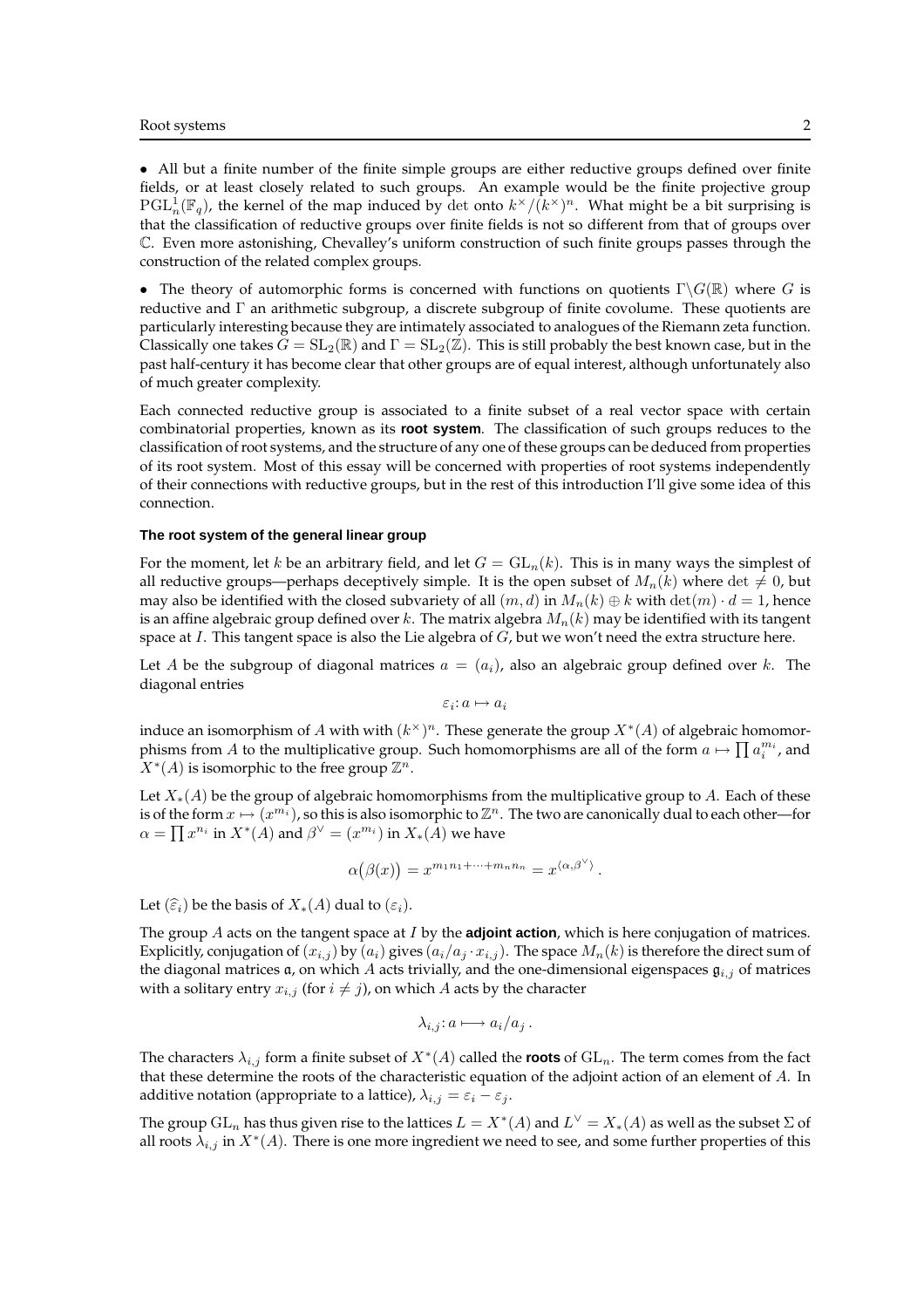collection that remain to be explored. To each root  $\lambda = \lambda_{i,j}$  with  $i \neq j$  we can associate a homomorphism  $\lambda^\vee$  from  $\mathrm{SL}_2(k)$  into  $G$ , taking

 $\begin{bmatrix} a & b \\ c & d \end{bmatrix}$ 

to the matrix  $(x_{k,\ell})$  which is identical to the identity matrix except when  $\{k,\ell\} \subseteq \{i,j\}$ . For these exceptional entries we have

$$
x_{i,i} = a
$$
  
\n
$$
x_{j,j} = d
$$
  
\n
$$
x_{i,j} = b
$$
  
\n
$$
x_{j,i} = c
$$
.

For example, if  $n = 3$  and  $(i, j) = (1, 3)$ 

$$
\begin{bmatrix} a & b \\ c & d \end{bmatrix} \longmapsto \begin{bmatrix} a & 0 & b \\ 0 & 1 & 0 \\ c & 0 & d \end{bmatrix}.
$$

The homomorphism  $\lambda^{\vee}$ , when restricted to the diagonal matrices, gives rise to a homomorphism from the multiplicative group that I'll also express as  $\lambda^{\vee}$ . This is the element  $\widehat{\varepsilon}_i - \widehat{\varepsilon}_j$  of  $X_*(A)$ . In the example above this gives us  $\overline{1}$ 

$$
x\longmapsto \left[\begin{array}{cc} x\\ & 1/x \end{array}\right]\longmapsto \left[\begin{array}{ccc} x&0&0\\ 0&1&0\\ 0&0&1/x \end{array}\right]\,.
$$

The homomorphism  $\lambda^\vee$  also gives rise to its differential  $d\lambda^\vee$ , from the Lie algebra of  $\mathrm{SL}_2$  to that of  $G.$  In  $SL<sub>2</sub>$ 

$$
\begin{bmatrix} a \\ 1/a \end{bmatrix} \begin{bmatrix} x \\ 1 \end{bmatrix} \begin{bmatrix} 1/a \\ a \end{bmatrix} = \begin{bmatrix} a^2x \\ 1 \end{bmatrix} = a^2 \begin{bmatrix} x \\ 1 \end{bmatrix}.
$$

Since the embedding of  $SL_2$  is covariant, this tells us that

$$
\lambda(\lambda^{\vee}(x)) = x^2
$$

or in other terminology

$$
\langle \lambda,\lambda^\vee\rangle=2
$$

for an arbitrary root  $\lambda$ .

The set of roots possesses important symmetry. The permutation group  $\mathfrak{S}_n$  acts on the diagonal matrices by permuting its entries, hence also on  $X^*(A)$  and  $X_*(A)$ . In particular, the transposition  $(i\ j)$  swaps  $\varepsilon_i$ with  $\varepsilon_j$ . This is a reflection in the hyperplane  $\widehat{\lambda} = \widehat{\lambda}_{i,j} = \widehat{\varepsilon}_i - \widehat{\varepsilon}_j = 0$ , with the formula

$$
\mu \longmapsto \mu - 2 \left( \frac{\mu \bullet \lambda}{\lambda \bullet \lambda} \right) \lambda.
$$

The dot product here is the standard one on  $\mathbb{R}^n$ , which is invariant with respect to the permutation group, but it is better to use the more canonical but equivalent formula

$$
s_{\lambda} : \mu \longmapsto \mu - \langle \mu, \lambda^{\vee} \rangle \lambda.
$$

This is a reflection in the hyperplane  $\langle v, \lambda^{\vee} \rangle = 0$  since  $\langle \lambda, \lambda^{\vee} \rangle = 2$  and hence  $s_{\lambda} \lambda = -\lambda$ . So now we have in addition to  $L$ ,  $L^\vee$  and  $\Sigma$  the subset  $\Sigma^\vee.$  The set  $\Sigma$  is invariant under reflections  $s_\lambda$ , as is  $\Sigma^\vee$  under the contragredient reflections

$$
s_{\lambda} \vee : \mu^{\vee} \longmapsto \mu^{\vee} - \langle \lambda, \mu^{\vee} \rangle \lambda^{\vee}.
$$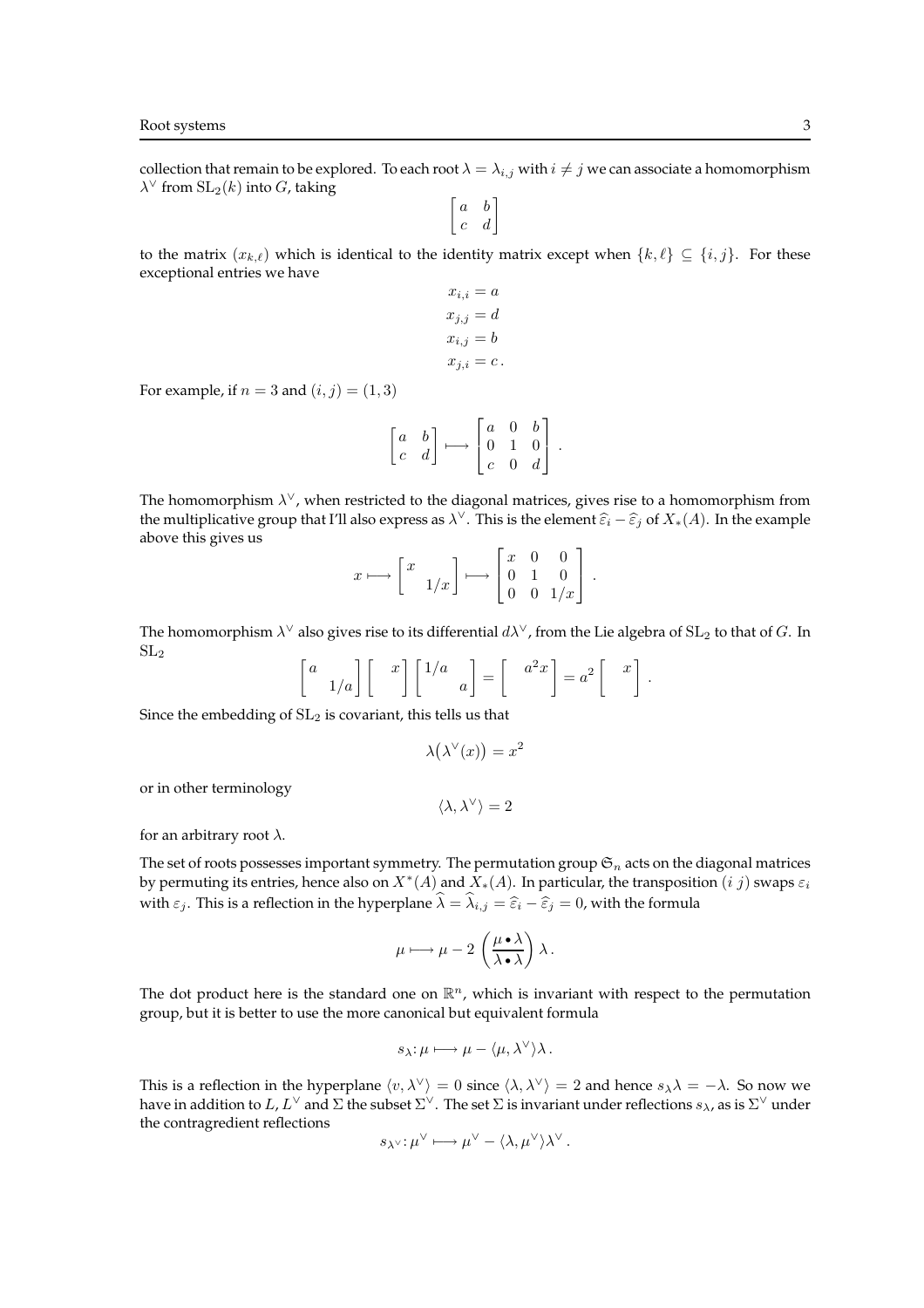The group  $\mathfrak{S}_n$  may be identified with  $N_G(A)/A$ . The short exact sequence

$$
1 \longrightarrow A \longrightarrow N_G(A) \longrightarrow N_G(A)/A \cong \mathfrak{S}_n \longrightarrow 1
$$

in fact splits by means of the permutation matrices. But this is peculiar to  $GL_n$ . What generalizes to other groups is the observation that transpositions generate  $\mathfrak{S}_n$ , and that the transposition  $(i, j)$  is also the image in  $N_G(A)/A$  of the matrix

$$
\begin{bmatrix} 0 & -1 \\ 1 & 0 \end{bmatrix}
$$

under  $\lambda_{i,j}^{\vee}$ .

The roots  $\varepsilon_i - \varepsilon_j$  all lie in the  $n - 1$ -dimensional space where the sum of coordinates is 0. For  $n = 3$  this slice is two-dimensional, and the root system can be pictured:



#### **Root data**

So now we can make the definition:

A **root datum** is a quadruple  $(L, \Sigma, L^\vee, \Sigma^\vee)$  where (a)  $\Sigma$  is a finite subset of the lattice  $L$ ,  $\Sigma^\vee$  one of the dual lattice  $L^\vee$ ; (b) there exists a bijection  $\lambda \mapsto \lambda^\vee$  from  $\Sigma$  to  $\Sigma^\vee$ ; and (c) both  $\Sigma$  and  $\Sigma^\vee$  are invariant under root (and co-root) reflections.

I am not sure who is responsible for this odd Latin terminology. Many of us have forgotten that 'data' is the plural of 'datum', to be sure (as just about all of us have forgotten that 'agenda' is the plural of 'agendum', meaning things to be acted upon). Especially confusing is that a root datum is a collection of several objects. Literally correct, of course, but . . . Mind you, what would we call a set of these arrays if we had called a single array a set of data?

The character lattice L is an important part of the datum. The lattice L for  $GL_n$  is that spanned by the  $\varepsilon_i$ . The group  $SL_n$  is the subgroup of matrices with determinant 1, so its character lattice is the quotient of L by the span of  $\varepsilon_1 + \cdots + \varepsilon_n$ . The projective group  $PGL_n$  is the quotient of  $GL_n$  by scalars, so the corresponding lattice is the sublattice where the coordinate sum vanishes. The groups  $GL_n(k)$ and  $k^{\times} \times SL_n(k)$ , for example, have essentially the same sets of roots but distinct lattices. It is useful to isolate the roots as opposed to how they sit in a lattice, and for this reason one introduces a new notion: a **root system** is a quadruple  $(V, \Sigma, V^\vee, \Sigma^\vee)$  satisfying analogous conditions, but where now V is a real vector space, and we impose the extra condition that  $\langle \lambda, \mu^{\vee} \rangle$  be integral. Two root systems are called **equivalent** if the systems obtained by replacing the vector space by that spanned by the roots are isomorphic. Sometimes in the literature it is in fact assumed that V is spanned by  $\Sigma$ , but this becomes awkward when we want to refer to root system whose roots are subsets of a given system.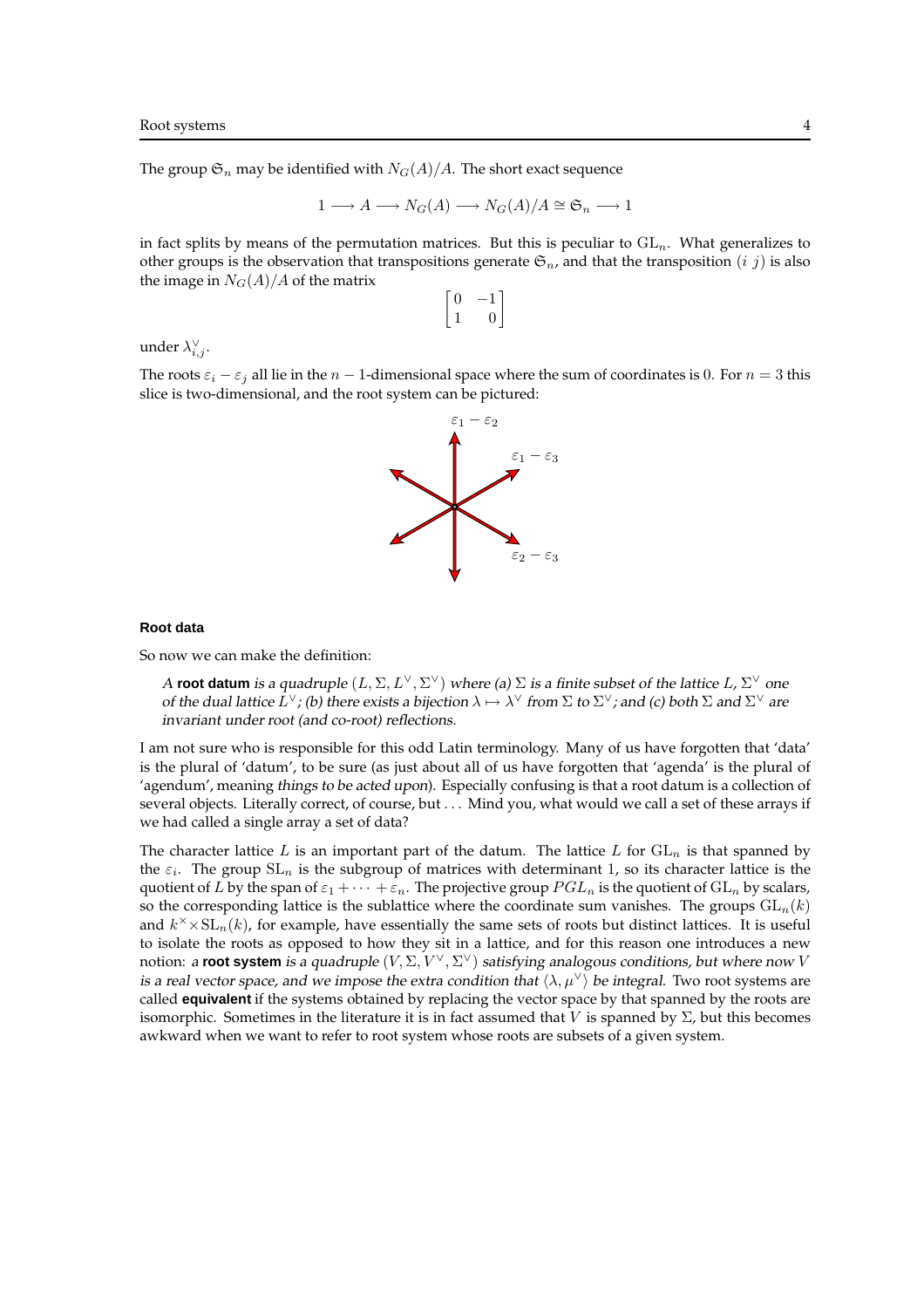#### **Tori**

The simplest reductive groups are those with an empty root set. Connected, compact abelian groups are tori—i.e. products of circles—and over  $\mathbb C$  become products of the multiplicative group  $\mathbb C^{\times}$ . For example, the compact torus  $x^2 + y^2 = 1$  becomes the complex hyperbola  $(x + iy)(x - iy) = 1$ . In general, algebraic groups isomorphic to products of copies of the multiplicative group after extension to an algebraic closed field are called **algebraic tori**. Any algebraic representation of a torus decomposes into the sum of one-dimensional eigenspaces. The roots associated to a reductive group defined over an algebraically closed field are the eigencharacters of the adjoint action of a maximal torus. For other fields of definition there are some technical adjustments, as we'll see in a moment.

### **The symplectic group**

The symplectic group  $\text{Sp}_{2n}$  is that of all  $2n\times 2n$  matrices  $X$  preserving a non-degenerate anti-symmetric form such as  $\sum (x_iy_{i+n} - y_ix_{i+n})$  or, after a coordinate change, satisfying the equation

$$
{}^tX\,J\,X=J
$$

where

$$
J = J_n = \begin{bmatrix} 0 & -\omega_n \\ \omega_n & 0 \end{bmatrix} \text{ and } \omega_n = \begin{bmatrix} 1 \\ 1 \end{bmatrix}, \dots
$$

Sometimes I is used instead of  $\omega$ , but there is a good technical reason for the choice here.

The tangent space of this group at  $I$ , and indeed that of any algebraic group, may be calculated by a very useful trick. A group defined over  $k$  determines also a group defined over any ring extension of  $k$ , and in particular the **nil-ring**  $k[\varepsilon]$  where  $\varepsilon^2=0$ . The tangent space may be identified with the linear space of all matrices X such that  $I + \varepsilon X$  lies in  $G(k|\varepsilon|)$ . Here this gives us the condition

$$
{}^{t}(I + \varepsilon X)J(I + \varepsilon X) = J
$$
  

$$
J + \varepsilon({}^{t}XJ + JX) = J
$$
  

$$
{}^{t}XJ + JX = 0.
$$

This symplectic group contains a copy of  $GL_n$  made up of matrices

$$
\begin{bmatrix} X & & \\ & \omega^{-1} \cdot {}^{t}X^{-1} \cdot \omega \end{bmatrix}
$$

for arbitrary X in  $GL_n(k)$ , and also unipotent matrices

$$
\begin{bmatrix} I & X \\ 0 & I \end{bmatrix}
$$

with  $\omega X$  symmetric. The diagonal matrices in  $\mathrm{Sp}_{2n}$  are those like

$$
\begin{bmatrix} a_1 & & & \\ & a_2 & & & \\ & & a_3 & & \\ & & & a_3^{-1} & \\ & & & & a_3^{-1} & \\ & & & & & a_3^{-1} \end{bmatrix}
$$

1  $\overline{1}$  $\overline{1}$  $\overline{1}$  $\overline{1}$  $\overline{1}$  $\overline{1}$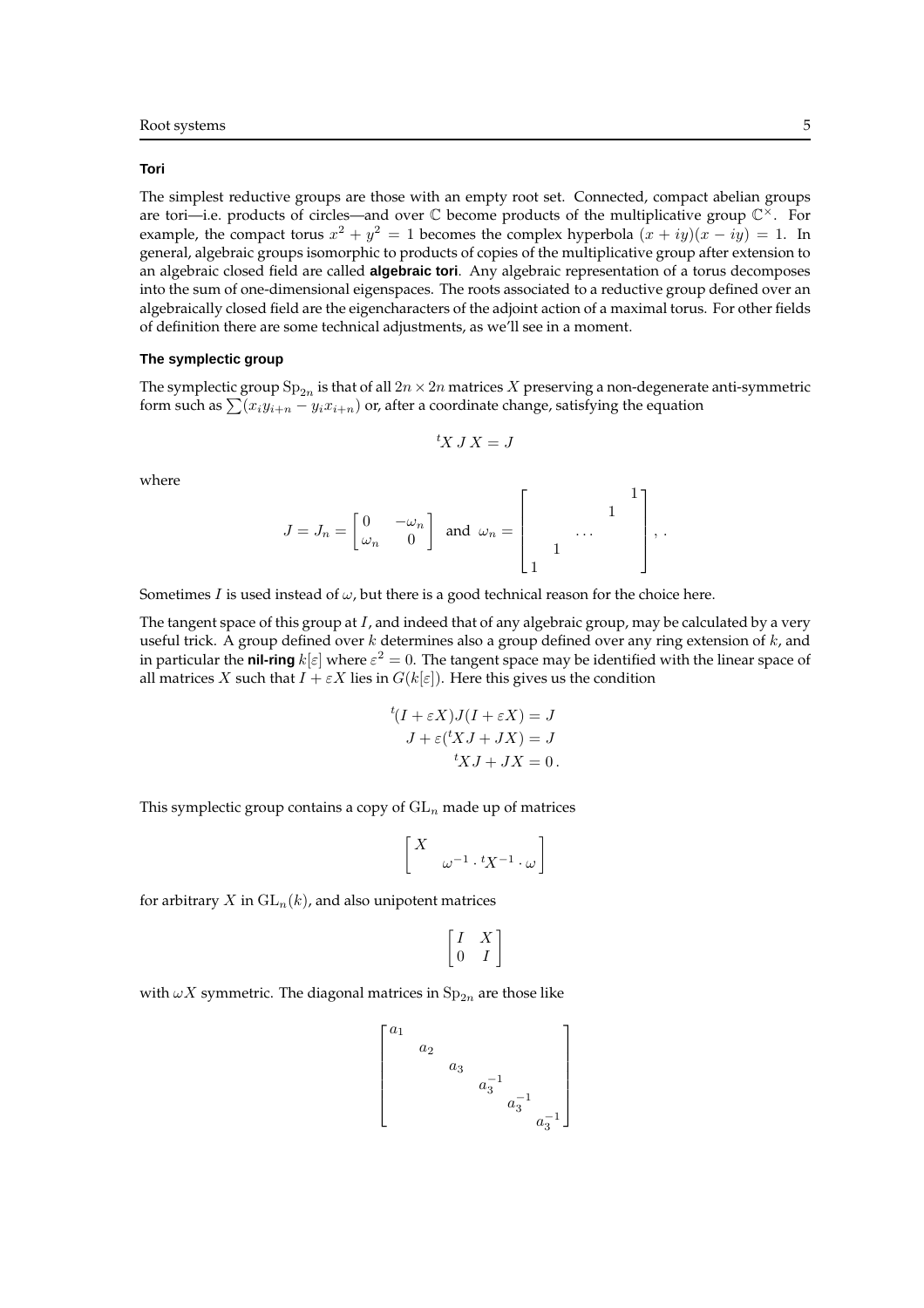$(n=3$  here) and make up an algebraic torus of dimension n, again with coordinates  $\varepsilon_i$  inherited from  ${\rm GL}_n.$  The roots are now the

$$
\pm \varepsilon_i \pm \varepsilon_j \quad (i < j)
$$

$$
\pm 2\varepsilon_i
$$

and the co-roots

$$
\pm \widehat{\varepsilon}_i \pm \widehat{\varepsilon}_j \quad (i < j)
$$

$$
\pm \widehat{\varepsilon}_i \, .
$$

It is significant that the two systems differ in the factor 2.

The Weyl group in this case is an extension of  $\mathfrak{S}_n$  by  $(\pm 1)^n$ .



### **Unitary groups**

Suppose  $\ell$  to be a quadratic field extension of k. Let G be the **special unitary group**  $SU_{\omega_n}$  of  $n \times n$ matrices  $X$  of determinant 1 with coordinates in  $\ell$  that preserve the Hermitian form corresponding to the matrix  $\omega_n$ :

$$
{}^t\overline{X}\,\omega_n X = \omega_n.
$$

This is an algebraic group defined over  $k$ , not over  $\ell$ , whose equations one obtains by translating the matrix equations in  $\ell$  to equations in  $k$  by introducing a  $k$ -basis in  $\ell$ . The group of diagonal matrices in it is isomorphic to  $(\ell^\times)^k$  if  $n=2k+1$  and  $(\ell^\times)^k\times N_{\ell/k}^1$  if  $n=2k+2$ , where  $N^1$  is the kernel of the norm map from  $\ell^\times$  to  $k^\times$ . For example, if  $n=3$  we have the diagonal matrices

$$
\left[ \begin{smallmatrix} a & & \\ & \overline{a}/a & \\ & & 1/\overline{a} \end{smallmatrix} \right]
$$

with a in  $\ell^\times$ . This group is still a torus, since when the field of definition is extended to  $\ell$  it becomes isomorphic to a product of copies of  $\ell^{\times}$ . But it is not **split**. The group A in this case is taken to be the subgroup of matrices which are invariant under conjugation—i.e. those with diagonal entries in  $k^\times$  . The eigenspaces no longer necessarily have dimension one. For odd  $n$  the root system is not reduced—for  $n = 3$ , the roots are

$$
a \mapsto a^{\pm 1}, \quad a \mapsto a^{\pm 2}.
$$

In additive terms it contains four roots  $\pm \alpha$ ,  $\pm 2\alpha$ :

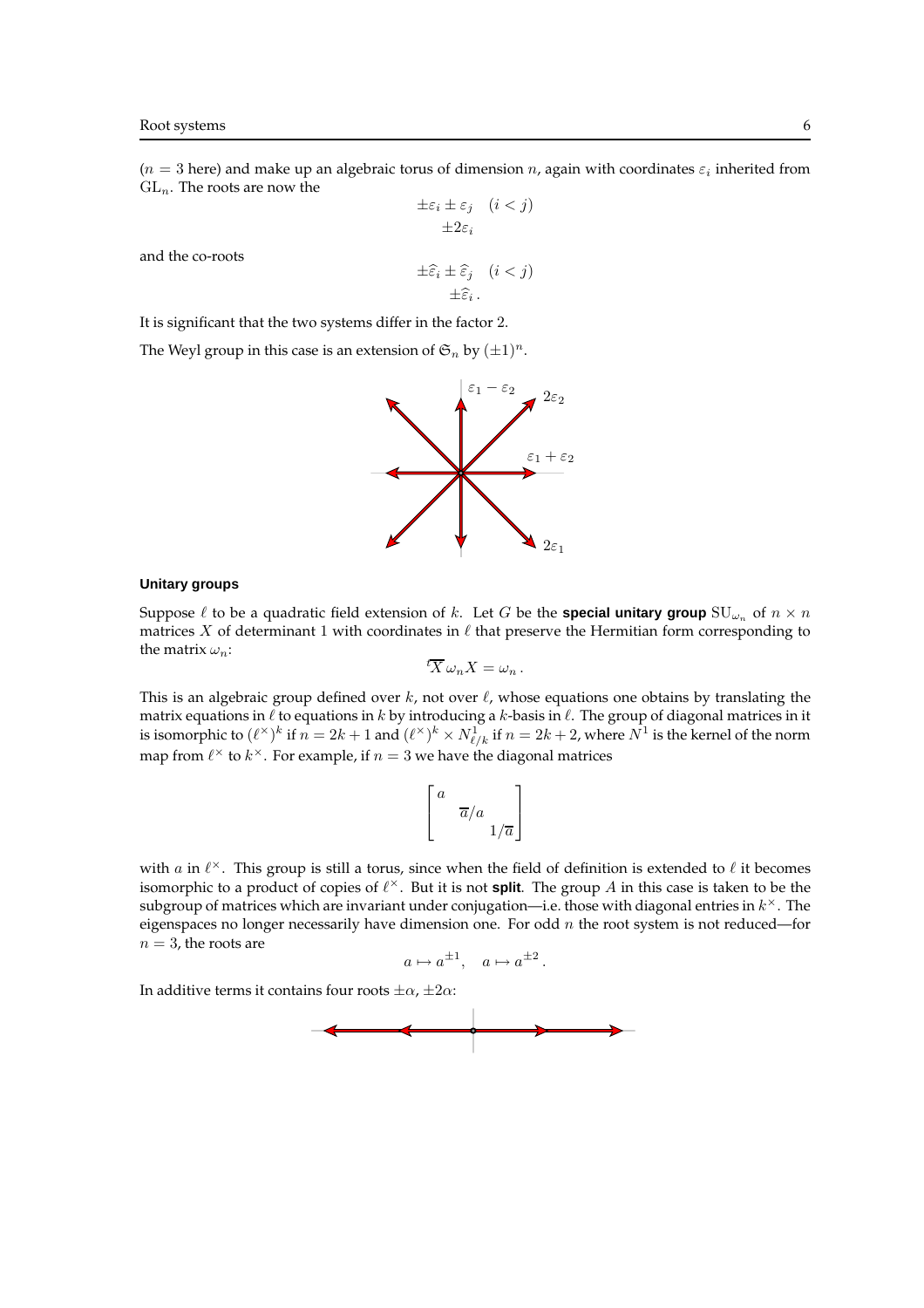#### **Further reduction**

Not only do reductive groups give rise to root data, but conversely to each root datum is associated a unique reductive group over any field. This is a remarkable result first discovered by Chevalley remarkable because at the time it was expected that fields of small characteristic would cause serious trouble, perhaps even give rise to exceptional cases. At any rate, natural questions arise: How to classify root data, or more simply root systems, up to equivalence? How to construct the associated groups and Lie algebras? How to describe their properties, for example their irreducible finite-dimensional representations? How to do explicit computation in these groups and Lie algebras?

Making the first steps towards answering these requires us to go a bit further in understanding the geometry of root systems.

To each root  $\lambda$  from a root system  $(V,\Sigma,V^\vee,\Sigma^\vee)$  is associated a linear transformation of  $V^\vee$  , the reflection s<sub>λ</sub> $\vee$  in the root hyperplane  $\lambda = 0$ . The finite group generated by these reflections is the **Weyl group** of the system. In terms of the group G, it may be identified with the quotient  $N_G(A)/A$ . One of the most important properties of root systems is that any one of the connected components of the complement of the root hyperplanes is the interior of <sup>a</sup> fundamental domain of the Weyl group.

If we choose one of these, say C, then the **positive roots** associated to that choice are those  $\lambda$  with  $\lambda > 0$ on C. A second fundamental fact is that the set  $\Sigma^+$  of positive roots has as subset a **basis**  $\Delta$  with the property that every positive root is <sup>a</sup> positive integral combination of elements of ∆. The **Cartan matrix** of the system is that with rows and columns indexed by  $\Delta$  and entries  $\langle \alpha, \beta^{\vee} \rangle$ . Cartan matrices possess certain characteristic properties I'll explain later. For the moment, it is important to know that a root system can be constructed from any matrix with these properties, which are quite simple to verify. The classification of root systems is thus equivalent to the classification of integral matrices of a certain kind.

Choosing a set of positive roots is related to a choice of **Borel subgroups** in a reductive group. For  $GL_n$ , for example, the roots  $\lambda_{i,j}$  with  $i < j$ , hence associated to matrix entries above the diagonal, are related to the choice of upper triangular matrices as Borel subgroup. The corresponding chamber will be the  $(x_i)$  with  $x_1 \ge x_2 \ge \ldots \ge x_n$ , clearly a fundamental chamber for  $\mathfrak{S}_n$ . The basis  $\Delta$  consists of the roots  $\alpha_i = \varepsilon_i - \varepsilon_{i+1}$ . Note that for  $i < j$ 

$$
\varepsilon_i-\varepsilon_j=\alpha_i+\cdots+\alpha_{j-1}.
$$

Something similar occurs for  ${\rm Sp}_{2n}$  and  ${\rm SU}_{\omega_n}$ , and indeed the slightly unusual choice of matrix  $J$  in the definition of  $Sp_{2n}$  was made so that, as with  $GL_n$ , the matrices in B are the upper triangular matrices in  $Sp_{2n}$ .

A root system is called **irreducible** if it cannot be expressed as a disjoint union of mutually orthogonal subsets. The classification of root systems comes down to the classification of irreducible ones, and this is an interesting combinatorial exercise. The final result is that all simple, connected, reductive algebraic groups can be determined elegantly. Furthermore, the structure of the group associated to a given root datum can be carried out in completely explicit terms from the datum, although this is not a simple process.

I now begin again, more formally, dealing only with root systems and not algebraic groups.

# **2. Definitions**

A **reflection** in a finite-dimensional vector space is a linear transformation that fixes vectors in a hyperplane, and acts on a complementary line as multiplication by −1. Every reflection can be written as

$$
v \longmapsto v - \langle f, v \rangle f^{\vee}
$$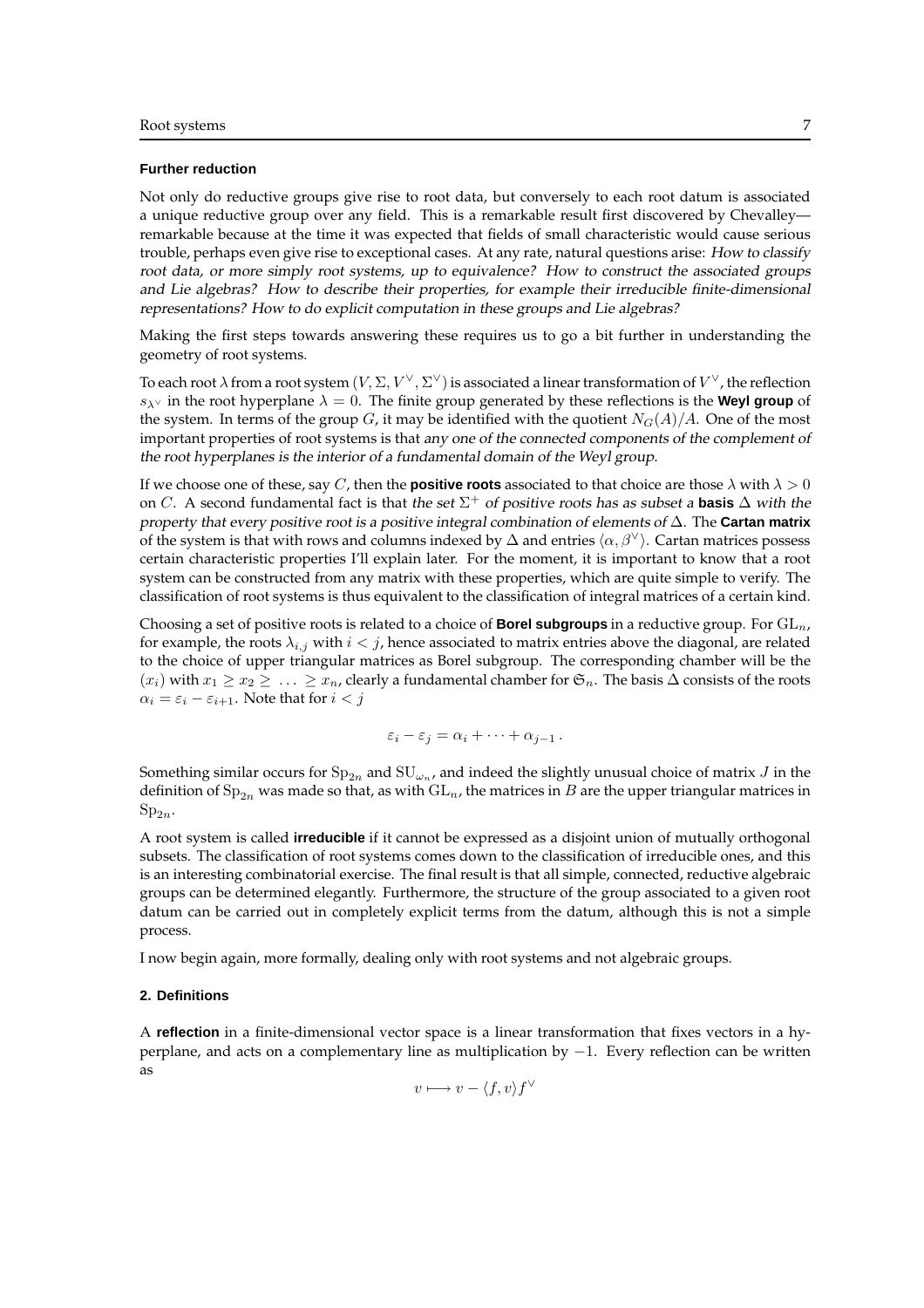for some linear function  $f \neq 0$  and vector  $f^{\vee}$  with  $\langle f, f^{\vee} \rangle = 2$ . The function f is unique up to non-zero scalar. If V is given a Euclidean norm, a reflection is **orthogonal** if it is of the form

$$
v \longmapsto v - 2\left(\frac{v \bullet r}{r \bullet r}\right) r
$$

for some non-zero  $r$ . This is a reflection since

$$
\frac{v\bullet r}{r\bullet r}r
$$

is the orthogonal projection onto the line through  $r$ .

A **root system** is, by definition:

- a quadruple  $(V, \Sigma, V^{\vee}, \Sigma^{\vee})$  where V is a finite-dimensional vector space over  $\mathbb{R}$ ,  $V^{\vee}$  its linear dual,  $\Sigma$  a finite subset of  $V - \{0\}$ ,  $\Sigma^{\vee}$  a finite subset of  $V^{\vee} - \{0\}$ ;
- a bijection  $\lambda \mapsto \lambda^{\vee}$  of  $\Sigma$  with  $\Sigma^{\vee}$

subject to these conditions:

- for each  $\lambda$  in  $\Sigma$ ,  $\langle \lambda, \lambda^{\vee} \rangle = 2$ ;
- for each  $\lambda$  and  $\mu$  in  $\Sigma$ ,  $\langle \lambda, \mu^{\vee} \rangle$  lies in  $\mathbb{Z}$ ;
- for each  $\lambda$  the reflection

$$
s_{\lambda}: v \longmapsto v - \langle v, \lambda^{\vee} \rangle \lambda
$$

takes  $\Sigma$  to itself. Similarly the reflection

$$
s_{\lambda^\vee}\colon\thinspace v\longmapsto v-\langle\lambda,v\rangle\lambda^\vee
$$

in  $V^{\vee}$  preserves  $\Sigma^{\vee}$ .

There are many slightly differing definitions of root systems in the literature. Sometimes the condition of finiteness is dropped, and what I call a root system in these notes would be called a **finite root system**. Sometimes the extra condition that  $\Sigma$  span V is imposed, but often in the subject one is interested in subsets of  $\Sigma$  which again give rise to root systems that do not possess this property even if the original does. In case V is spanned by  $V(\Sigma)$ , the condition that  $\Sigma^\vee$  be reflection-invariant is redundant. Sometimes the vector space V is assumed to be Euclidean and the reflections orthogonal. The definition I have given is one that arises most directly from the theory of reductive groups, but there is some justification in that theory for something like a Euclidean structure as well, since a semi-simple Lie algebra is canonically given its **Killing form**. Another virtue of not starting off with a Euclidean structure is that it allows one to keep in view generalizations, relevant to Kac-Moody algebras, where the root system is not finite and no canonical inner product, let alone a Euclidean one, exists.

One immediate consequence of the definition is that if  $\lambda$  is in  $\Sigma$  so is  $-\lambda = s_{\lambda}\lambda$ .

The elements of Σ are called the **roots** of the system, those of Σ <sup>∨</sup> its **co-roots**. The **rank** of the system is the dimension of V, and the **semi-simple rank** is that of the subspace  $V(\Sigma)$  of V spanned by  $\Sigma$ . The system is called **semi-simple** if Σ spans V .

If  $(V, \Sigma, V^{\vee}, \Sigma^{\vee})$  is a root system, so is its **dual**  $(V^{\vee}, \Sigma^{\vee}, V, \Sigma)$ .

The **Weyl group** of the system is the group W generated by the reflections  $s_{\lambda}$ .

The root system is said to be **reducible** if  $\Sigma$  is the union of two subsets  $\Sigma_1$  and  $\Sigma_2$  with  $\langle \lambda, \mu^\vee \rangle = 0$ whenever  $\lambda$  and  $\mu$  belong to different components. Otherwise it is **irreducible**.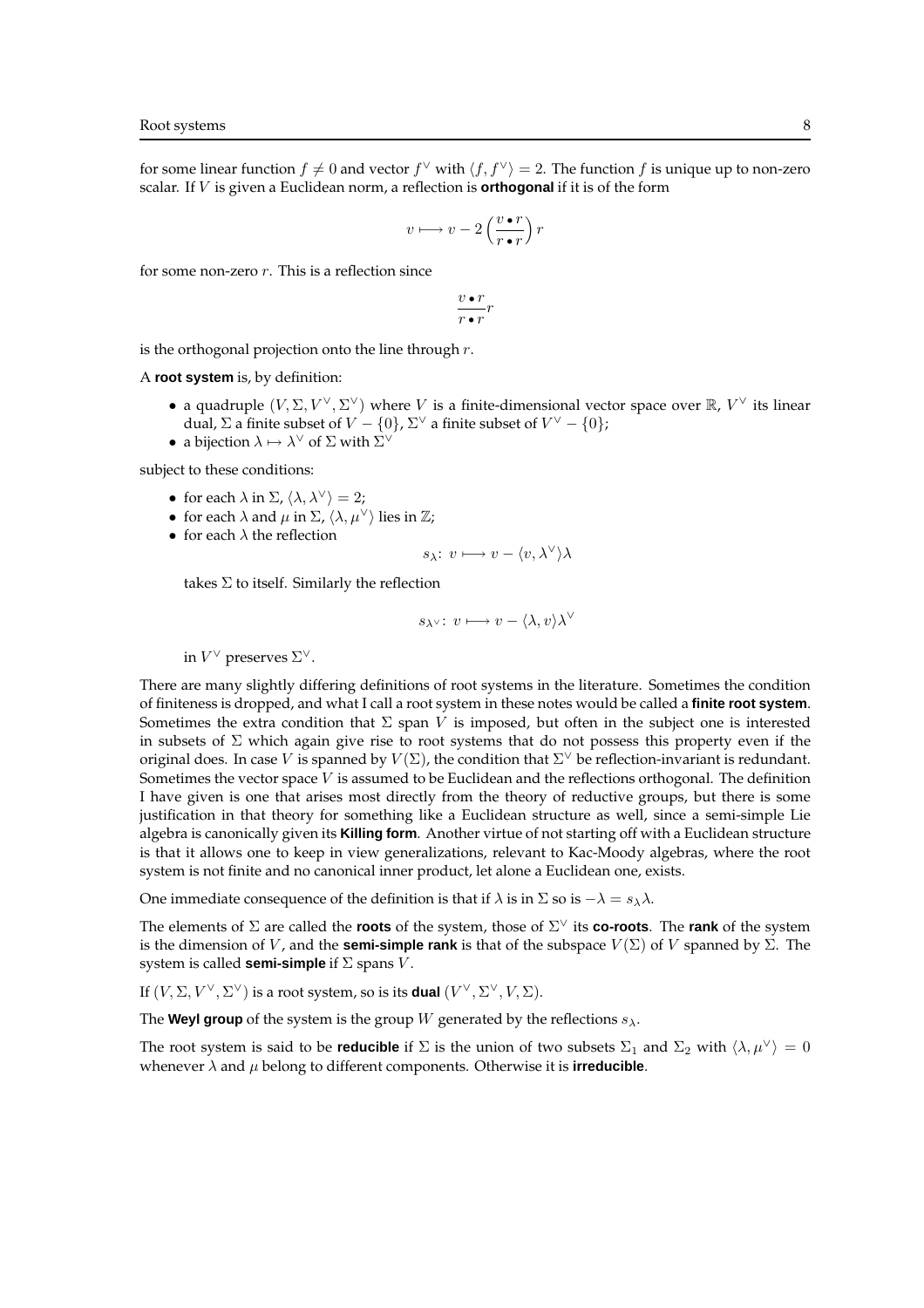### **3. Simple properties**

As a group, the Weyl group of the root system  $(V, \Sigma, V^\vee, \Sigma^\vee)$  is isomorphic to the Weyl group of its dual system, because:

**[reflection-dual] Proposition 3.1.** If  $\lambda$ ,  $\lambda^{\vee}$  are any vectors in V, V<sup> $\vee$ </sup> with  $\langle \lambda, \lambda^{\vee} \rangle = 2$ , then the contragredient of  $s_{\lambda}$  is  $s_\lambda$ ν.

Proof. It has to be shown that

$$
\langle s_\lambda u,v\rangle=\langle u,s_{\lambda^\vee}v\rangle
$$

The first is

$$
\langle u - \langle u, \lambda^{\vee} \rangle \lambda, v \rangle = \langle u, v \rangle - \langle u, \lambda^{\vee} \rangle \langle \lambda, v \rangle
$$

and the second is

$$
\langle u, v - \langle \lambda, v \rangle \lambda^\vee \rangle = \langle u, v \rangle - \langle \lambda, v \rangle \langle u, \lambda^\vee \rangle \cdot \mathbf{O}
$$

Next I introduce a semi-Euclidean structure on  $V$ , with respect to which the root reflections will be orthogonal. The existence of such a structure is crucial, epecially to the classiication of root systems (and reductive groups).

Define the linear map

$$
\rho\!:\! V\longrightarrow V^\vee,\quad v\longmapsto \sum_{\lambda\in\Sigma}\langle v,\lambda^\vee\rangle \lambda^\vee
$$

and define a symmetric dot product on  $V$  by the formula

$$
u \bullet v = \langle u, \rho(v) \rangle = \sum_{\lambda \in \Sigma} \langle u, \lambda^{\vee} \rangle \langle v, \lambda^{\vee} \rangle.
$$

The semi-norm

$$
||v||^2 = v \bullet v = \sum_{\lambda \in \Sigma} \langle v, \lambda^{\vee} \rangle^2
$$

is positive semi-definite, vanishing precisely on

$$
RAD(V) = (\Sigma^{\vee})^{\perp}.
$$

In particular  $\|\lambda\| > 0$  for all roots  $\lambda$ . Since  $\Sigma^{\vee}$  is W-invariant, the semi-norm  $\|v\|^2$  is also W-invariant. That  $\|v\|^2$  vanishes on  ${\rm RAD}(V)$  mirrors the fact that the Killing form of a reductive Lie algebra vanishes on the radical of the algebra.

[norms] **Proposition 3.2.** For every root λ

$$
\|\lambda\|^2 \lambda^{\vee} = 2\rho(\lambda) .
$$

Thus although the map  $\lambda \mapsto \lambda^{\vee}$  is not the restriction of a linear map, it is simply related to such a restriction.

∨

*Proof.* For every  $\mu$  in  $\Sigma$ 

$$
s_{\lambda\lambda} \mu^{\vee} = \mu^{\vee} - \langle \lambda, \mu^{\vee} \rangle \lambda^{\vee}
$$
  
\n
$$
\langle \lambda, \mu^{\vee} \rangle \lambda^{\vee} = \mu^{\vee} - s_{\lambda^{\vee}} \mu^{\vee}
$$
  
\n
$$
\langle \lambda, \mu^{\vee} \rangle^2 \lambda^{\vee} = \langle \lambda, \mu^{\vee} \rangle \mu^{\vee} - \langle \lambda, \mu^{\vee} \rangle s_{\lambda^{\vee}} \mu^{\vee}
$$
  
\n
$$
= \langle \lambda, \mu^{\vee} \rangle \mu^{\vee} + \langle s_{\lambda} \lambda, \mu^{\vee} \rangle s_{\lambda^{\vee}} \mu^{\vee}
$$
  
\n
$$
= \langle \lambda, \mu^{\vee} \rangle \mu^{\vee} + \langle \lambda, s_{\lambda^{\vee}} \mu^{\vee} \rangle s_{\lambda^{\vee}} \mu^{\vee}
$$

But since  $s_{\lambda^\vee}$  is a bijection of  $\Sigma^\vee$  with itself, we can conclude by summing over  $\mu$  in  $\Sigma.$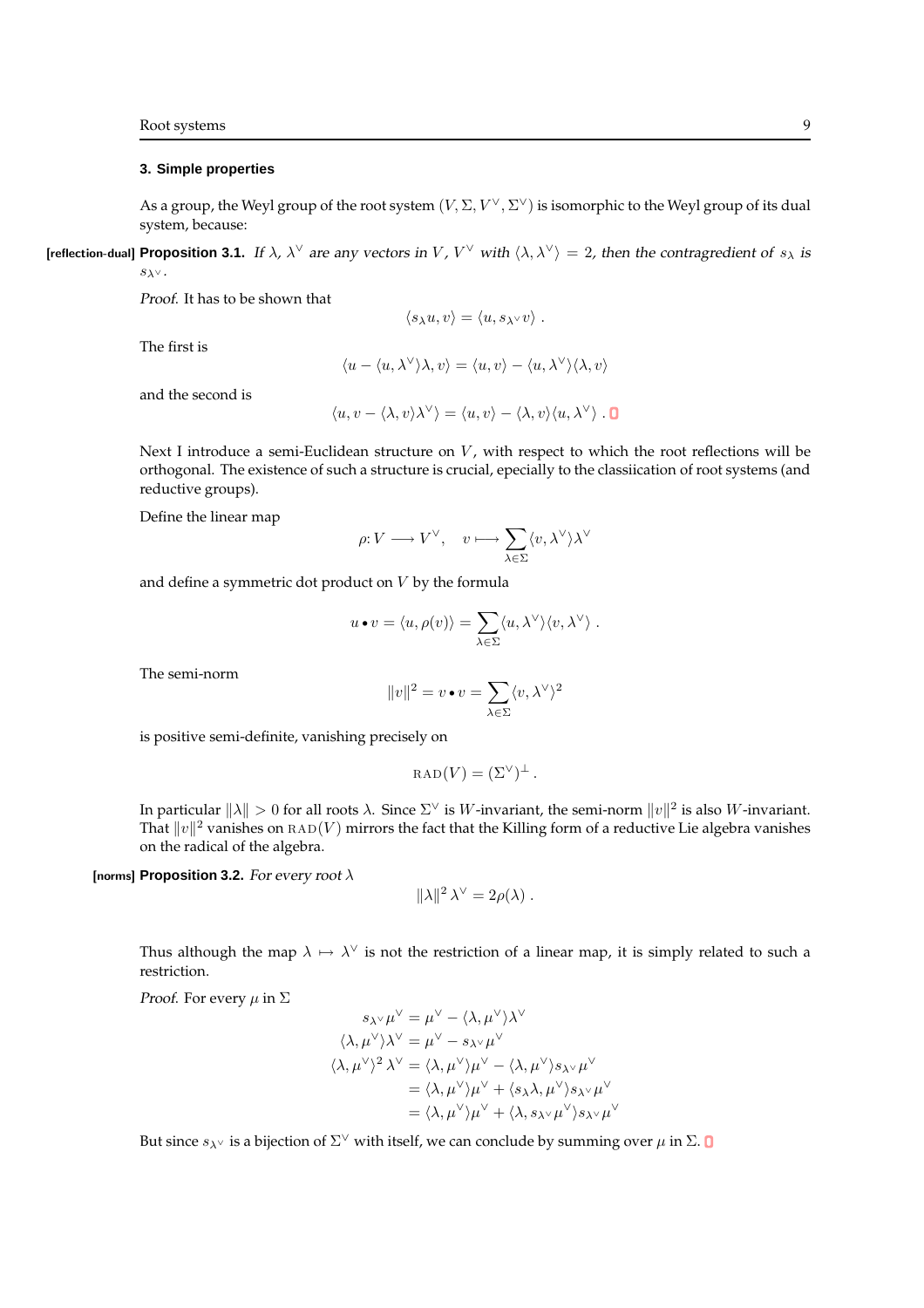[dot-product] **Corollary 3.3.** For every v in V and root  $\lambda$ 

$$
\langle v, \lambda^\vee \rangle = 2 \left( \frac{v \cdot \lambda}{\lambda \cdot \lambda} \right)
$$

.

Thus the formula for the reflection  $s_{\lambda}$  is that for an **orthogonal reflection** 

$$
s_{\lambda}v = v - 2\left(\frac{v \cdot \lambda}{\lambda \cdot \lambda}\right)\lambda.
$$

[equi-ranks] **Corollary 3.4.** The semi-simple ranks of <sup>a</sup> root system and of its dual are equal.

Proof. The map

$$
\lambda \longmapsto \|\lambda\|^2 \lambda^{\vee}
$$

is the same as the linear map  $2\rho$ , so  $\rho$  is a surjection from  $V(\Sigma)$  to  $V^{\vee}(\Sigma^{\vee})$ . Apply the same reasoning to the dual system to see that  $\rho^\vee{\circ}\rho$  must be an isomorphism, hence  $\rho$  an injection as well.

[spanning] **Corollary 3.5.** The space  $V(\Sigma)$  spanned by  $\Sigma$  is complementary to  $\text{RAD}(V)$ .

So we have a direct sum decomposition

$$
V = \text{RAD}(V) \oplus V(\Sigma).
$$

*Proof.* Because the kernel of  $\rho$  is  $\text{RAD}(V)$ .

[vsigma-dual] Corollary 3.6. The canonical map from  $V(\Sigma)$  to the dual of  $V^{\vee}(\Sigma^{\vee})$  is an isomorphism.

[sigma-lattice] **Corollary 3.7.** The set  $\Sigma$  is contained in a lattice of  $V(\Sigma)$ .

*Proof.* Because it is contained in the lattice of v such that  $\langle v, \lambda^{\vee} \rangle$  is integral for all  $\lambda^{\vee}$  in some linearly independent subset of  $\Sigma^\vee.$ 

[weyl-finite] **Corollary 3.8.** The Weyl group is finite.

*Proof.* It fixes all v annihilated by  $\Sigma^{\vee}$  and therefore embeds into the group of permutations of  $\Sigma$ .

The formula for  $s_\lambda$  as an orthogonal reflection remains valid for any W-invariant norm on  $V(\Sigma)$  and its associated inner product. If we are given such an inner product, then we may set

$$
\lambda^\bullet = \left(\frac{2}{\lambda \bullet \lambda}\right) \lambda \,,
$$

and then necessarily  $\lambda^\vee$  is uniquely determined in  $V^\vee(\Sigma^\vee)$  by the formula

$$
\langle \mu, \lambda^{\vee} \rangle = \mu \bullet \lambda^{\bullet}.
$$

But there is another way to specify  $\lambda^\vee$  in terms of  $\lambda$ , one which works even for most infinite root systems. The following, which I first saw in [Tits:1966], is surprisingly useful.

[tits-uniqueness] Corollary 3.9. The co-root  $\lambda^{\vee}$  is the unique element of  $V^{\vee}$  satisfying these conditions: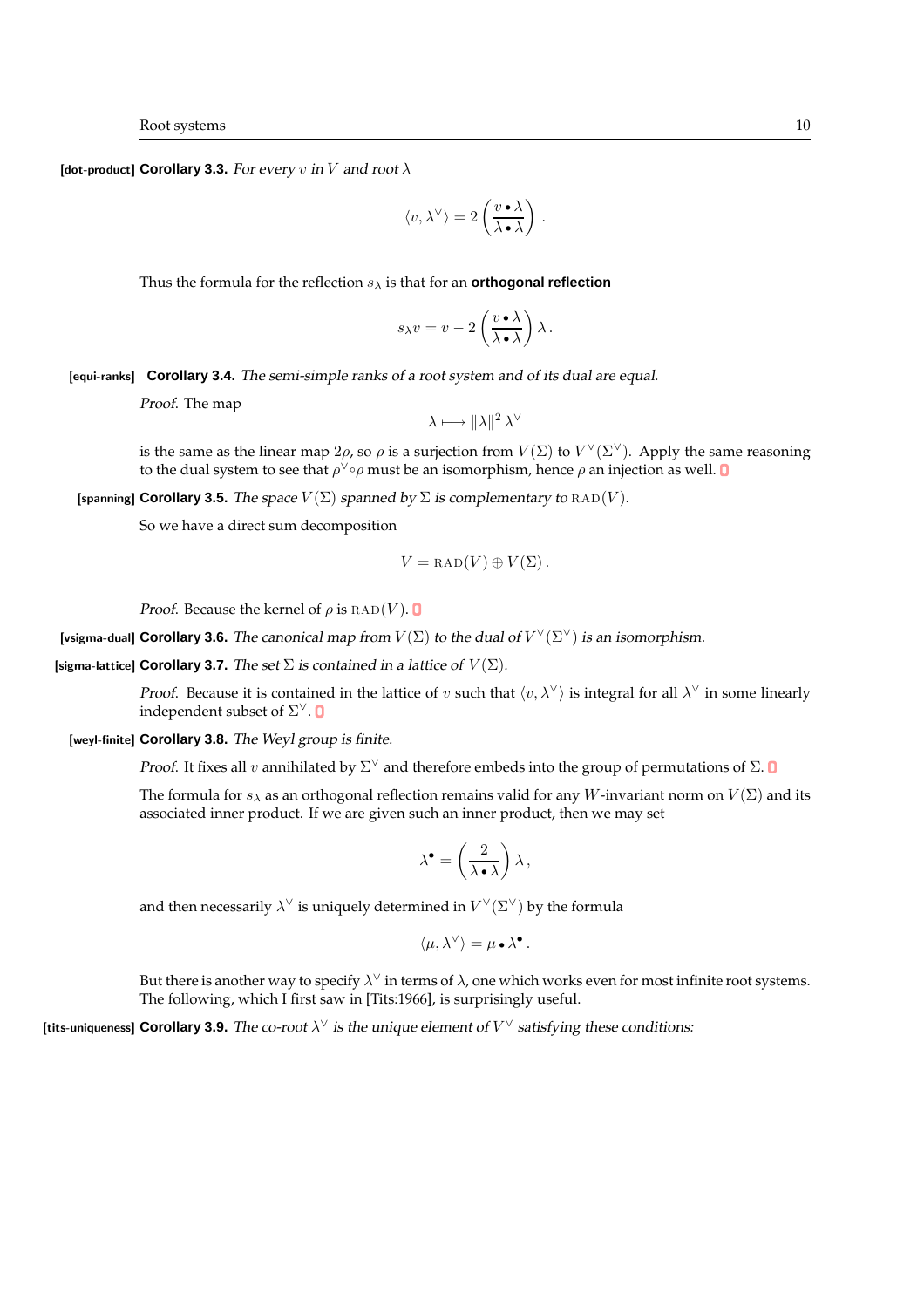- (a)  $\langle \lambda, \lambda^{\vee} \rangle = 2;$
- (b) it lies in the subspace of  $V^{\vee}$  spanned by  $\Sigma^{\vee}$ ;
- (c) for any  $\mu$  in  $\Sigma$ , the sum  $\sum_{\nu} \langle \nu, \lambda^{\vee} \rangle$  over the affine line  $(\mu + \mathbb{Z} \lambda) \cap \Sigma$  vanishes.

*Proof.* That  $\lambda^{\vee}$  satisfies (a) and (b) is easy; it satisfies (c) since the reflection  $s_{\lambda}$  preserves  $(\mu + \mathbb{Z}\lambda) \cap \Sigma$ .

To prove that it is unique, suppose  $\ell$  another vector satisfying the same conditions. But then  $\lambda^{\vee} - \ell$  is easily shown to be  $0. \blacksquare$ 

[wvee] **Corollary 3.10.** For all roots  $\lambda$  and  $\mu$ 

$$
(s_\lambda\mu)^\vee=s_{\lambda^\vee}\mu^\vee.
$$

Proof. This is a direct calculation, using the orthogonal reflection formula, but I'll use Tits' criterion instead. Let  $\chi=s_\lambda\mu$ ,  $\rho^\vee=s_{\lambda^\vee}\mu^\vee$ . According to that criterion, it must be shown that

- (a)  $\langle \chi, \rho^{\vee} \rangle = 2;$
- (b)  $\rho^{\vee}$  is in the linear span of  $\Sigma^{\vee}$ ;
- (c) for any  $\tau$  we have

$$
\sum_\nu \langle \nu, \rho^\vee \rangle = 0
$$

where the sum is over  $\nu$  in  $(\tau + \mathbb{Z} s_\lambda \mu) \cap \Sigma$ .

(a) We have

$$
\langle \chi, \rho^{\vee} \rangle = \langle s_{\lambda} \mu, s_{\lambda^{\vee}} \mu^{\vee} \rangle
$$
  
=  $\langle s_{\lambda} s_{\lambda} \mu, \mu^{\vee} \rangle$   
=  $\langle \mu, \mu^{\vee} \rangle$   
= 2.

(b) Trivial.

(c) We have

$$
\sum_{(\tau+\mathbb{Z}s_{\lambda}\mu)\cap\Sigma}\langle\nu,s_{\lambda^{\vee}}\mu^{\vee}\rangle = \sum_{(\tau+\mathbb{Z}s_{\lambda}\mu)\cap\Sigma}\langle s_{\lambda}\nu,\mu^{\vee}\rangle
$$

$$
=\sum_{(s_{\lambda}\tau+\mathbb{Z}\mu)\cap\Sigma}\langle\nu,\mu^{\vee}\rangle = 0.\mathbf{0}
$$

[reflection-reflection] **Corollary 3.11.** For any roots  $\lambda$ ,  $\mu$  we have

 $s_{s\lambda\mu} = s_{\lambda} s_{\mu} s_{\lambda}$ .

Proof. The algebra becomes simpler if one separates this into two halves: (a) both transformations take  $s_\lambda\mu$  to  $-s_\lambda\mu$ ; (b) if  $\langle v,(s_\lambda\mu)^\vee\rangle=0$ , then both take  $v$  to itself. Verifying these, using the previous formula for  $(s_{\lambda}\mu)^{\vee}$ , is straightforward.

[semi-simple] Proposition 3.12. The quadruple  $(V(\Sigma), \Sigma, V^{\vee}(\Sigma^{\vee}), \Sigma^{\vee})$  is a root system.

It is called the **semi-simple root system** associated to the original.

[intersection] **Proposition 3.13.** Suppose U to be a vector subspace of V,  $\Sigma_U = \Sigma \cap U$ ,  $\Sigma_U^{\vee} = (\Sigma_U)^{\vee}$ . Then  $(V,\Sigma_U,V^\vee,\Sigma_U^\vee)$  is a root system.

*Proof.* If  $\lambda$  lies in  $\Sigma_U = U \cap \Sigma$  then the reflection  $s_\lambda$  certainly preserves  $\Sigma_U$ . The same is true for  $\Sigma_U^{\vee}$  by ♣ [wvee] Corollary 3.10.

The metric  $||v||^2$  vanishes on  $(\Sigma^\vee)^\perp$ , but any extension of it to a Euclidean metric on all of  $V$  for which  $\Sigma$  and this space are orthogonal will be W-invariant. Thus we arrive at a Euclidean structure on V such that for every  $λ$  in  $Σ$ :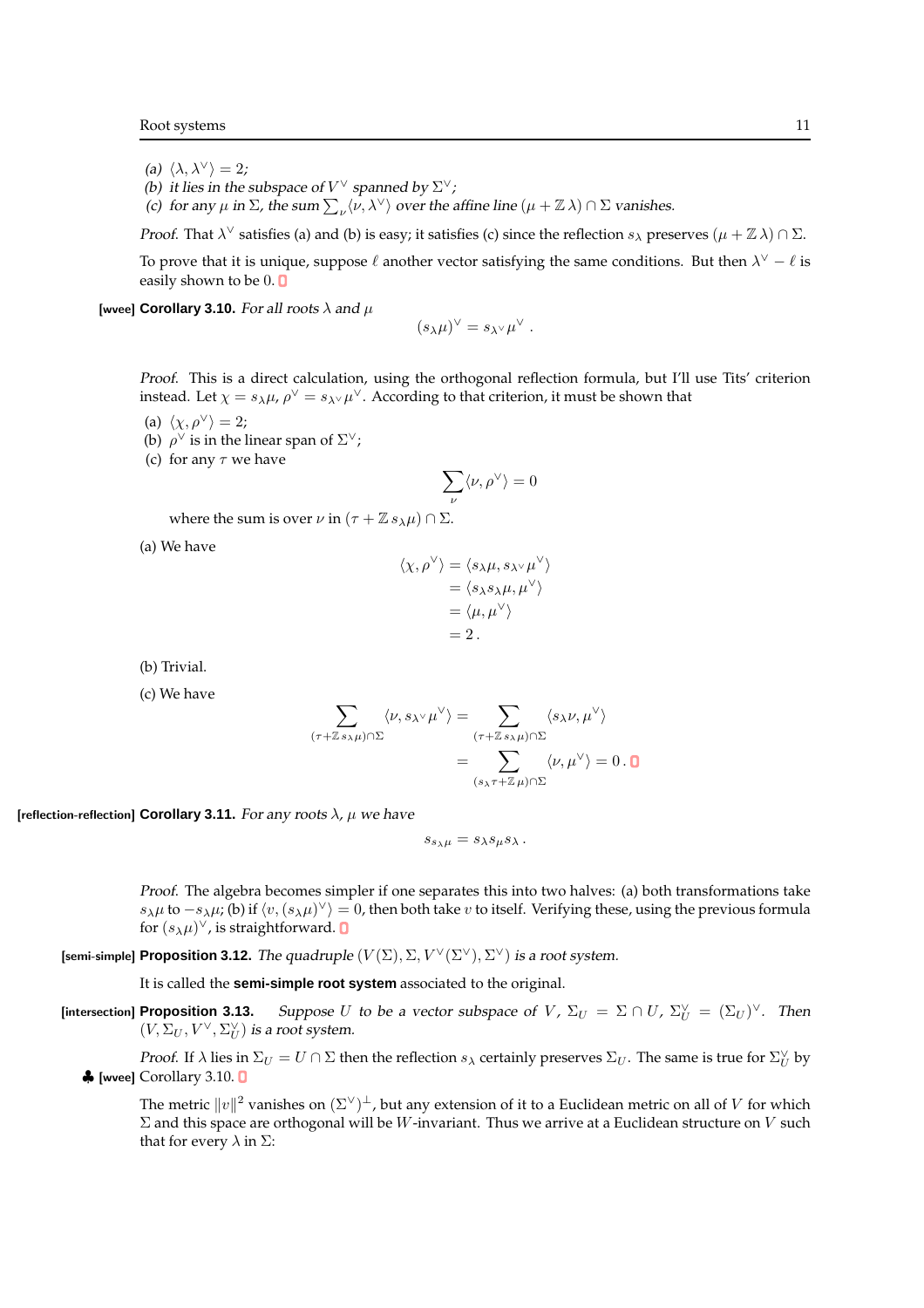(a)  $2(\lambda \bullet \mu)/(\lambda \bullet \lambda)$  is integral;

(b) the subset  $\Sigma$  is stable under the orthogonal reflection

$$
s_\lambda\hbox{:}\ v\longmapsto v-2\,\left(\frac{v\bullet\lambda}{\lambda\bullet\lambda}\right)\lambda\,.
$$

Conversely, suppose that we are given a vector space  $V$  with a Euclidean norm on it, and a finite subset Σ. For each λ in Σ, let

$$
\lambda^\bullet = \left(\frac{2}{\lambda \bullet \lambda}\right) \lambda\,,
$$

and then (as before) define  $\lambda^\vee$  in  $V^\vee$  by the formula

$$
\langle v, \lambda^{\vee} \rangle = v \bullet \lambda^{\bullet}.
$$

[metric-axioms] **Proposition 3.14.** Suppose that for each  $\lambda$  in  $\Sigma$ 

- (a)  $\mu \bullet \lambda^{\bullet}$  is integral for every  $\mu$  in  $\Sigma$ ;
- (b) the subset  $\Sigma$  is stable under the orthogonal reflection

$$
s_{\lambda}:v\longmapsto v-(v\bullet\lambda^{\bullet})\lambda.
$$

Then  $(V, \Sigma, V^{\vee}, \Sigma^{\vee})$  is a root system.

This is straightforward to verify. The point is that by using the metric we can avoid direct consideration of  $\Sigma^{\vee}$ .

In practice, root systems can be constructed from a very small amount of data. If S is a finite set of orthogonal reflections and Ξ a finite subset of V , the **saturation** of Ξ with respect to S is the smallest subset of *V* containing  $\Xi$  and stable under *S*.

[delta-construction] **Proposition 3.15.** Suppose Λ to be <sup>a</sup> finite subset of <sup>a</sup> lattice L in the Euclidean space V such that conditions (a) and (b) hold for every  $\lambda$  in  $\Lambda$ . Then the saturation  $\Sigma$  of  $\Lambda$  with respect to the  $s_\lambda$  for  $\lambda$  in  $\Lambda$ is finite, and (a) and (b) are satisfied for all  $\lambda$  in  $\Sigma$ .

> Without the condition on  $L$  the saturation might well be infinite. This condition holds trivially if the elements of  $\Lambda$  are linearly independent.

> Proof. Let S be the set of  $s_\lambda$ . We construct Σ by starting with Λ and applying elements of S repeatedly until we don't get anything new. This process has to stop with  $\Sigma$  finite, since the vectors we get are contained in L and bounded in length. At this point we know that (1)  $s\Sigma = \Sigma$  for all s in S, and (2) every  $\lambda$  in  $\Sigma$  is obtained by a chain of reflections in S from an element of  $\Xi$ .

Let  $L^{\bullet}$  be the lattice of  $v$  in  $V$  such that  $v \bullet \lambda^{\bullet}$  is integral for every  $\lambda$  in  $L$ .

Define the **depth** of  $\lambda$  in  $\Sigma$  to be the smallest n such that for some sequence  $s_1, \ldots, s_n$  in S the root  $s_n \dots s_1 \lambda$  lies in  $\Lambda$ . The proof of (a) is by induction on depth. If  $\mu$  lies in  $L^{\bullet}$  then

$$
(s_{\alpha}\mu)^{\bullet} = s_{\alpha^{\bullet}\mu^{\bullet}} = \mu^{\bullet} - (\mu^{\bullet} \cdot \alpha)\alpha^{\bullet}
$$

is an integral combination of elements of  $L^{\bullet}$ .

Condition (b) follows from the identity

 $s_{s\lambda\mu} = s_{\lambda} s_{\mu} s_{\lambda}$ ,

and induction on depth. **D**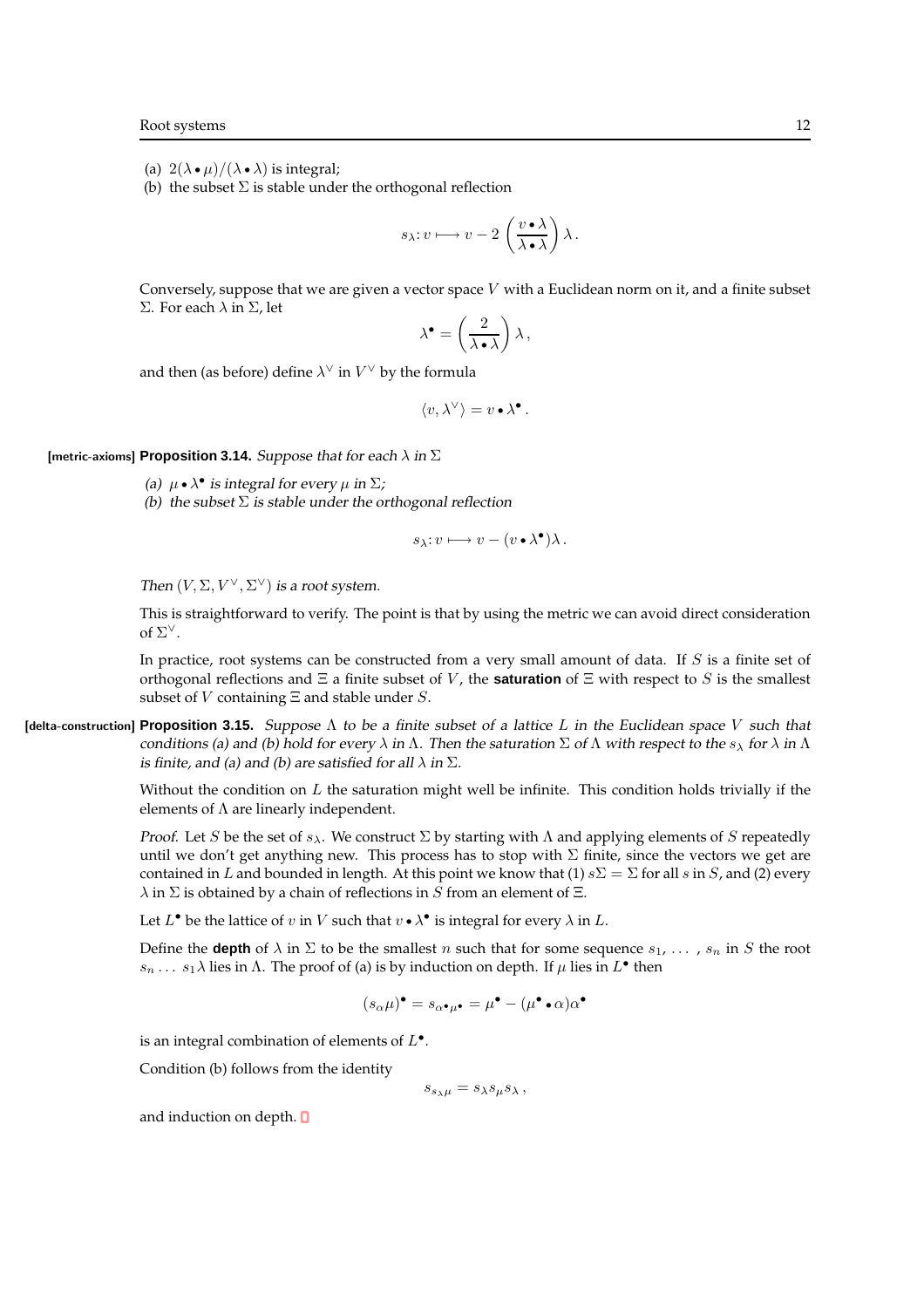#### **4. Root systems of rank one**

The simplest system is that containing just a vector and its negative. There is one other system of rank one, however, which we have already seen as that of  $\mathrm{SU}_{\omega_3}\text{:}$ 



Throughout this section and the next I exhibit root systems by Euclidean diagrams, implicitly leaving it ♣ [metric-axioms] as an exercise to verify the conditions of Proposition 3.14.

That these are the only rank one systems follows from this:

[non-reduced] **Lemma 4.1.** If  $\lambda$  and  $c\lambda$  are both roots, then  $|c| = 1/2$ , 1, or 2.

*Proof.* On the one hand  $(c\lambda)^\vee = c^{-1}\lambda^\vee$ , and on the other  $\langle \lambda, (c\lambda)^\vee \rangle$  must be an integer. Therefore  $2c^{-1}$ must be an integer, and similarly  $2c$  must be an integer.  $\blacksquare$ 

A root  $\lambda$  is called **indivisible** if  $\lambda/2$  is not a root.

### **5. Root systems of rank two**

I start with a situation generalizing that occurring with a root system of rank two:

Assume for the moment that we are given a finite set  $\mathcal L$  of lines through the origin in the Euclidean plane stable under orthogonal reflections in those lines.

The connected components of the complement of the lines in  $\mathcal L$  are all acute two-dimensional wedges. Pick one, call it C, and let the rays  $\kappa$  and  $\ell$  be its boundary, say with  $\ell$  in a positive direction from  $\kappa$ , obtained by rotating through an angle of  $\theta$ , with  $0 < \theta < \pi$ .

We may choose our coordinate system so that  $\kappa$  is the x-axis. The product  $\tau = s_{\kappa} s_{\ell}$  is a rotation through angle 2 $\theta$ . The line  $\tau^k \ell$  will lie in  $\mathcal L$  and lie at angle  $2k\theta$ . Since  $\mathcal L$  is finite,  $2m\theta$  must be  $2\pi p$  for some positive integers m, p and

$$
\theta = \frac{\pi p}{m}
$$

where we may assume p and m relatively prime. Suppose k to be inverse to p modulo m, say  $kp = 1 + Nm$ . The line  $\tau^k L_2$  will then lie at angle  $\pi/m+ N \pi$ , or effectively at angle  $\pi/m$  since the angle of a line is only determined up to  $\pi$ . If  $p \neq 1$ , this gives us a line through the interior of C, a contradiction. Therefore  $\theta = \pi/m$  for some integer  $m > 1$ .

There are *m* lines in the whole collection. In the following figure,  $m = 4$ .



Suppose that  $\alpha$  and  $\beta$  are vectors perpendicular to  $\kappa$  and  $\ell$ , respectively, and on the sides indicated in the diagram: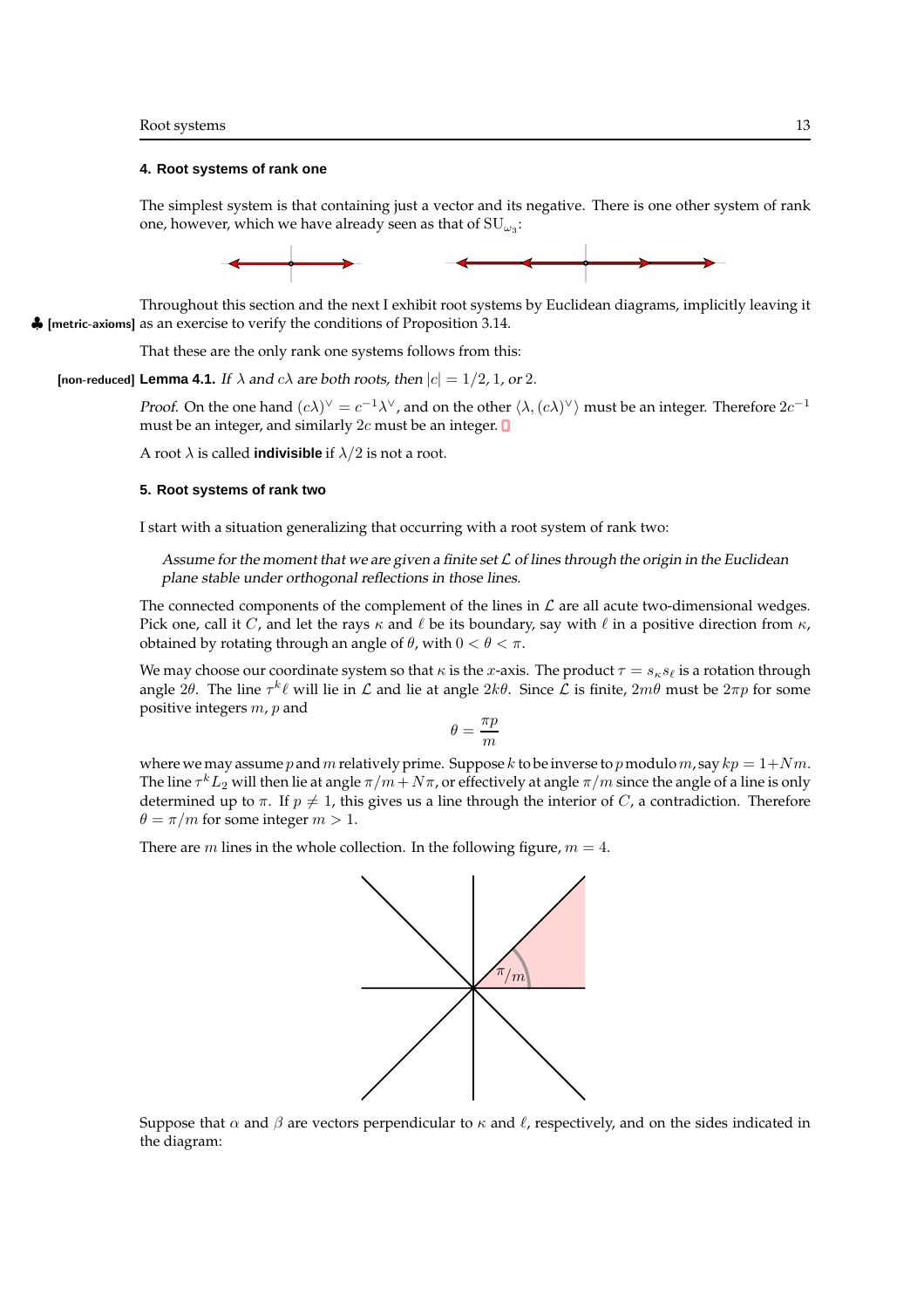

Then the angle between  $\alpha$  and  $\beta$  is  $\pi - \pi/m$ , and hence:

[rank-two] **Proposition 5.1.** Suppose C to be <sup>a</sup> connected component of the complement of the lines in <sup>a</sup> finite family of lines stable under reflections. If

$$
C=\{\alpha>0\}\cap\{\beta>0\}
$$

then

 $\alpha \bullet \beta \leq 0$ .

It is 0 if and only if the lines  $\kappa$  and  $\ell$  are perpendicular.

In all cases, the region  $C$  is a fundamental domain for  $W$ .

As the following figure shows, the generators  $s_\alpha$  and  $s_\beta$  satisfy the **braid relation** 

 $s_{\alpha}s_{\beta} \dots = s_{\beta}s_{\alpha} \dots$  (*m* terms on each side).

This also follows from the identity  $(s_{\alpha}s_{\beta})^m = 1$ , since the  $s_*$  are involutions. Let  $W^*$  be the abstract group with generators  $\sigma_\alpha$ ,  $\sigma_\beta$  and relations  $\sigma_*^2=1$  as well as the braid relation. The map  $\sigma_*\mapsto s_*$  is a homomorphism.



[braid2] **Proposition 5.2.** This map from  $W^*$  to W is an isomorphism.

I leave this as an exercise.

Summarizing for the moment: Let  $\alpha$  and  $\beta$  be unit vectors such that C is the region of all x where  $\alpha \cdot x > 0$  and  $\beta \cdot x > 0$ . We have  $\alpha \cdot \beta = -\cos(\pi/m)$ . Conversely, to each  $m > 1$  there exists an essentially unique Euclidean root configuration for which  $W$  is generated by two reflections in the walls of a chamber containing an angle of  $\pi/m$ . The group W has order  $2m$ , and is called the **dihedral** group of order 2m.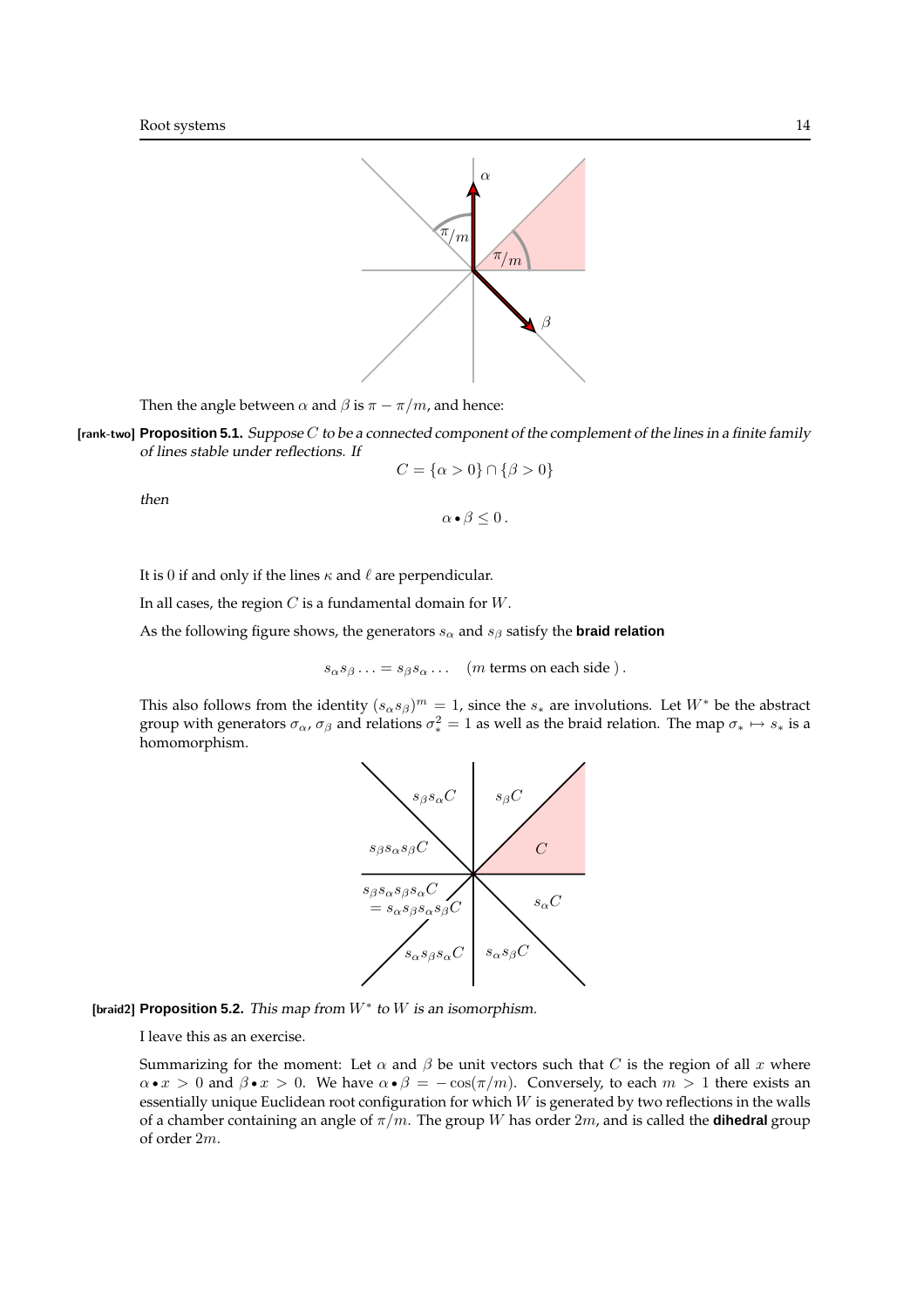For the rest of this section, suppose  $(V, \Sigma, V^{\vee}, \Sigma^{\vee})$  to be a root system in the plane that actually spans the plane. The subspaces  $\langle v, \lambda^{\vee} \rangle = 0$  are lines, and the set of all of them is a finite set of lines stable with respect to the reflections  $s_{\lambda}$ . The initial working assumption of this section holds, but that the collection of lines arises from a root system imposes severe restrictions on the integer m.

With the wedge C chosen as earlier, again let  $\alpha$  and  $\beta$  be roots such that C is where  $\alpha \bullet v > 0$  and  $\beta \bullet v > 0$ . Suppose  $\pi/m$  to be the angle between the two rays bounding C. The matrices of the corresponding reflections with respect to the basis  $(\alpha, \beta)$  are

$$
s_{\alpha} = \begin{bmatrix} -1 & -\langle \beta, \alpha^{\vee} \rangle \\ 0 & 1 \end{bmatrix}, \quad s_{\beta} = \begin{bmatrix} 1 & 0 \\ -\langle \alpha, \beta^{\vee} \rangle & -1 \end{bmatrix}
$$

and that of their product is

$$
s_\alpha s_\beta = \begin{bmatrix} -1 & -\langle \beta, \alpha^\vee \rangle \\ 0 & 1 \end{bmatrix} \begin{bmatrix} 1 & 0 \\ -\langle \alpha, \beta^\vee \rangle & -1 \end{bmatrix} = \begin{bmatrix} -1 + \langle \alpha, \beta^\vee \rangle \langle \beta, \alpha^\vee \rangle & \langle \beta, \alpha^\vee \rangle \\ -\langle \alpha, \beta^\vee \rangle & -1 \end{bmatrix} \,.
$$

This product must be a non-trivial Euclidean rotation. Because it must have eigenvalues of absolute value 1, its trace  $\tau = -2 + \langle \alpha, \beta^{\vee} \rangle \langle \beta, \alpha^{\vee} \rangle$  must satisfy the inequality

$$
-2\leq \tau <2\,,
$$

which imposes the condition

$$
0 \leq n_{\alpha,\beta} = \langle \alpha, \beta^\vee \rangle \langle \beta, \alpha^\vee \rangle < 4.
$$

But  $n_{\alpha,\beta}$  must also be an integer. Therefore it can only be 0, 1, 2, or 3. It will be 0 if and only if  $s_\alpha$  and  $s_\beta$ commute, which means that  $\Sigma$  is the orthogonal union of two rank one systems:



So now suppose the root system to be irreducible. Recall the picture:



Here,  $\alpha \bullet \beta$  will actually be negative. By switching  $\alpha$  and  $\beta$  if necessary, we may assume that one of these cases is at hand: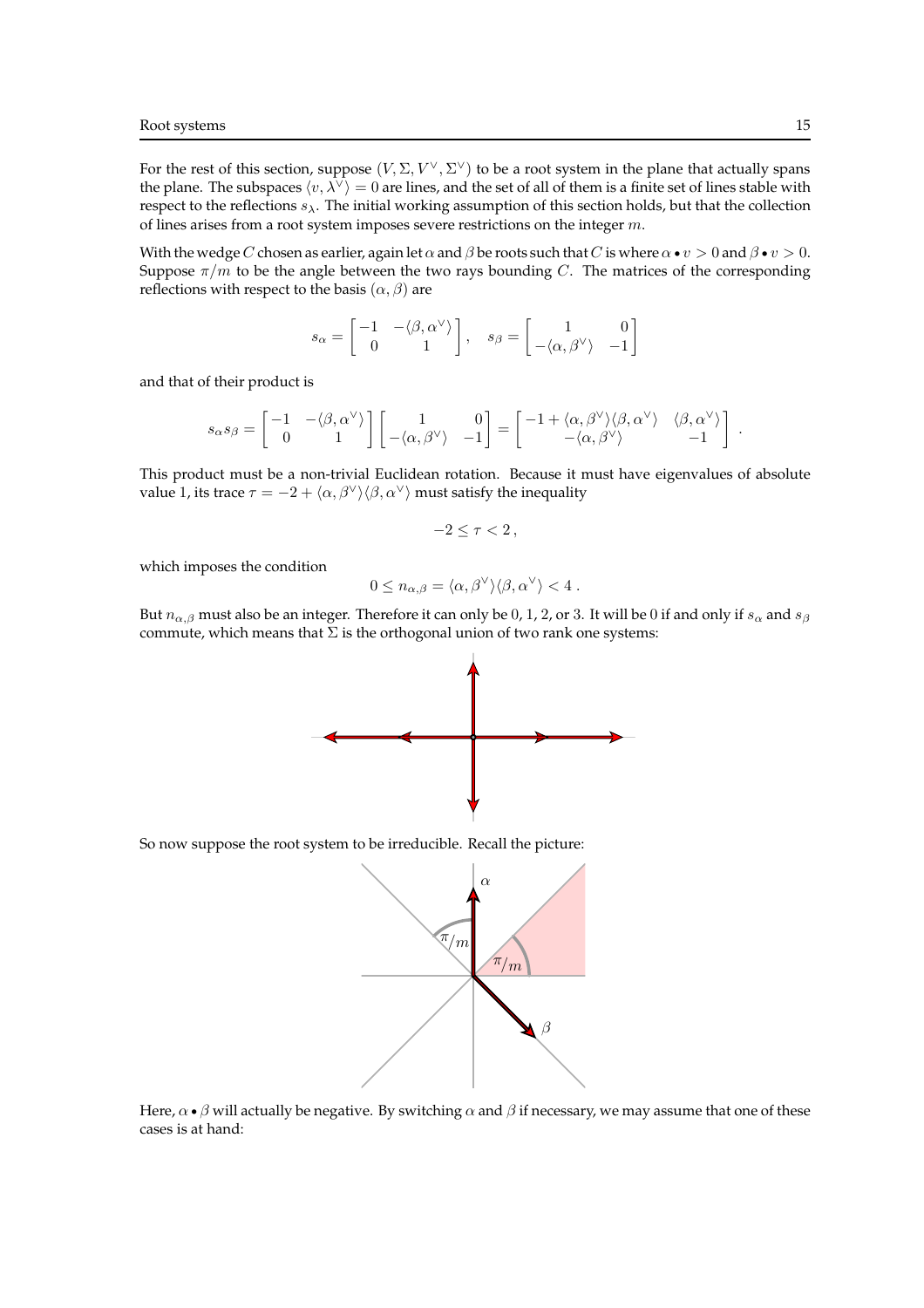- $\langle \alpha, \beta^{\vee} \rangle = -1, \langle \beta, \alpha^{\vee} \rangle = -1;$
- $\langle \alpha, \beta^{\vee} \rangle = -2$ ,  $\langle \beta, \alpha^{\vee} \rangle = -1;$
- $\langle \alpha, \beta^{\vee} \rangle = -3, \langle \beta, \alpha^{\vee} \rangle = -1.$

Since

$$
\langle \alpha, \beta^{\vee} \rangle = 2 \left( \frac{\alpha \cdot \beta}{\beta \cdot \beta} \right)
$$

$$
\langle \beta, \alpha^{\vee} \rangle = 2 \left( \frac{\beta \cdot \alpha}{\alpha \cdot \alpha} \right)
$$

$$
\|\alpha\|^2 \langle \alpha, \beta^{\vee} \rangle = \|\beta\|^2 \langle \beta, \alpha^{\vee} \rangle
$$

we also have

$$
\frac{\langle \alpha, \beta^{\vee} \rangle}{\|\alpha\|^2} = \frac{\langle \beta, \alpha^{\vee} \rangle}{\|\beta\|^2}
$$

.

Let's now look at one of the three cases, the last one. We have  $\langle \alpha, \beta^{\vee} \rangle = -3$  and  $\langle \beta, \alpha^{\vee} \rangle = -1$ . Therefore  $\|\alpha\|^2/\|\beta\|^2 = 3$ . If  $\varphi$  is the angle between  $\alpha$  and  $\beta$ ,

$$
\cos \varphi = \frac{\alpha \cdot \beta}{\|\alpha\| \|\beta\|} = \frac{1}{2} \frac{\langle \beta, \alpha^{\vee} \rangle \|\alpha\|}{\|\beta\|} = -\sqrt{3}/2.
$$

Thus  $\varphi = \pi - \pi/6$  and  $m = 6$ . Here is the figure and its saturation (with a different convention as to orientation, in order to make a more compressed figure):



This system is called  $G_2$ .

Taking the possibility of non-reduced roots into account, we get all together three more possible irreducible systems: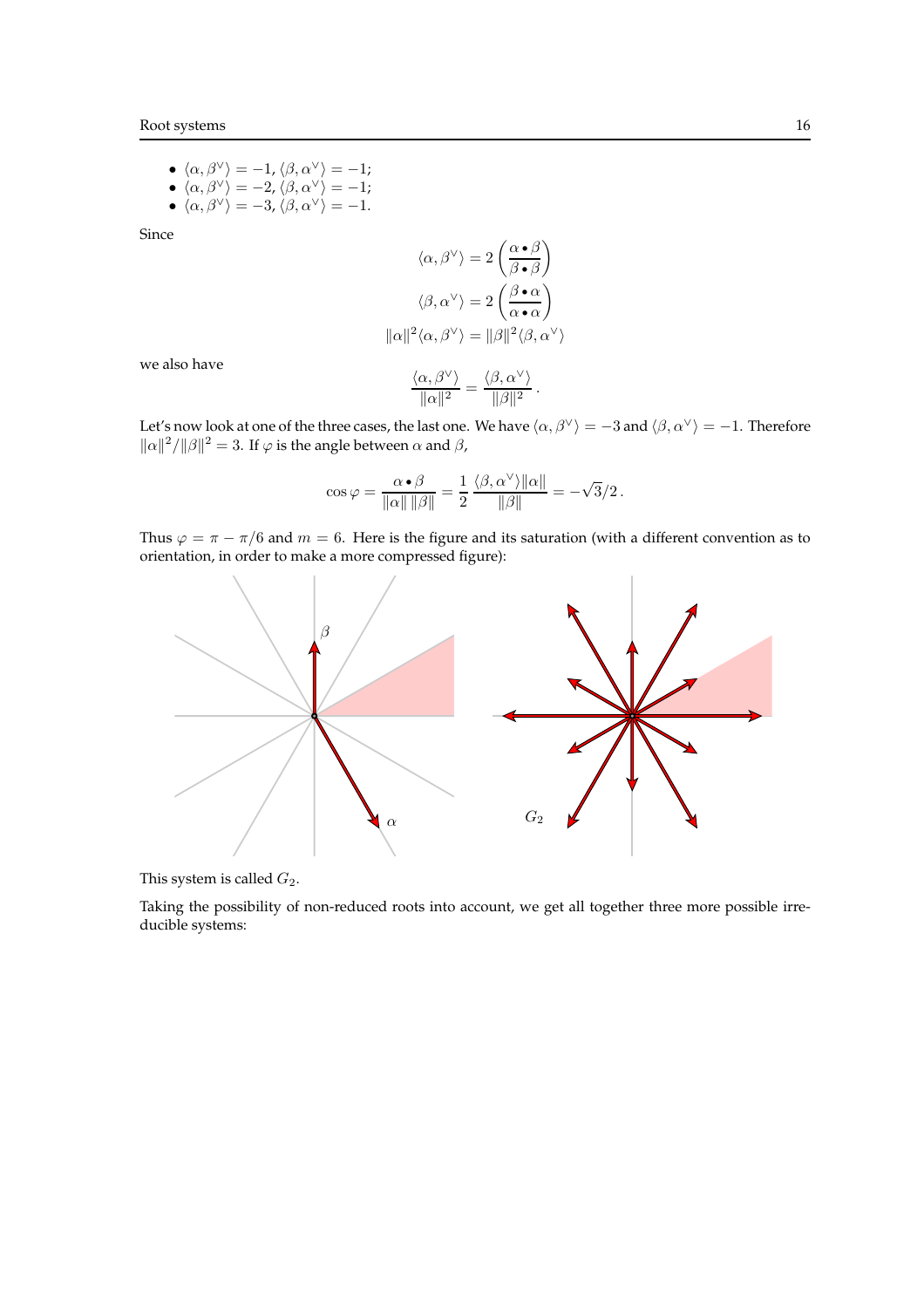

In summary: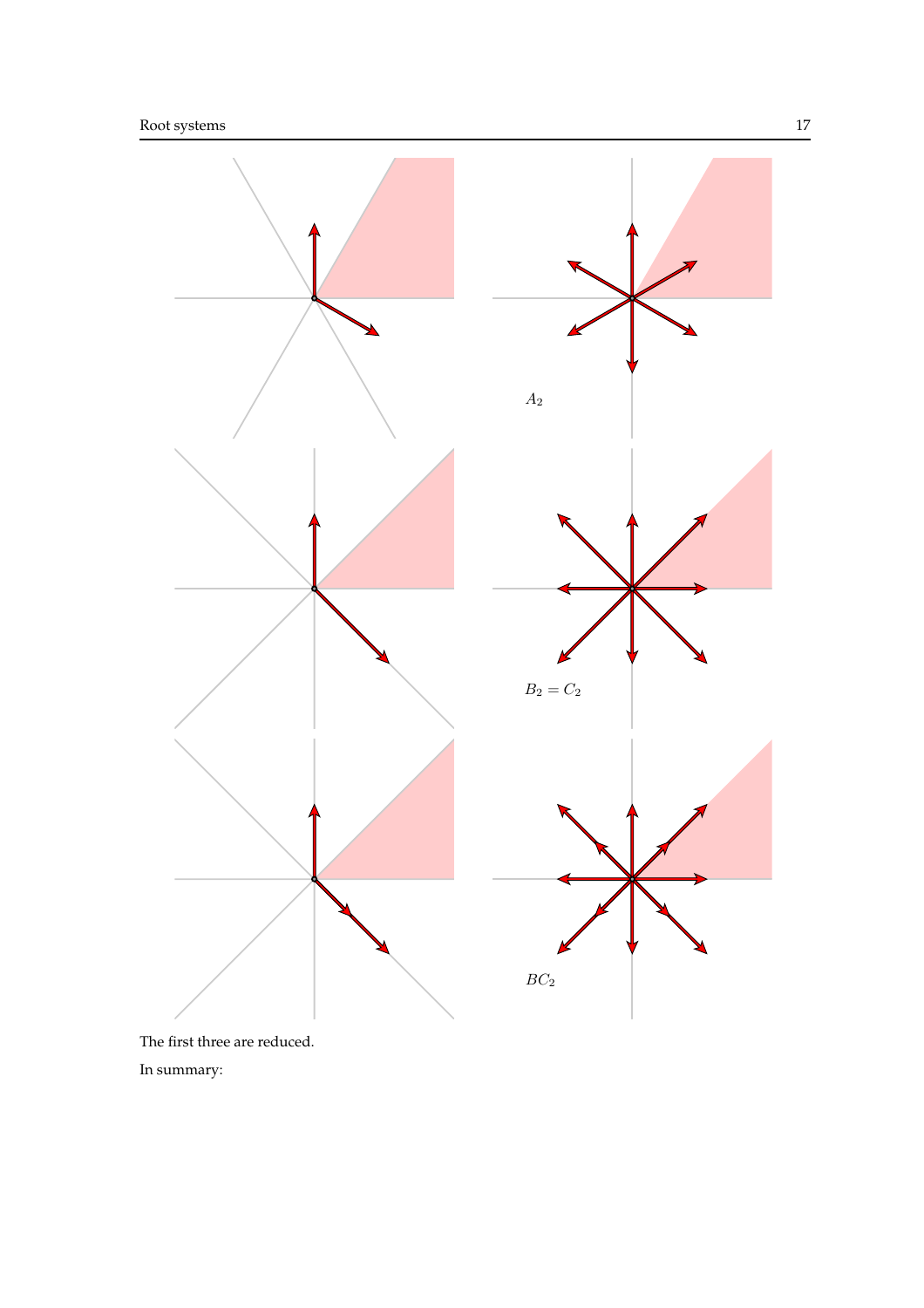[W-roots] Proposition 5.3. Suppose that  $(V, \Sigma, V^{\vee}, \Sigma^{\vee})$  is a root system of semi-simple rank two. Let C be one of the complements of the root reflection lines, equal to the region  $\alpha > 0$   $\beta > 0$  for roots  $\alpha$ ,  $\beta$ . Swapping  $\alpha$ and  $\beta$  if necessary, we have one of these cases:

> $\langle \alpha, \beta^{\vee} \rangle = 0, \quad \langle \beta, \alpha^{\vee} \rangle = 0, \quad m_{\alpha,\beta} = 2$ ;  $\langle \alpha, \beta^\vee \rangle = -1, \quad \langle \beta, \alpha^\vee \rangle = -1, \quad m_{\alpha,\beta} = 3$ ;  $\langle \alpha, \beta^{\vee} \rangle = -2, \quad \langle \beta, \alpha^{\vee} \rangle = -1, \quad m_{\alpha,\beta} = 4$ ;  $\langle \alpha, \beta^{\vee} \rangle = -3, \quad \langle \beta, \alpha^{\vee} \rangle = -1, \quad m_{\alpha,\beta} = 6$ .

Another way to see the restriction on the possible values of  $m$  is to ask, what roots of unity generate quadratic field extensions of Q?

### **6. Hyperplane partitions**

I now want to begin to generalize the preceding arguments to higher rank.

Suppose  $(V, \Sigma, V^{\vee}, \Sigma^{\vee})$  to be a root system. Associated to it are two partitions of  $V^{\vee}$  by hyperplanes. The first is that of hyperplanes  $\lambda^{\vee} = 0$  for  $\lambda^{\vee}$  in  $\Sigma^{\vee}$ . This is the one we are primarily interested in. But the structure of reductive groups over p-adic fields is also related to a partition by hyperplanes  $\lambda^{\vee} = k$ in  $V^{\vee}$  where k is an integer. Any of these configurations is stable under Euclidean reflections in these hyperplanes. Our goals in this section and the next few are to show that the connected components of the complement of the hyperplanes in either of these are open fundamental domains for the group generated by these reflections, and to relate geometric properties of this partition to combinatorial properties of this group. In this preliminary section we shall look more generally at the partition of Euclidean space associated to an arbitrary locally finite family of hyperplanes, an exercise concerned with rather general convex sets.

Thus suppose for the moment V to be any Euclidean space,  $\mathfrak h$  to be a locally finite collection of affine hyperplanes in  $V$ .

A connected component C of the complement of h in V will be called a **chamber**. If H is in h then C will be contained in exactly one of the two open half-spaces determined by  $H$ , since  $C$  cannot intersect  $H$ . Call this half space  $D_H(C)$ . The following is extremely elementary.

[allh] **Lemma 6.1.** If C is a chamber then

$$
C = \bigcap_{H \in \mathfrak{h}} D_H(C) \, .
$$

*Proof.* Of course C is contained in the right hand side. On the other hand, suppose that x lies in C and that y is contained in the right hand side. If H is in h then the closed line segment  $[x, y]$  cannot intersect *H*, since then *C* and *y* would lie on opposite sides. So *y* lies in *C* also.  $\Box$ 

Many of the hyperplanes in h will be far away, and they can be removed from the intersection without harm. Intuitively, only those hyperplanes that hug  $C$  closely need be considered, and the next result, only slightly less elementary, makes this precise.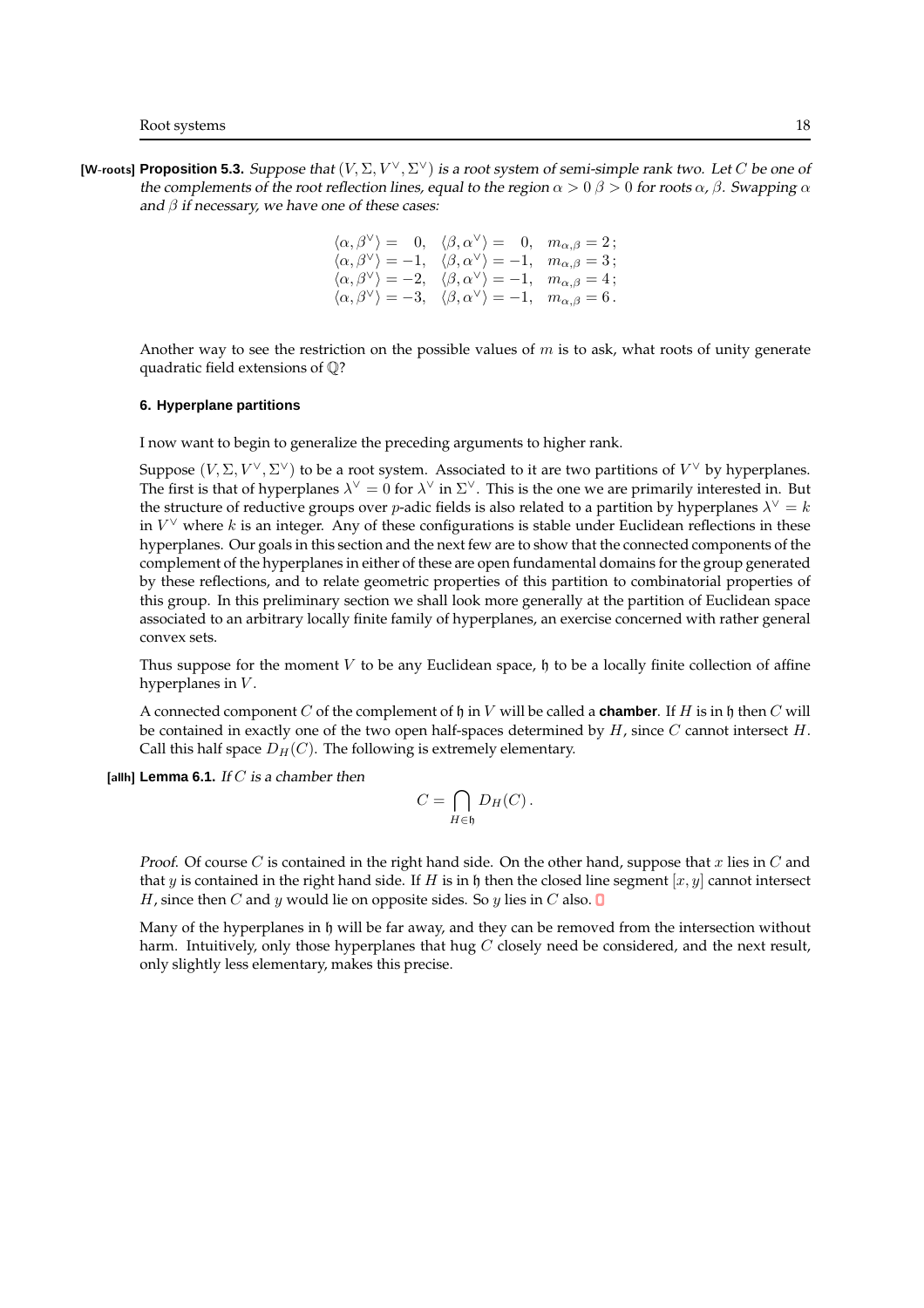A **panel** of C is a face of C of codimension one, a subset of codimension one in the boundary of  $\overline{C}$ . A point lies on a panel of  $C$  if it lies on exactly one hyperplane in  $\mathfrak h$ , The support of a panel will be called a **wall**. A panel with support  $H$  is a connected component of the complement of the union of the  $H_* \cap H$  as  $H_*$  runs through the other hyperplanes of  $\mathfrak h$ . Chambers and their faces, including panels, are all convex.

A chamber might very well have an infinite number of panels, for example if h is the set of tangent lines to the parabola  $y = x^2$  at points with integral coordinates.



[chambers] **Proposition 6.2.** If C is <sup>a</sup> chamber then

$$
C=\bigcap_{H\in\mathfrak{h}_{\mathfrak{C}}}D_H(C)\,.
$$

where now  $\not\!\mid_C$  is the family of walls of C.

That is to say, there exists a collection of affine functions  $f$  such that  $C$  is the intersection of the regions  $f > 0$ , and each hyperplane  $f = 0$  for f in this collection is a panel of C.

*Proof.* Suppose y to be in the intersection of all  $D_H(C)$  as H varies over the walls of C. We want to show that y lies in C itself. This will be true if we can pick a point x in C such that the line segment from y to  $x$  intersects no hyperplane in  $\mathfrak h$ . Suppose that we can find  $x$  in  $C$  with the property that the line segment from  $y$  to  $x$  intersects hyperplanes of  $\mathfrak h$  only in panels. If it in fact intersects any hyperplanes at all, then the last one (the one nearest x) will be a panel of C whose wall separates C from y, contradicting the assumption on y.

It remains to find such a point  $x$ . Pick an arbitrary small ball contained in  $C$ , and then a large ball B containing this one as well as y. Since the collection of hyperplanes is locally finite, this large ball intersects only a finite subset  $\{H_i\}$  of them. Let  $\mathfrak k$  be the collection of intersections  $H_i \cap H_j$  of pairs of these. The intersection of  $B$  with these intersections will be relatively closed in  $B$ , of codimension two (possibly empty). Let S be the union of all lines through y and a point in  $\mathfrak k$ , whose intersection with B will be of codimension one. Its complement in B will be open and dense. If  $x$  is a point of  $C$  in this complement then the intersection points of the line segment from  $x$  to  $y$  will each be on exactly one hyperplane in  $\mathfrak h$ , hence on a panel.  $\mathbf 0$ 

#### **7. Euclidean root configurations**

The motivation for the investigation here is that if  $\Sigma$  is a set of roots in a Euclidean space V, then there are two associated families of hyperplanes: (1) the linear hyperplanes  $\alpha = 0$  for  $\alpha$  in  $\Sigma$  and (2) the affine hyperplanes  $\alpha = k$  for  $\alpha$  in  $\Sigma$  and  $k$  an integer. Many of the properties of root systems are a direct consequence of the geometry of hyperplane arrangements rather than the algebra of roots, and it is useful to isolate geometrical arguments. Affine configurations play an important role in the structure of p-adic groups.

For any hyperplane  $H$  in a Euclidean space let  $s_H$  be the orthogonal reflection in  $H$ . A **Euclidean root configuration** is a locally finite collection h of hyperplanes that's stable under each of the orthogonal reflections  $s_H$  with respect to H in h. The group W generated by these reflections is called the **Weyl group** of the configuration. Each hyperplane is defined by an equation  $\lambda_H(v) = f_H \cdot v + k = 0$  where  $f_H$  may be taken to be a unit vector. The vector GRAD( $\lambda_H$ ) =  $f_H$  is uniquely determined up to scalar multiplication by  $\pm 1$ . We have the explicit formula

$$
s_H v = v - 2\lambda_H(v) f_H.
$$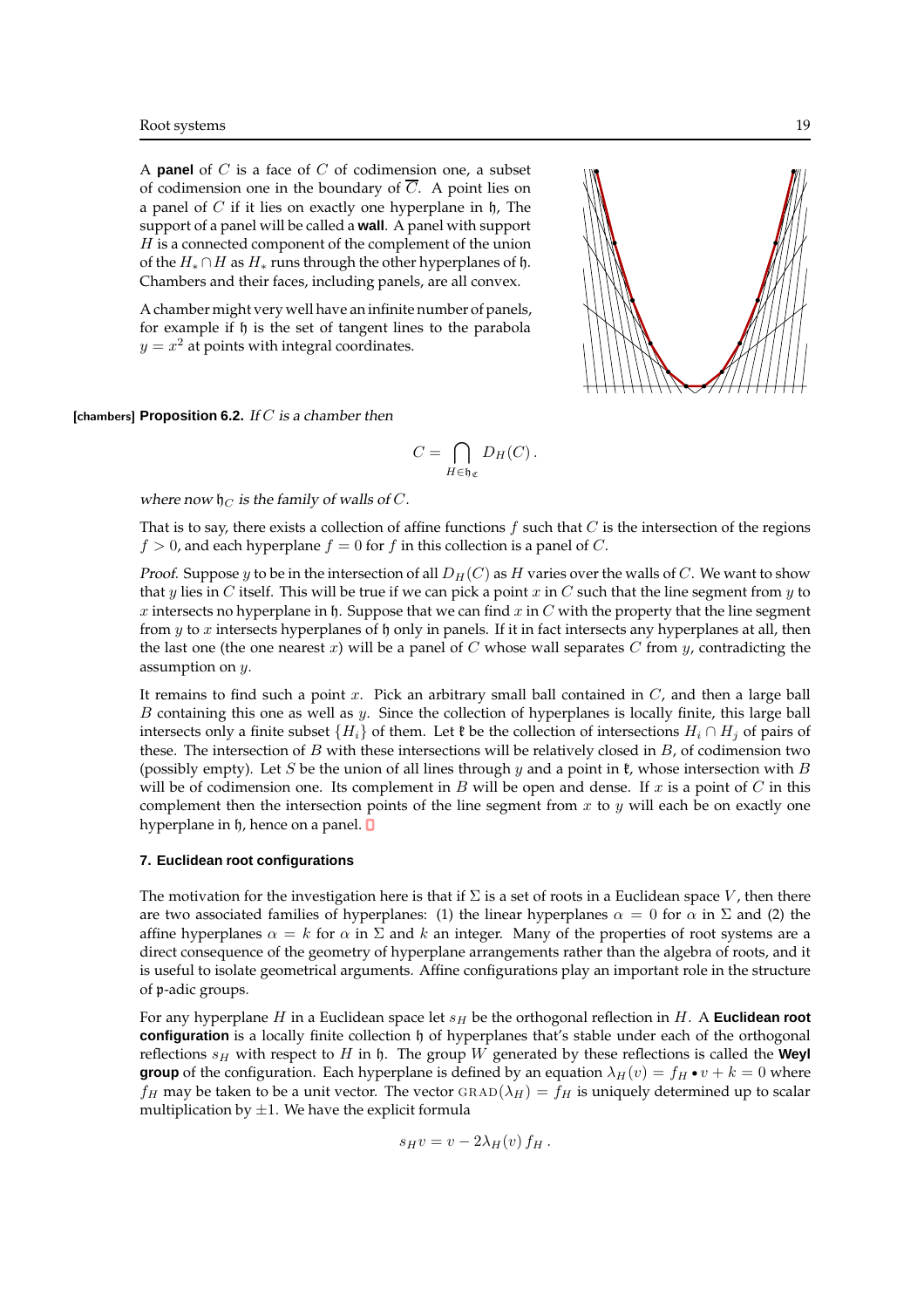The **essential dimension** of the system is the dimension of the vector space spanned by the gradients  $f_H$ . Here are some examples.

The lines of symmetry of any regular polygon form a planar root configuration. These are exactly the systems explored earlier. The lines at right, for the equilateral triangle, the lines of root reflection for SL3.

The packing of the plane by equilateral triangles. This is the set of lines  $\lambda = k$  for roots  $\lambda$  of SL<sub>3</sub>.

The planes of symmetry of any regular figure in Euclidean space form a Euclidean root configuration. Here are shown the planes of symmetry of a dodecahedron and the corresponding triangulation.

A **chamber** is one of the connected components of the complement of the hyperplanes in a Euclidean root configuration. All chambers are convex and open. Fix a chamber  $C$ , and let  $\Delta$  be a set of affine functions  $\alpha$  such that  $\alpha = 0$  is a wall of C and  $\alpha > 0$  on C. For each subset  $\Theta \subseteq \Delta$ , let  $W_{\Theta}$  be the subgroup of W generated by the  $s_\alpha$  with  $\alpha$  in  $\Theta$ .

[non-pos] **Proposition 7.1.** For any distinct  $\alpha$  and  $\beta$  in  $\Delta$ , GRAD( $\alpha$ ) • GRAD( $\beta$ ) < 0.

*Proof.* The group  $W_{\alpha,\beta}$  generated by  $s_{\alpha}$  and  $s_{\beta}$  is dihedral. If P and Q are points of the faces of C defined by  $\alpha$  and  $\beta$ , respectively, the line segment from P to Q crosses no hyperplane of h. The region  $\bullet$  [rank-two]  $\alpha \bullet x > 0$ ,  $\beta \bullet x > 0$  is therefore a fundamental domain for  $W_{\alpha,\beta}$ . Apply Proposition 5.1 **0** 

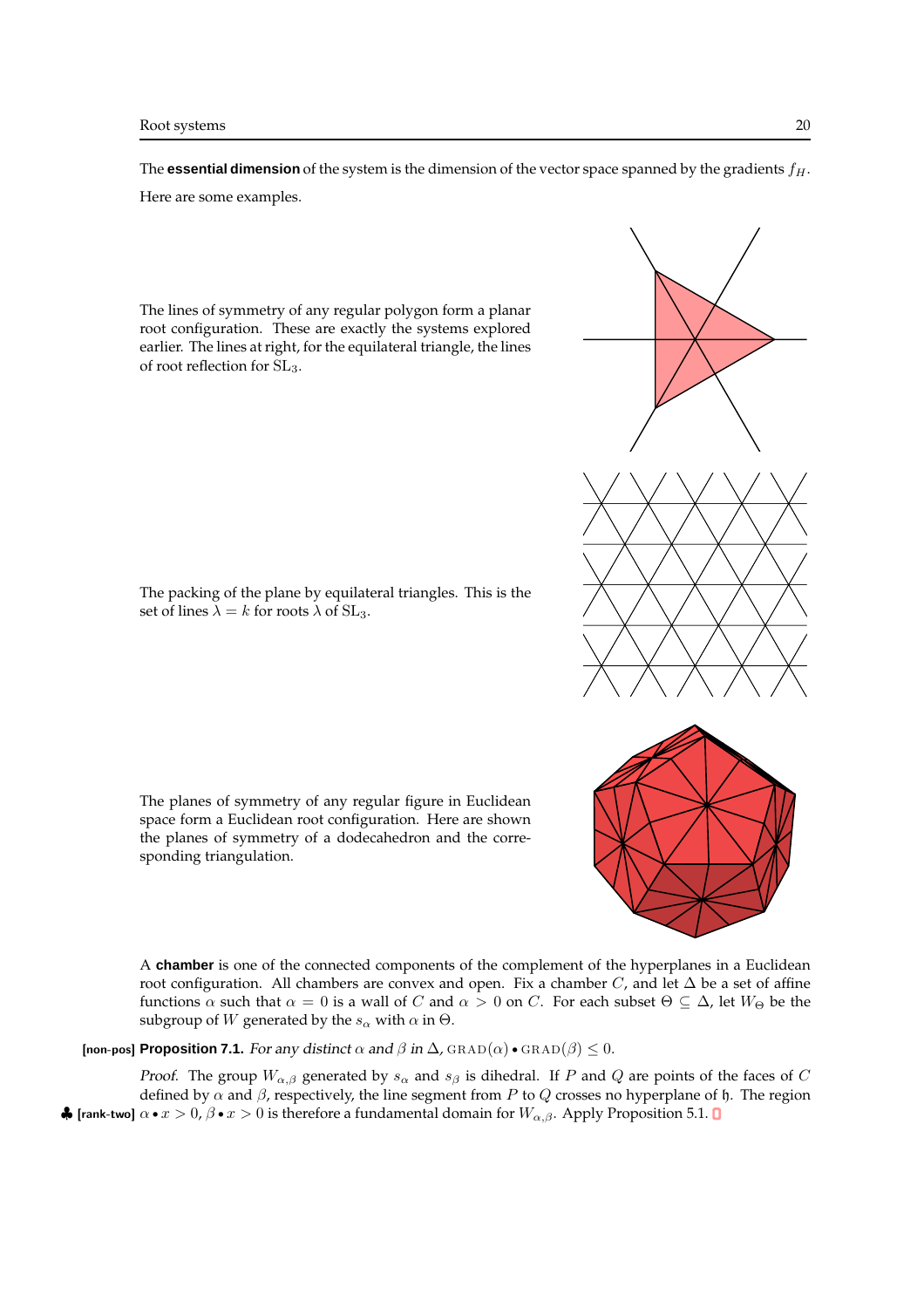$\clubsuit$  [chambers] Suppose C to be a chamber of the hyperplane partition. According to Proposition 6.2, C is the intersection of the open half-spaces determined by its walls, the affine supports of the parts of its boundary of codimension one. Reflection in any two of its walls will generate a dihedral group.

#### [walls-finite] **Corollary 7.2.** The number of panels of a chamber is finite.

*Proof.* If V has dimension n, the unit sphere in V is covered by the  $2n$  hemispheres  $x_i > 0$ ,  $x_i < 0$ . By  $\clubsuit$  [non-pos] Proposition 7.1, each one contains at most one of the GRAD(α) in  $\Delta$ . **D** 

[separating-finite] **Lemma 7.3.** If h is <sup>a</sup> locally finite collection of hyperplanes, the number of H in h separating two chambers is finite.

*Proof.* A closed line segment connecting them is compact and can meet only a finite number of H in h.  $\Box$ 

[chambers-transitive] **Proposition 7.4.** The group W<sup>∆</sup> acts transitively on the set of chambers.

*Proof.* By induction on the number of root hyperplanes separating two chambers C and  $C_*$ , which is ♦ [chambers] finite by the previous Lemma. If it is 0, then  $C = C_*$  by Proposition 6.2. Otherwise, one of the walls H of  $C_*$  separates them, and the number separating  $s_H C_*$  from C will be one less. Apply induction. **D** 

> The next several results will tell us that W is generated by the reflections in the walls of  $C$ , that the closure of C is a fundamental domain for  $W$ , and (a strong version of this last fact) that if  $F$  is a face of C then the group of w in W fixing such that  $F \cap w(F) \neq \emptyset$  then w lies in the subgroup generated by the reflections in the walls of  $C$  containing  $v$ , which all in fact fix all points of  $F$ . Before I deal with these, let me point out at the beginning that the basic point on which they all depend is the trivial observation that if  $w \neq I$  in W fixes points on a wall H then it must be the orthogonal reflection  $s_H$ .

# [generate] **Corollary 7.5.** The reflections in S generate the group W.

*Proof.* It suffices to show that every  $s_\lambda$  lies in  $W_\Delta$ .

Suppose F to be a panel in hyperplane  $\lambda = 0$ . According to the Proposition, if this panel bounds  $C_*$  we can find w in  $W_{\Delta}$  such that  $wC_* = C$ , hence  $w(F)$  lies in  $\overline{C}$ , and therefore must equal a panel of C. Then  $w^{-1}s_\alpha w$  fixes the points of this panel and therefore must be  $s_\lambda$ .

Given any hyperplane partition, a **gallery** between two chambers C and C<sup>∗</sup> is a chain of chambers  $C = C_0, C_1, \ldots, C_n = C_*$  in which each two successive chambers share a common face of codimension 1. The integer n is called the **length** of the gallery. I'll specify further that any two successive chambers in a gallery are distinct, or in other words that the gallery is not **redundant**. The gallery is called **minimal** if there exist no shorter galleries between  $C_0$  and  $C_n$ . The **combinatorial distance** between two chambers is the length of a minimal gallery between them.

Expressions  $w = s_1 s_2 \dots s_n$  with each  $s_i$  in  $S$  can be interpreted in terms of galleries. There is in fact a bijective correspondence between such expressions and galleries linking  $C$  to  $w C$ . This can be seen inductively. The trivial expression for 1 in terms of the empty string just comes from the gallery of length 0 containing just  $C_0 = C$ . A single element  $w = s_1$  of S corresponds to the gallery  $C_0 = C$ ,  $C_1 = s_1 C$ . If we have constructed the gallery for  $w = s_1 \ldots s_{n-1}$ , we can construct the one for  $s_1 \ldots s_n$  in this fashion: the chambers C and  $s_nC$  share the wall  $\alpha = 0$  where  $s_n = s_\alpha$ , and therefore the chambers  $wC$  and  $ws_nC$ share the wall  $w\alpha = 0$ . The pair  $C_{n-1} = wC$ ,  $C_n = ws_nC$  continue the gallery from C to  $ws_nC$ .

This associates to every expression  $s_1 \ldots s_n$  a gallery, and the converse construction is straightforward.

[fixC] **Proposition 7.6.** If  $wC = C$  then  $w = 1$ .

*Proof.* If  $w = s_1 \dots s_n$  with  $wC = C$ ,  $W \neq 1$  then the corresponding gallery must first cross and recross the reflection hyperplane of  $s_1$ . The result now follows by induction from this:

[cross-recross] **Lemma 7.7.** If the gallery associated to the expression  $s_1 \ldots s_n$  with  $n > 1$  winds up on the same side of the reflection hyperplane of  $s_1$  as C, then there exists some  $1 \le i \le n$  with  $w = s_2 \dots s_{i-1} s_{i+1} \dots s_n$ .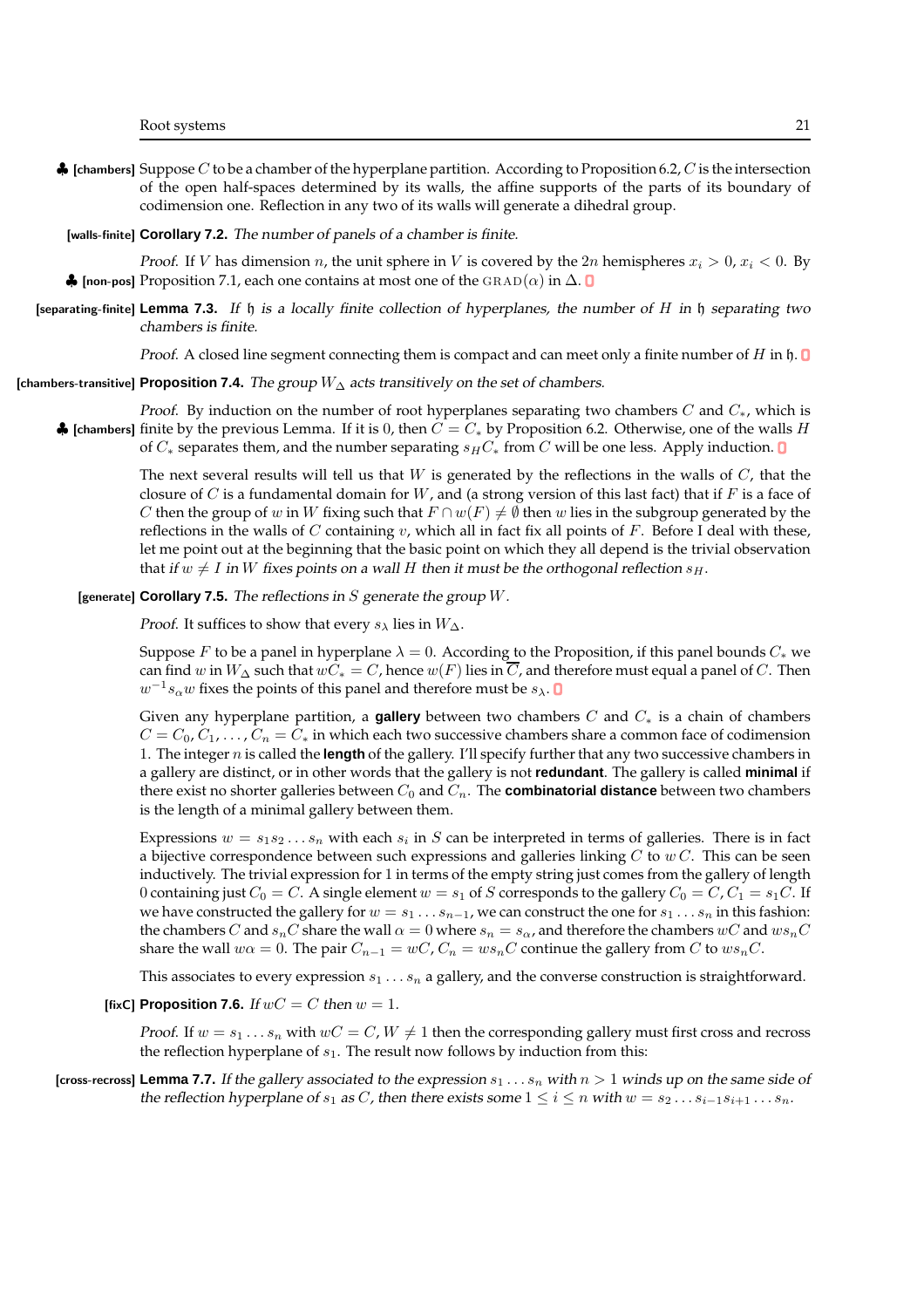

*Proof.* Let H be the hyperplane in which  $s_1$  reflects. Let  $w_i = s_1 \dots s_i$ . The path of chambers  $w_1C$ ,  $w_2C$ , ... crosses H at the very beginning and then crosses back again. Thus for some i we have  $w_{i+1}C = w_i s_{i+1} C = s_1 w_i C$ . But if  $y = s_2 ... s_i$  we have  $s_{i+1} = y^{-1} s_1 y$ , and  $w_{i+1} = y$ , so  $w = s_1 y s_{i+1} \dots s_n = y s_{i+2} \dots s_n$ .

# **8. The Cartan matrix**

Now assum  $(V,\Sigma,V^\vee,\Sigma^\vee)$  to be a root system. If  $\frak h$  is the union in  $V^\vee_\mathbb{R}$  of the **root hyperplanes**  $\lambda=0$ , the  $\clubsuit$  [chambers-transitive] connected components of its complement in  $V^\vee_\mathbb{R}$  are called **Weyl chambers**. According to Proposition 7.4  $\clubsuit$  [fixC] and Proposition 7.6, these form a principal homogeneous space under the action of W.

> Fix a chamber C. Let  $\Delta$  be the set of indivisible roots  $\alpha$  with  $\alpha = 0$  defining a panel of C with  $\alpha > 0$  on  $C, \overline{\Delta}$  the extension to include multiples as well.

[W-transitive] **Proposition 8.1.** Every root in  $\Sigma$  is in the W-orbit of  $\overline{\Delta}$ .

*Proof.* This is because  $W$  acts transitively on the chambers.  $\Box$ 

A root  $\lambda$  is called **positive** if  $\langle \lambda, C \rangle > 0$ , **negative** if  $\langle \lambda, C \rangle < 0$ . All roots are either positive or negative, since by definition no root hyperplanes meet C. Let S be the set of reflections  $s_\alpha$  for  $\alpha$  in  $\Delta$ . The Weyl group  $W$  is generated by  $S$ .

The matrix  $\langle \alpha, \beta^{\vee} \rangle$  for  $\alpha$ ,  $\beta$  in  $\Delta$  is called the **Cartan matrix** of the system. Since  $\langle \alpha, \alpha^{\vee} \rangle = 2$  for all roots  $\alpha$ , its diagonal entries are all 2. According to the discussion of rank two systems, its off-diagonal entries

$$
\langle \alpha, \beta^{\vee} \rangle = 2 \left( \frac{\alpha \bullet \beta}{\beta \bullet \beta} \right) = \alpha \bullet \beta^{\bullet}
$$

are all non-positive. Furthermore, one of these off-diagonal entries is 0 if and only if its transpose entry is. This equation means that if D is the diagonal matrix with entries  $2/\alpha \bullet \alpha$  and M is the matrix  $(\alpha \bullet \beta)$ then

$$
A=MD.
$$

The next few results of this section all depend on understanding the Gauss elimination process applied to M. It suffices just to look at one step, reducing all but one entry in the first row and column to 0. Since  $\alpha_1 \cdot \alpha_1 > 0$ , it replaces each vector  $\alpha_i$  with  $i > 1$  by its projection onto the space perpendicular to  $\alpha_1$ :

$$
\alpha_i \longmapsto \alpha_i^{\perp} = \alpha_i - \frac{\alpha_i \cdot \alpha_1}{\alpha_1 \cdot \alpha_1} \quad (i > 1).
$$

If I set  $\alpha_1^\perp=\alpha_1$ , the new matrix  $M^\perp$  has entries  $\alpha_i^\perp\bullet\alpha_j^\perp.$  We have the matrix equation

$$
LM \,{}^tL = M^\perp, \quad M^{-1} = {}^tL \, (M^\perp)^{-1} \, L
$$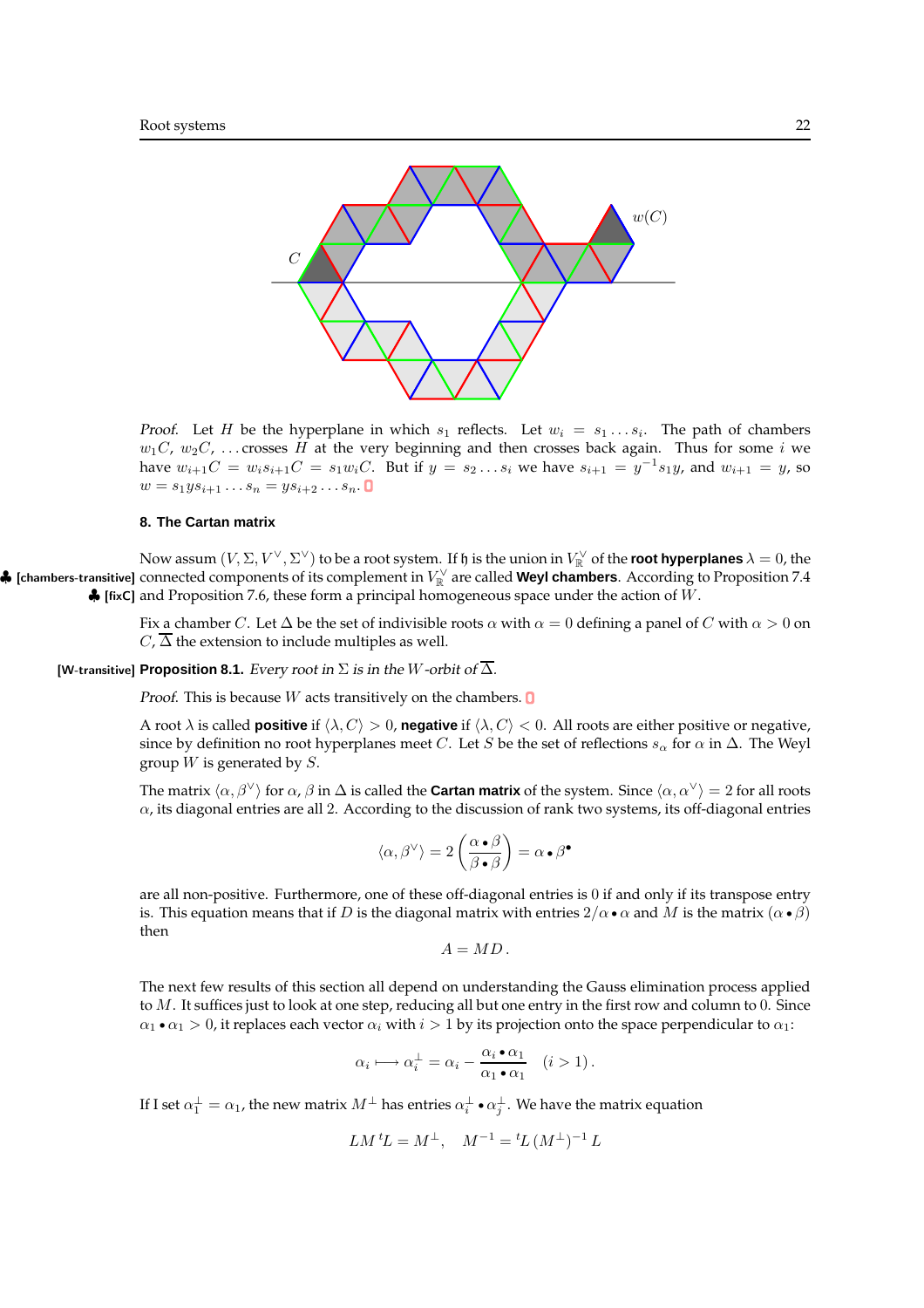with  $L$  a unipotent lower triangular matrix

$$
L = \begin{bmatrix} 1 & \ell \\ t_{\ell} & I \end{bmatrix} \qquad \ell_i = -\frac{\alpha_1 \cdot \alpha_i}{\alpha_1 \cdot \alpha_1} \ge 0 \, .
$$

This argument and induction proves immediately:

[gauss] **Proposition 8.2.** If M is <sup>a</sup> symmetric matrix, then it is positive definite if and only if Gauss elimination yields

$$
M^{-1} = {}^t L \, A \, L
$$

for some lower triangular matrix L and diagonal matrix A with positive diagonal entries. If  $m_{i,j} \leq 0$  for  $i \neq j$  then L and hence also  $M^{-1}$  will have only non-negative entries.

- [lummox] **Corollary 8.3.** Suppose  $A = (a_{i,j})$  to be a matrix such that  $a_{i,i} > 0$ ,  $a_{i,j} \leq 0$  for  $i \neq j$ . Assume  $D^{-1}A$ to be a positive definite matrix for some diagonal matrix D with positive entries. Then  $A^{-1}$  has only non-negative entries.
	- **[titsA] Lemma 8.4.** Suppose  $\Delta$  to be a set of vectors in a Euclidean space V such that  $\alpha \bullet \beta \leq 0$  for  $\alpha \neq \beta$  in  $\Delta$ . If there exists v such that  $\alpha \bullet v > 0$  for all  $\alpha$  in  $\Delta$  then the vectors in  $\Delta$  are linearly independent.

*Proof.* By induction on the size of  $\Delta$ . The case  $|\Delta| = 1$  is trivial. But the argument just before this handles the induction step, since if  $v \bullet \alpha > 0$  then so is  $v \bullet \alpha^\perp$ .

As an immediate consequence:

[tits] **Proposition 8.5.** The set  $\Delta$  is a basis of  $V(\Sigma)$ .

That is to say, a Weyl chamber is a simplicial cone. Its extremal edges are spanned by the columns  $\varpi_\alpha$  in the inverse of the Cartan matrix, which therefore have positive coordinates with respect to  $\Delta$ . Hence:

**[roots-inverse] Proposition 8.6.** Suppose  $\Delta$  to be a set of linearly independent vectors such that  $\alpha \bullet \beta \leq 0$  for all  $\alpha \neq \beta$ in  $\Delta$ . If D is the cone spanned by  $\Delta$  then the cone dual to D is contained in D.

Proof. Let

$$
\varpi=\sum c_\alpha\alpha
$$

be in the cone dual to D. Then for each  $\beta$  in  $\Delta$ 

$$
\varpi \bullet \beta = \sum c_{\alpha} (\alpha \bullet \beta) .
$$

If A is the matrix  $(\alpha \bullet \beta)$ , then it satisfies the hypothesis of the Lemma. If u is the vector  $(c_{\alpha})$  and v is the vector ( $\varpi \bullet \alpha$ ), then by assumption the second has non-negative entries and

 $u = A^{-1}v$ 

so that  $u$  also must have non-negative entries.  $\blacksquare$ 

[base] Proposition 8.7. Each positive root may be expressed as  $\sum_{\alpha\in\Delta}c_\alpha\alpha$  where each  $c_\alpha$  is a non-negative integer.

*Proof.* The chamber C is the positive span of the basis  $(\varpi_\alpha)$  dual to  $\Delta$ . If  $\lambda = \sum c_\alpha \alpha$  then  $c_\alpha = \lambda \bullet \varpi_\alpha$ , so the positive roots, which are defined to be those positive on  $C$ , are also those with non-negative coefficients  $c_{\alpha}$ . If  $\lambda$  is an arbitrary positive root, then there must exist  $\alpha$  in  $\Delta$  with  $\langle \lambda, \alpha^{\vee} \rangle > 0$ , hence such that  $\lambda - \alpha$  is either 0 or again a root. Suppose it is a root. If it is  $\alpha$  itself then  $\lambda = 2\alpha$  and the Proposition is proved. Otherwise, some  $c_{\beta} > 0$ . The  $c_{\alpha} - 1$  must therefore also be positive. Continuing in this way expresses  $\lambda$  as a positive integral combination of elements of  $\Delta$ .  $\square$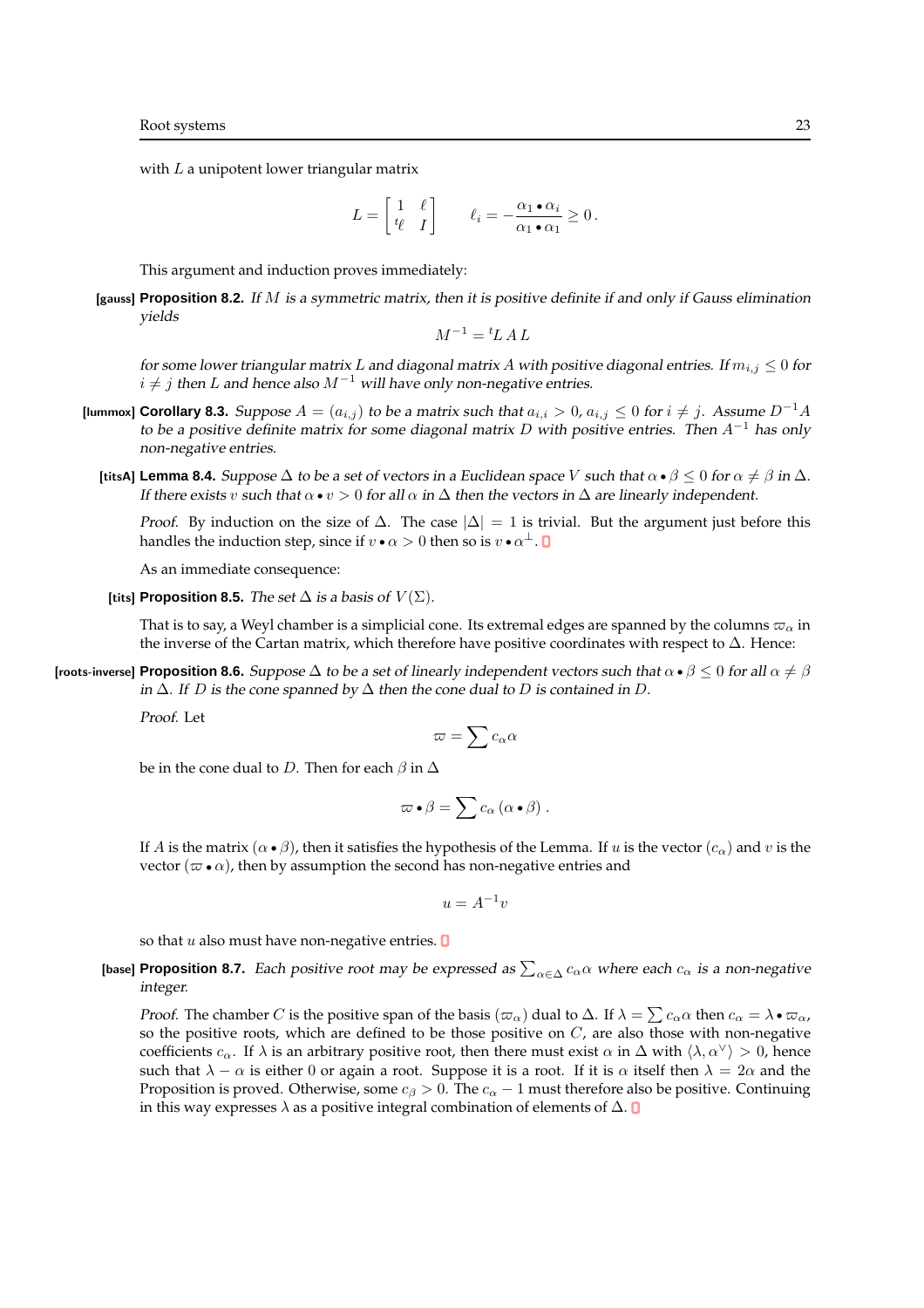One consequence of all this is that the roots in  $\Delta$  generate a full lattice in  $V(\Sigma)$ . By duality, the coroots generate a lattice in  $V^{\vee}(\Sigma^{\vee})$ , which according to the definition of root systems is contained in the lattice of  $V^{\vee}(\Sigma^{\vee})$  dual to the root lattice of  $V(\Sigma)$ .

From this and the discussion of chains, this has as consequence:

# [chain-to-Delta] **Proposition 8.8.** Every positive root can be connected to  $\Delta$  by a chain of links  $\lambda \mapsto \lambda + \alpha$ .

We now know that each root system gives rise to an integral Cartan matrix  $A = (a_{\alpha,\beta}) = (\langle \alpha, \beta^{\vee} \rangle)$  with rows and columns indexed by  $\Delta$ . It has these properties:

(a) 
$$
a_{\alpha,\alpha} = 2;
$$

(b) 
$$
a_{\alpha,\beta} \leq 0
$$
 for  $\alpha \neq \beta$ ;

(c)  $a_{\alpha,\beta} = 0$  if and only if  $A_{\beta,\alpha} = 0$ ;

but it has another implicit property as well. We know that there exists a  $W$ -invariant Euclidean norm with respect to which the reflections are invariant. None of the conditions above imply that this will be possible. We know already know the extra condition

$$
0\leq a_{\alpha,\beta}a_{\beta,\alpha}<4\,,
$$

but this alone will not guarantee that the root system will be finite, as the matrix

$$
\left[\begin{array}{rrr} 2 & -1 & 0 \\ -2 & 2 & -1 \\ 0 & -2 & 2 \end{array}\right]
$$

shows. Instead, we construct a candidate metric, and then check whether it is positive definite. We start with the formula we have already encountered:

$$
\langle \alpha, \beta^{\vee} \rangle = 2 \left( \frac{\alpha \bullet \beta}{\beta \bullet \beta} \right) .
$$

Suppose A satisfies (a)–(c). Construct a graph from A whose nodes are elements of  $\Delta$  and with edge between  $\alpha$  and  $\beta$  if and only if  $\langle \alpha, \beta \rangle \neq 0$ . In each connected component of this graph, choose an arbitrary node  $\alpha$  and arbitrarily assign a positive rational value to  $\alpha \cdot \alpha$ . Assign values for all  $\beta \cdot \gamma$  according to the rules

$$
\beta \bullet \gamma = \frac{1}{2} \langle \beta, \gamma^{\vee} \rangle (\gamma \bullet \gamma)
$$

$$
\beta \bullet \beta = 2 \frac{\beta \bullet \gamma}{\langle \gamma, \beta^{\vee} \rangle}.
$$

which allow us to go from node to node in any component. This defines an inner product, and the extra condition on the Cartan matrix is that this inner product must be positive definite, or equivalently

(d) The matrix  $(\alpha \bullet \beta)$  must be positive definite.

This can be tested by Gauss elimination in rational arithmetic, as suggested by the discussion at the beginning of this section.

 $\clubsuit$  [delta-construction] Given a Cartan matrix satisfying (a)–(d), the saturation process of Proposition 3.15 gives us a root system associated to it. Roughly, it starts with an extended basis  $\overline{\Delta}$  and keeps applying reflections to generate all the roots.

> In the older literature one frequently comes across another way of deducing the existence of a basis ∆ for positive roots. Suppose  $V = V(\Sigma)$ , say of dimension  $\ell$ , and assume it given a coordinate system. Linearly order V **lexicographically**:  $(x_i) < (y_i)$  if  $x_i = y_i$  for  $i < m$  but  $x_m < y_m$ . Informally, this is **dictionary order**. For example,  $(1, 2, 3) < (1, 3, 2)$ . This order is translation-invariant. [Satake:1951] remarks that this is the only way to define a linear, translation-invariant order on a real vector space.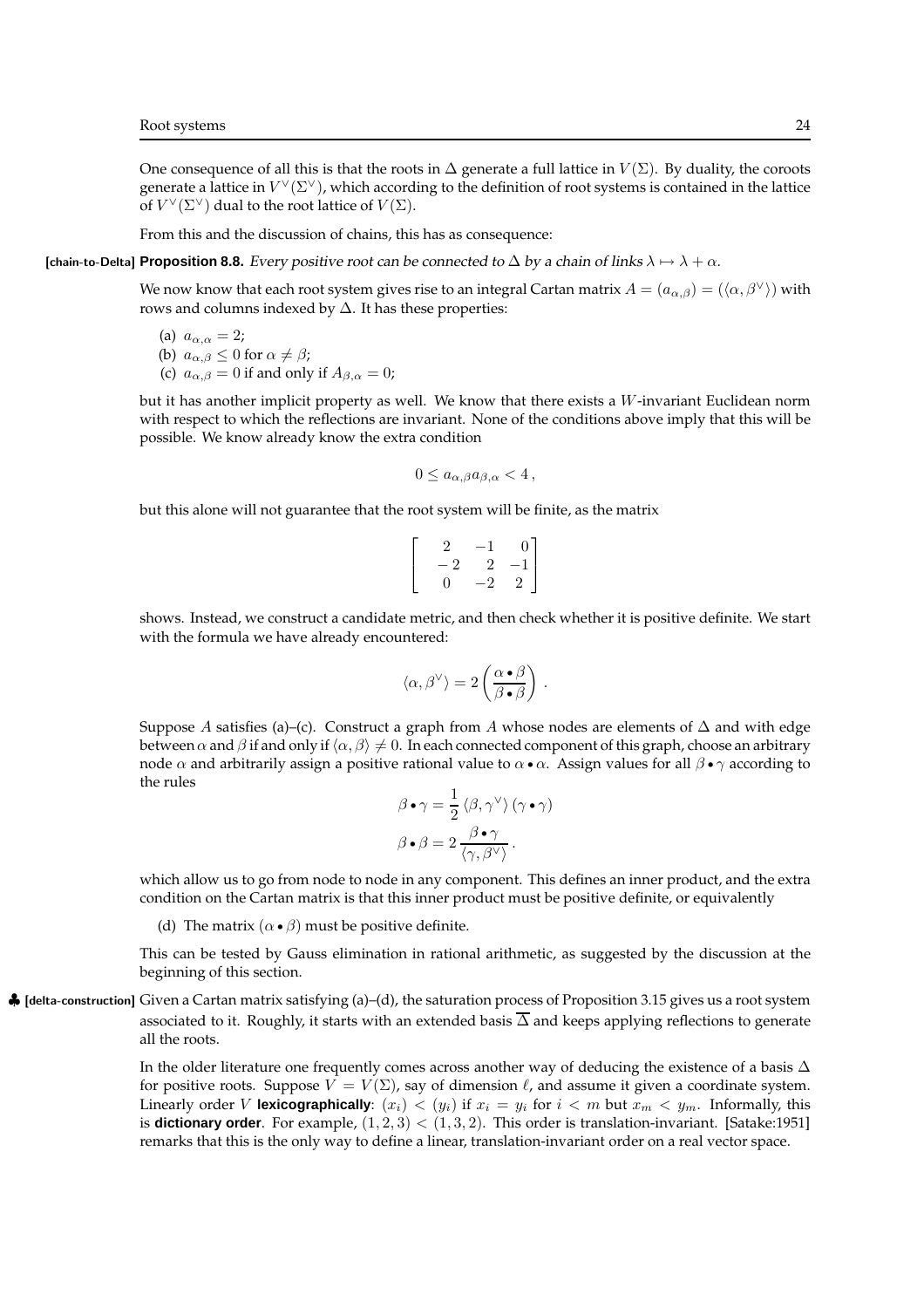Define  $\Sigma^+$  to be the subset of roots in  $\Sigma$  that are positive with respect to the given order. Define  $\alpha_1$  to be the least element of  $\Sigma^+$ , and for  $1 < k \leq \ell$  inductively define  $\alpha_k$  to be the least element of  $\Sigma^+$  that is not in the linear span of the  $\alpha_i$  with  $i < k$ .

The following seems to be first found in [Satake:1951].

[satake] P**roposition 8.9.** Every root in  $\Sigma^+$  can be expressed as a positive integral combination of the  $\alpha_i.$ 

*Proof.* It is easy to see that if  $\Delta$  is a basis for  $\Sigma^+$  then it has to be defined as it is above. It is also easy to see directly that if  $\alpha < \beta$  are distinct elements of  $\Delta$  then  $\langle \alpha, \beta^{\vee} \rangle \leq 0$ . Because if not, according to • [chains1] Lemma 11.1 the difference  $β − α$  would also be a root, with  $β > β − α > 0$ . But this contradicts the definition of  $\beta$  as the least element in  $\Sigma^+$  not in the span of smaller basis elements.

The proof of the Proposition goes by induction on  $\ell$ . For  $\ell = 1$  there is nothing to prove. Assume true for  $\ell-1$ . Let  $\Sigma_*$  be the intersection of the span of the  $\alpha_i$  with  $i \leq \ell$ , itself a root system. We want to show that every  $\lambda$  in the linear span of  $\Sigma$  is a positive integral combination of the  $\alpha_i$ . If  $\lambda$  is in  $\Sigma_*$  induction gives this, and it is also true for  $\lambda = \alpha_\ell$ . Otherwise  $\lambda > \alpha_\ell$ . Consider all the  $\lambda - \alpha_i$  with  $i \leq \ell$ . It suffices to show that one of them is a root, by an induction argument on order. If not, then all  $\langle \lambda, \alpha_i \rangle \leq 0$ . This

♣ [roots-inverse] leads to a contradiction of Proposition 8.6, to be proven later (no circular reasoning, I promise).

The following is found in [Chevalley:1955].

[many-roots] **Corollary 8.10.** Suppose  $\Delta$  to be a basis of positive roots in  $\Sigma$ . Let  $\Lambda = {\lambda_i}$  be a set of linearly independent roots, and  $\Lambda_k$  be the subset containing the  $\lambda_i$  for  $i \leq k$ . There exists w in W and an ordering

$$
\alpha_1 < \ldots < \alpha_n
$$

of  $\Delta$  such that each  $w\Lambda_k$  is a positive linear combination of the  $\alpha_i$  with  $i \leq k$ .

*Proof.* Make up an ordered basis of V extending  $\Lambda$  with  $\lambda_i < \lambda_{i+1}$ . Apply the Proposition to get a basis  $\Delta_∗$  of positive roots. Then  $\lambda_1$  is the first element of  $\Delta$  and each  $\lambda_k$  is a positive linear combination of the  $\alpha_{*,i}$  with  $i \leq k$ . But then we can find w in W taking  $\Delta_*$  to  $\Delta$ . **O** 

### **9. Generators and relations for the Weyl group**

I return to the subject of arbitrary hyperplane partitions. Let  $C$  be a chamber, which we know know to be either a simplicial cone or a simplex. Let  $S$  be the set of reflections in the walls of  $C$ , which we know to generate W. For each  $s \neq t$  in S let  $m_{s,t}$  be the order of st.

We have a surjection onto W from the abstract group with generators  $s$  in  $S$  and relations

$$
s^2 = 1, \quad (st)^{m_{s,t}} = 1 \, .
$$

# [coxeter] **Proposition 9.1.** This surjection is an isomorphism.

*Proof sketch.* Assume  $V = V(\Sigma)$ . First of all, we have already seen this for a planar partition, so we may assume the dimension of  $V$  to be at least 3. Construct the simplicial complex dual to that determined by the faces of the hyperplane partition. Thus a chamber  $C$  give rise to a vertex  $v_C$ , panels to edges. This dual complex gives in effect a triangulation of the unit sphere, which is simply connected. If  $wC = C$ , then an expression  $w = s_1 \dots s_n$  corresponds to a path along edges from  $v_C$  back to itelf. Since the unit sphere has trivial fundamental group, standard topological arguments imply that it may be deformed into the trivial path inside the two-skeleton of the complex. But any such deformation corresponds to a sequence of applications of the braid relation.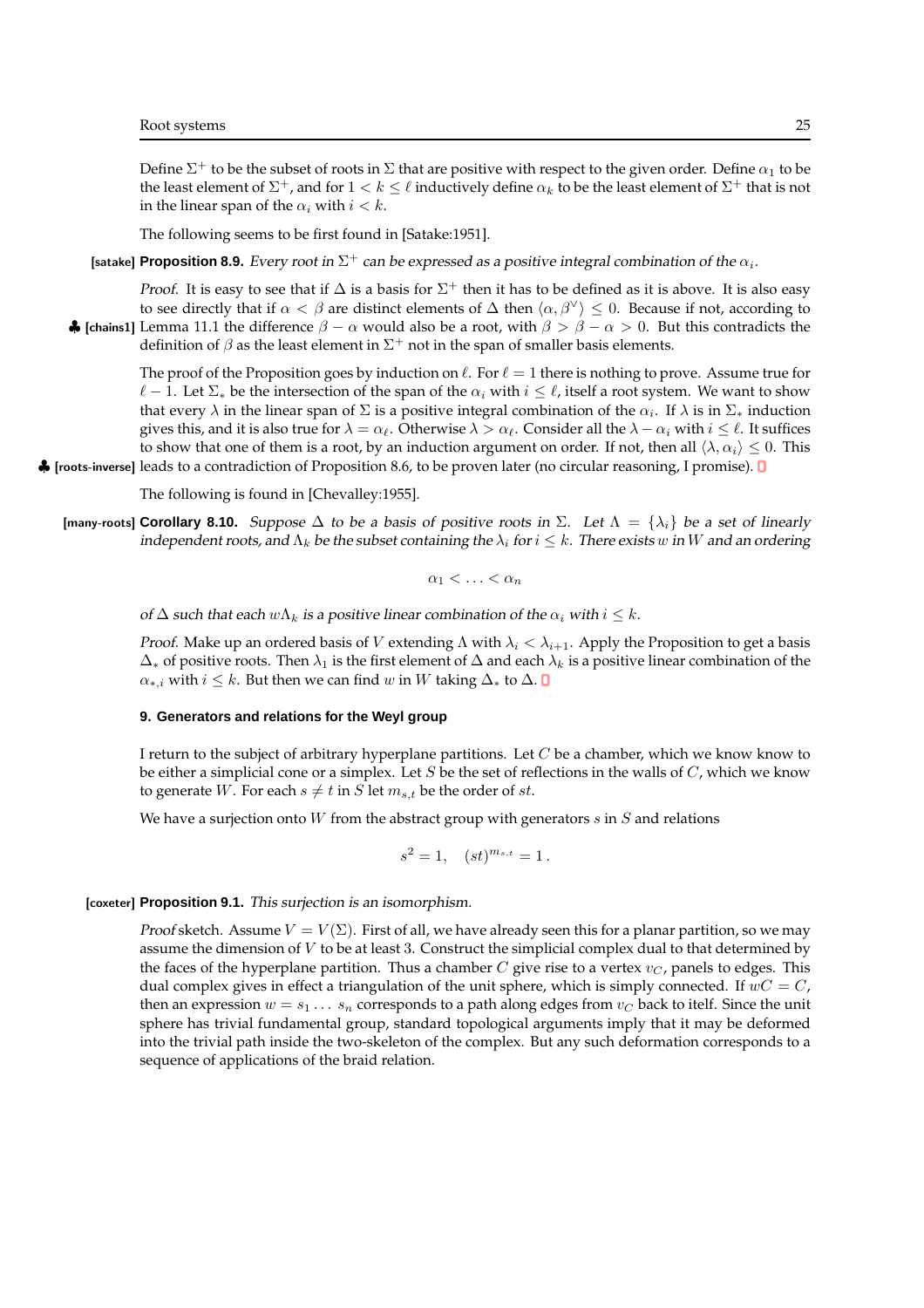

Combinatorial proofs of this can be found in the literature, showing directly that if  $s_1 \ldots s_n = 1$  then it can be reduced by the the given relations to the trivial word.

The group W is a therefore a **Coxeter group**, and many of the properties of W are shared by all Coxeter groups. One of the useful ones is a result due to Jacques Tits:

[Tits] **Proposition 9.2.** Any two reduced expressions for an element w can be obtained from each other by <sup>a</sup> succession of braid relations.

Proof. THe same topological argument applies here, but I'll give instead a direct proof by induction on length, since it is essentially constructive. Suppose

$$
w = s_1 \dots s_m s = t_1 \dots t_m t
$$

are two reduced expressions. Thus  $ws < w$ ,  $wt < w$ . Hence

$$
w = xw_{s,t}s = yw_{t,s}t
$$

where  $w_{s,t}$ s and  $w_{t,s}$ t are the two sides of the braid relation. Then

$$
s_1 \ldots s_m = x w_{s,t}, \quad t_1 \ldots t_m = y w_{t,s}
$$

and by induction we can find a sequence of braid relations transforming one to the other. But then replacing  $w_{s,t} s$  by  $w_{t,s} t$  connects  $x w_{s,t} s$  to  $y w_{t,s} t$ .

- [ws] **Proposition 9.3.** For any w in W and s in S, if  $\langle \alpha_s, w \rangle \langle 0 \rangle \langle 0 \rangle$  then  $\ell(sw) \langle 0 \rangle \langle 0 \rangle$  and if  $\langle \alpha_s, w \rangle > 0$  then  $\ell(sw) > \ell(w)$ .
- ♦ [cross-recross] Proof. This is essentially a rephrasing of Lemma 7.7, but I'll repeat the argument. Suppose  $\langle \alpha_s, wC \rangle$  < 0. Then C and wC are on opposite sides of the hyperplane  $\alpha_s = 0$ . If  $C = C_0, \ldots, C_n = wC$  is a minimal gallery from  $C$  to  $wC$ , then for some  $i$   $C_i$  is on the same side of  $\alpha_s=0$  as  $C$  but  $C_{i+1}$  is on the opposite side. The gallery  $C_0, \, \ldots, \, C_i, \, sC_{i+2}, \, \ldots sC_n\, =\, s wC$  is a gallery of shorter length from  $C$  to  $s w C$ , so  $\ell(sw) < \ell(w)$ .

If  $\langle \alpha_s, wC \rangle > 0$  then  $\langle \alpha_s, swC \rangle < 0$  and hence  $\ell(w) = \ell(ssw) < \ell(sw)$ .

**[stabilizers] Proposition 9.4.** If v and wv both lie in  $\overline{C}$ , then wv = v and w belongs to the group generated by the reflections in  $S$  fixing  $v$ .

*Proof.* By induction on  $\ell(w)$ . If  $\ell(w) = 0$  then  $w = 1$  and the result is trivial.

If  $\ell(w) > 1$  then let  $x = sw$  with  $\ell(x) = \ell(w) - 1$ . Then C and wC are on opposite sides of the hyperplane  $\clubsuit$  [ws]  $\alpha_s = 0$ , by Proposition 9.3. Since v and wv both belong to  $\overline{C}$ , the intersection  $\overline{C} \cap w\overline{C}$  is contained in the hyperplane  $\alpha_s = 0$  and wv must be fixed by s. Therefore  $wv = xv$ . Apply the induction hypothesis. **O**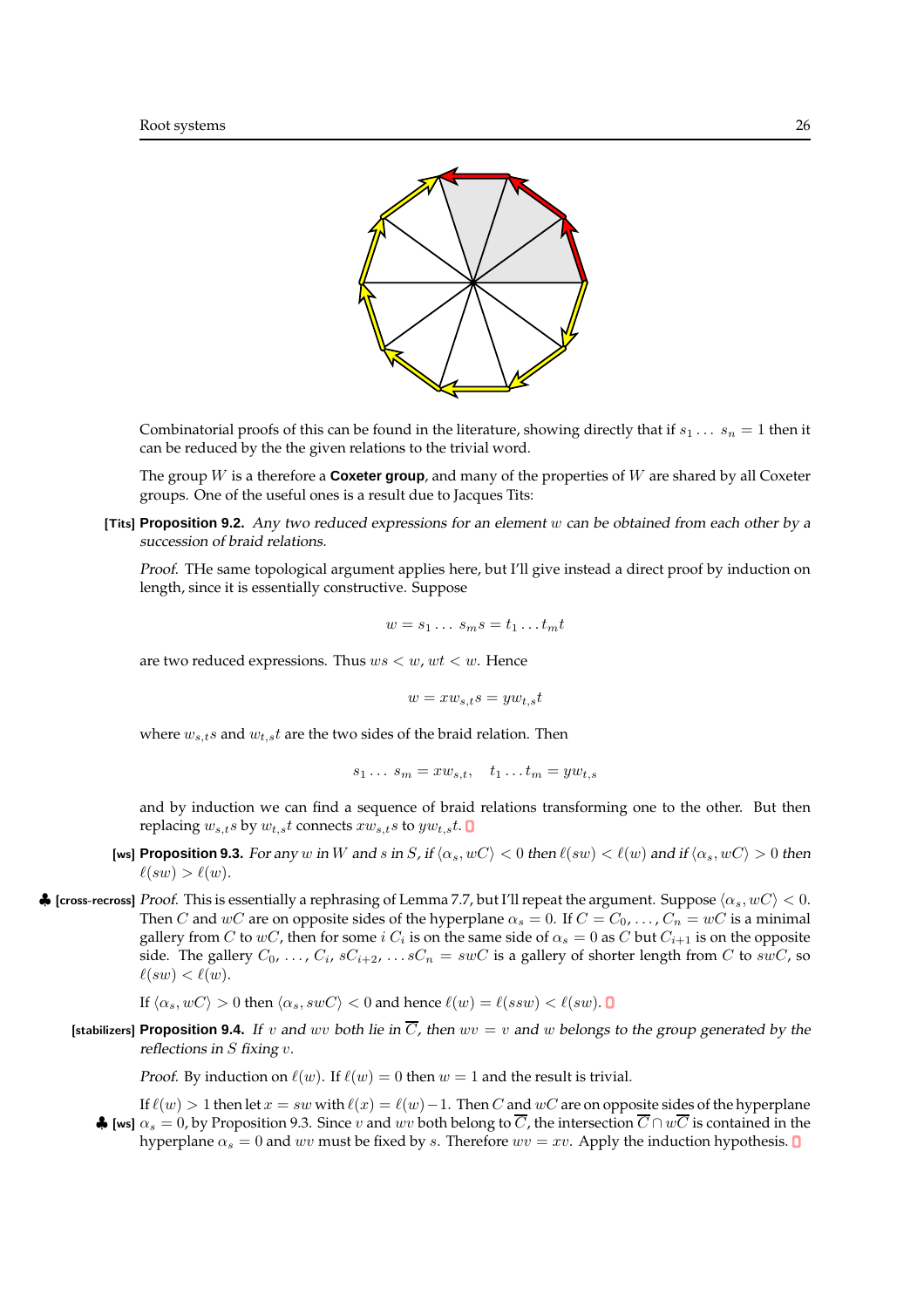For  $\Theta \subseteq \Delta$ , let  $C_{\Theta}$  be the open face of  $\overline{C}$  where  $\alpha = 0$  for  $\alpha$  in  $\Theta$ ,  $\alpha > 0$  for  $\alpha$  in  $\Delta$  but not in  $\Theta$ . If F is a face of any chamber, the Proposition tells u it will be W-equivalent to a unique  $\Theta \subseteq \Delta$ . The faces of chambers are therefore canonically labeled by subsets of ∆.

Let

$$
R_w = \{\lambda > 0 \mid w\lambda < 0\}
$$
  

$$
L_w = \{\lambda > 0 \mid w^{-1}\lambda < 0\}
$$

 $\clubsuit$  [separating-finite] Of course  $L_w = R_{w^{-1}}$ . According to Lemma 7.3, the set  $R_w$  determines the root hyperplanes separating C from  $w^{-1}C$ , and  $|R_w| = |L_w| = \ell(w)$ .

> I recall that an expression for w as a product of elements of  $S$  is reduced if it is of minimal length. The length of w is the length of a reduced expression for w as products of elements of  $S$ . Minimal galleries correspond to reduced expressions. The two following results are easy deductions:

**[rw] Proposition 9.5.** For x and y in W,  $\ell(xy) = \ell(x) + \ell(y)$  if and only if  $R_{xy}$  is the disjoint union of  $y^{-1}R_x$ and  $R_u$ .

Finally, suppose that the configuration we are considering is one associate to a linear root system, not an affine one. There are only a finite number of hyperplanes in the configuration, and all pass through the origin. Since  $-C$  is then also a chamber:

**[longest] Proposition 9.6.** There exists in W a unique element  $w_\ell$  of maximal length, with  $w_\ell C = -C$ . For  $w = w_\ell$ ,  $R_w = \Sigma^+$ .

#### **10. Subsystems**

If  $\Theta$  is a subset of  $\Delta$ , let  $\Sigma_{\Theta}$  be the roots which are integral linear combinations of elements of  $\Theta$ . These, along with  $V$ ,  $V^\vee$  and their image in  $\Sigma^\vee$  form a root system. Its Weyl group is the subset  $W_\Theta$ . Recall that to each subset  $\Theta \subseteq \Delta$  corresponds the face  $C_{\Theta}$  of  $\overline{C}$  where  $\lambda = 0$  for  $\lambda \in \Theta$ ,  $\lambda > 0$  for  $\lambda \in \Delta - \Theta$ .  $\clubsuit$  [stabilizers] According to Proposition 9.4, an element of W fixes a point in  $C_{\Theta}$  if and only if it lies in  $W_{\Theta}$ .

[cosets] **Proposition 10.1.** In each coset  $W_{\Theta}\backslash W$  there exists a unique representative x of least length. This element is the unique one in its coset such that  $x^{-1}\Theta > 0$ . For any  $y$  in  $W_{\Theta}$  we have  $\ell(yx) = \ell(y) + \ell(x)$ .

*Proof*. The region in  $V^\vee$  where  $\alpha > 0$  for  $\alpha$  in  $\Theta$  is a fundamental domain for  $W_\Theta$ . For any  $w$  in  $W$  there exists  $y$  in  $W_\Theta$  such that  $xC=y^{-1}wC$  is contained in this region. But then  $x^{-1}\alpha>0$  for all  $\alpha$  in  $\Theta.$  In fact, x will be the unique element in  $W_{\Theta}w$  with this property.

The element x can be found explicitly. Let  $[W_{\Theta} \backslash W]$  be the set of these distinguished representatives,  $[W/W_{\Theta}]$  those for right cosets. These distinguished representatives can be found easily. Start with  $x = w$ ,  $t = 1$ , and as long as there exists s in  $S = S_{\Theta}$  such that  $sx < x$  replace x by sx, t by ts. At every moment we have  $w = tx$  with t in  $W_{\Theta}$  and  $\ell(w) = \ell(t) + \ell(x)$ . At the end we have  $sx > x$  for all s in  $S.$ 

Similarly, in every double coset  $W_{\Theta} \backslash W/W_{\Phi}$  there exists a unique element w of least length such that  $w^{-1}\Theta > 0$ ,  $w\Phi > 0$ . Let these distinguished representatives be expressed as  $[W_\Theta\backslash W/W_\Phi].$ 

The next result is motivated by the following considerations. Suppose g to be a reductive Lie algebra, b a maximal solvable ('Borel') subalgebra, ∆ the associated basis of positive roots. If p is a Lie subalgebra containing b, there will exist a subset  $\Theta$  of  $\Delta$  such that p is the sum of b and the direct sum of root spaces  $\mathfrak{g}_{\lambda}$  for  $\lambda$  in  $\Sigma_{\Theta}^{-}$ . The roots occurring are those in  $\Xi = \Sigma^{+} \cup \Sigma_{\Theta}^{-}$ . This set is a **parabolic subset**—(a) it contains all positive roots and (b) it is closed in the sense that if  $\lambda$  and  $\mu$  are in it so is  $\lambda + \mu$ . The set  $\Theta$  is characterized by the subset  $\Xi$ , since  $-\Theta = -\Delta \cap \Xi$ .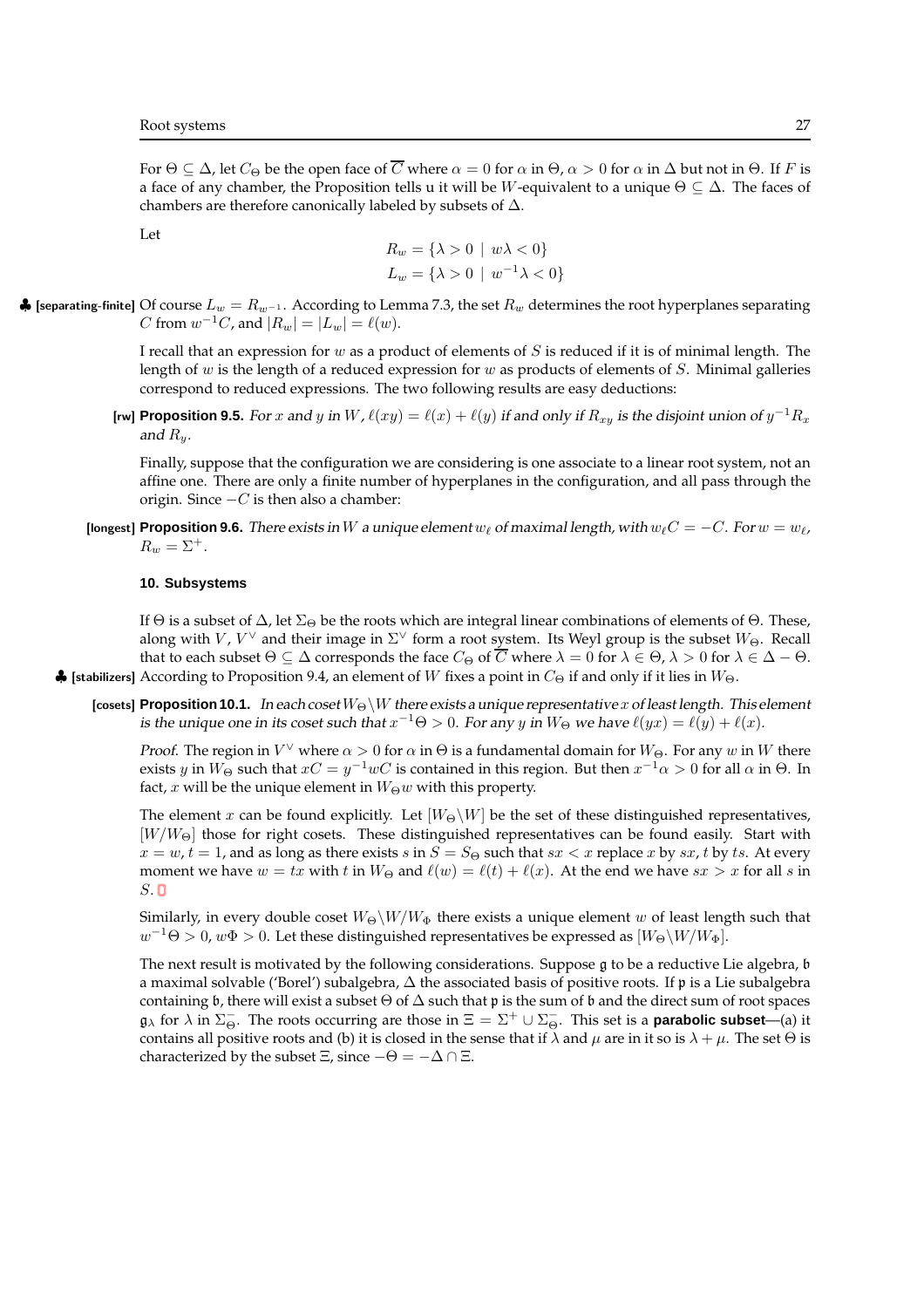For example, if  $G = GL_n$  and  $\Theta = {\epsilon_m - \epsilon_{m+1}}$ , then P is the subgroup of matrices where  $x_{i,j} = 0$  for  $i > m$ ,  $j \le m$ . If  $n = 4$  and  $m = 2$ , we get the pattern

$$
\left[ \begin{matrix} * & * & * & * \\ * & * & * & * \\ 0 & 0 & * & * \\ 0 & 0 & * & * \end{matrix} \right].
$$

Conversely:

**[parabolic-set] Proposition 10.2.** Suppose  $\Xi$  to be a parabolic subset, and let  $\Theta = \Delta \cap -\Xi$ . Then  $\Xi = \Sigma^+ \cup \Sigma^-_\Theta$ .

*Proof.* We need to show (a) if  $\xi$  is in  $\Xi \cap \Sigma^-$  then  $\xi$  is in  $\Sigma^-_\Theta$  and (b) if  $\xi$  is in  $\Sigma^-_\Theta$  then  $\xi$  is in  $\Xi$ .

Suppose  $\xi$  in  $\Sigma_{\Theta}^-$ . Set  $\xi = -\sum_{\alpha} c_{\alpha} \alpha$ . The proof goes by induction on  $h(\xi) = \sum c_{\alpha}$ . Since  $-\Theta \subseteq \Xi$ ,  $\xi$  is in  $\Xi$  if  $h(\xi) = 1$ . Otherwise  $\xi = \xi_* - \alpha$  with  $\xi_*$  also in  $\Sigma_X^-$ . By induction  $\xi_*$  is in  $\Xi$ , and since  $\Xi$  is closed so is  $\xi$  in  $\Xi$ .

Suppose  $\xi$  in  $\Xi \cap \Sigma^-$ . If  $h(\xi) = 1$  then  $\xi$  is in  $-\Delta \cap \Xi = -\Theta$ . Otherwise,  $\xi = \xi_* - \alpha$  with  $\alpha$  in  $\Delta$ . Then  $\xi_* = \xi + \alpha$  also lies in  $\Xi$  since  $\Xi$  contains all positive roots and it is closed. Similarly  $-\alpha = \xi - \xi_*$  lies in Ξ, hence in Θ. By induction  $\xi_*$  lies  $\Sigma_{\Theta}^-$ , but then so does  $\xi$ .

In the rest of this section, assume for convenience that  $V = V(\Sigma)$  (i.e. that the root system is semi-simple), and also that the root system is reduced. The material to be covered is important in understanding the decomposition of certain representations of reductive groups. I learned it from Jim Arthur, but it appears as Lemma 2.13 of [Langlands:1976], and presumably goes back to earlier work of Harish-Chandra.

At this point we understand well the partition of all of V by chambers. In this discussion we'll look at the induced partitions of lower dimensional linear subspaces in the partition.

Fix the chamber *C* with associated  $\Delta$ . For each  $\Theta \subseteq \Delta$  let

$$
V_{\Theta} = \bigcap_{\alpha \in \Theta} \ker(\alpha) .
$$

The set of roots which vanish identically on  $V_{\Theta}$  are those in  $\Sigma_{\Theta}$ . The space  $V_{\Theta}$  is partitioned into chambers by the hyperplanes  $\lambda = 0$  for  $\lambda$  in  $\Sigma^+ - \Sigma_\Theta^+$ . One of these is the face  $C_\Theta$  of the fundamental Weyl chamber  $C = C_{\emptyset}$ . If  $\Theta = \emptyset$  we know that the connected components of the complement of root hyperplanes are a principal homogeneous set with respect to the full Weyl group. In general, the chambers of  $V_{\Theta}$  are the faces of full chambers, and in particular we know that each is the Weyl transform of a unique facette of a fixed positive chamber C. But we want to make this more precise.

The problem to be dealt with here is that the chambers in the partition of  $V_{\Theta}$  do not form a principal homogeneous set for any group.

[associates] **Proposition 10.3.** Suppose Θ and Φ to be subsets of ∆. The following are equivalent:

- (a) there exists w in W taking  $V_{\Phi}$  to  $V_{\Theta}$ ;
- (b) there exists w in W taking  $\Phi$  to  $\Theta$ .

In these circumstances,  $\Theta$  and  $\Phi$  are said to be **associates**. Let  $W(\Theta, \Phi)$  be the set of all w taking  $\Phi$  to  $\Theta$ .

*Proof.* That (b) implies (a) is immediate. Thus suppose  $wV_{\Phi} = V_{\Theta}$ . This implies that  $w\Sigma_{\Phi} = \Sigma_{\Theta}$ . Let  $w_*$  be of least length in the double coset  $W_{\Theta}wW_{\Phi}$ , so that  $w_*\Sigma_{\Phi}^+=\Sigma_{\Theta}^+$ . Since  $\Phi$  and  $\Theta$  are bases of  $\Sigma_{\Phi}^+$ and  $\Sigma^+_{\Theta}$ , this means that  $w_*\Phi=\Theta$ .

[associate-chambers] **Corollary 10.4.** For each w in  $W(\Theta, \Phi)$  the chamber wC<sub>Φ</sub> is a chamber of V<sub>Θ</sub>. Conversely, every chamber of  $V_{\Theta}$  is of the form  $wC_{\Phi}$  for a unique associate  $\Phi$  of  $\Theta$  and  $w$  in  $W(\Theta, \Phi)$ .

> *Proof.* The first assertion is trivial. Any chamber of  $V_{\Theta}$  will be of the form  $wC_{\Phi}$  for some w in W and some unique  $\Phi \subseteq \Delta$ . But then  $wV_{\Phi} = V_{\Theta}$ .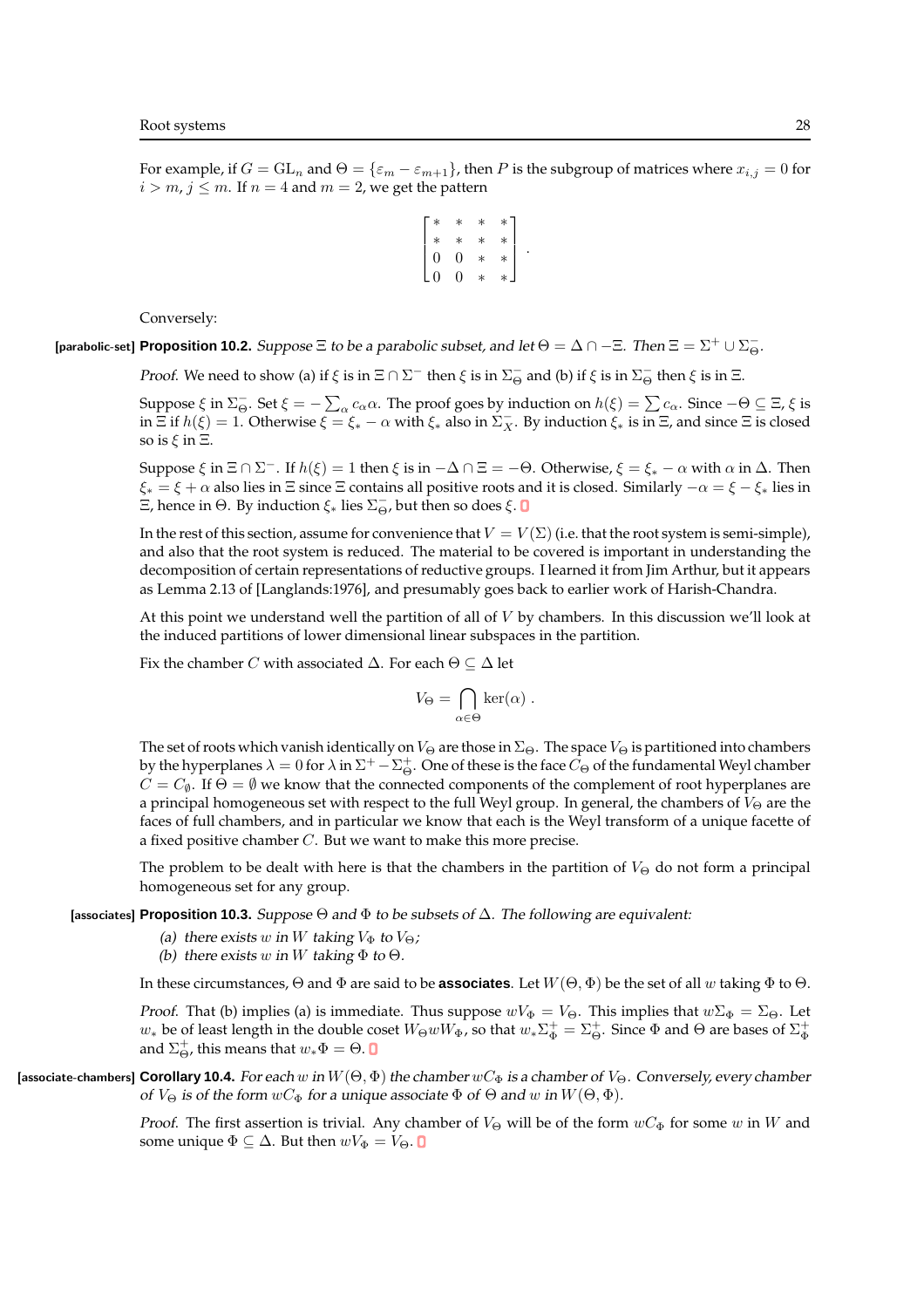We'll see in a moment how to find w and  $\Phi$  by an explicit geometric construction.

One of the chambers in  $V_{\Theta}$  is  $-C_{\Theta}$ . How does that fit into the classification? For any subset  $\Theta$  of  $\Delta$ , let  $w_{\ell,\Theta}$  be the longest element in the Weyl group  $W_{\Theta}$ . The element  $w_{\ell,\Theta}$  takes  $\Theta$  to  $-\Theta$  and permutes  $\Sigma^+ \backslash \Sigma^+_\Theta$ . The longest element  $w_\ell = w_{\ell,\Delta}$  takes  $-\Theta$  back to a subset  $\overline{\Theta}$  of  $\Sigma^+$  called its **conjugate** in  $\Delta$ .

[opposite-cell] Proposition 10.5. If  $\Phi = \overline{\Theta}$  and  $w = w_\ell w_{\ell, \Theta}$  then  $-C_\Theta = w^{-1} C_\Phi$ .

*Proof.* By definition of the conjugate,  $wV_{\Theta} = V_{\Phi}$  and hence  $w^{-1}V_{\Phi} = V_{\Theta}$ . The chamber  $-C_{\Theta}$  is the set of vectors v such that  $\alpha \bullet v = 0$  for  $\alpha$  in  $\Theta$  and  $\alpha \bullet v < 0$  for  $\alpha$  in  $\Delta \setminus \Theta$ . Analogously for  $C_{\Phi}$ .

[only] **Lemma 10.6.** If  $\Theta$  is a maximal proper subset of  $\Delta$  then its only associate in  $\Delta$  is  $\overline{\Theta}$ .

*Proof.* In this case  $V_{\Theta}$  is a line, and its chambers are the two half-lines  $C_{\Theta}$  and its complement.  $\square$ 

If  $\Omega = \Theta \cup \{\alpha\}$  for a single  $\alpha$  in  $\Delta - \Theta$  then the Weyl element  $w_{\ell,\Omega}w_{\ell,\Theta}$  is called an **elementary conjugation**.

**Elementary-conjugation] Lemma 10.7.** Suppose that  $\Omega = \Theta \cup \{\alpha\}$  with  $\alpha$  in  $\Delta - \Theta$ . Then the chamber and sharing the panel  $C_{\Omega}$ with  $C_{\Theta}$  is  $sC_{\Phi}$  where  $\Phi$  is the conjugate of  $\Theta$  in  $\Omega$  and  $s=w_{\ell,\Omega}w_{\ell,\Phi}$ .

> *Proof.* Let  $C_* = wC_{\Phi}$  be the neighbouring chamber with  $s\Phi = \Theta$ . Then s fixes the panel shared by  $C_{\Theta}$  $\clubsuit$  [only] and  $C_*$ , so must lie in  $W_{\Omega}$ . But then Φ must be an associate of  $\Theta$  in  $\Omega$ . Apply Lemma 10.6. □

- A gallery in  $V_{\Theta}$  is a sequence of chambers  $C_0, C_1, \ldots, C_n$  where  $C_{i-1}$  and  $C_i$  share a panel. To each  $\clubsuit$  [associate-chambers]  $C_i$  we associate according to Corollary 10.4 a subset  $\Theta_i$  and an element  $w_i$  of  $W(\Theta,\Theta_i)$ . Since  $C_{i-1}$ and  $C_i$  share a panel, so do  $w_{i-1}^{-1}C_{i-1}$  and  $w_{i-1}C_i$ . But  $w_{i-1}C_{i-1}$  is  $C_{\Theta_{i-1}}$ , so to this we may apply the preceding Lemma to see that  $\Theta_{i1}$  and  $\Theta_i$  are conjugates in their union  $\Omega_i$ , and that  $s_i = w_{i-1}^{-1}w_i$  is equal to the corresponding conjugation. The gallery therefore corresponds to an expression  $w = s_1 \ldots s_n$ where each  $s_i$  is an elementary conjugation. In summary:
	- **[conjugates] Proposition 10.8.** Every element of  $W(\Theta, \Phi)$  can be expressed as a product of elementary conjugations. Each such expression corresponds to a gallery from  $C_{\Theta}$  to  $wC_{\Phi}$ .

For w in  $W(\Theta, \Phi)$  its **relative length** is the length of a minimal gallery in  $V_{\Theta}$  leading from  $C_{\Theta}$  to  $wC_{\Phi}$ .

For w in  $W(\Theta, \Phi)$ , let  $\psi_w$  be the set of hyperplanes in  $V_{\Theta}$  separating  $C_{\Theta}$  from  $wC_{\Phi}$ . Then it is easy to see that  $\ell_{rel}(xy) = \ell_{rel}(x) + \ell_{rel}(y)$  if and only if  $\psi_y \cup y\psi_x \subseteq \psi_{xy}$ .

[relative-separates] **Lemma 10.9.** Suppose w in  $W(\Theta, \Phi)$ . Then

(a) If  $\lambda$  is in  $\Sigma^+ \backslash \Sigma_\Theta^+$  separates  $C_\Theta$  from  $wC_\Phi$ ,  $\lambda$  separates  $wC_\emptyset$  from  $C_\emptyset$ ;

(b) If  $\lambda > 0$  separates  $wC_{\emptyset}$  from  $C_{\emptyset}$ , either  $\lambda \in \Sigma_{\Theta}^{+}$  or  $\lambda \in \Sigma^{+} \backslash \Sigma_{\Theta}^{+}$ .

[longest-relative] **Proposition 10.10.** If w lies in W(Θ, Φ) then

 $\ell_{\rm rel}(w_\ell w_\Phi) = \ell_{\rm rel}(w_\ell w_{\ell,\Phi} w^{-1}) + \ell_{\rm rel}(w)$ .

[relative-lengths] **Proposition 10.11.** Suppose x in  $W(\Theta_3, \Theta_2)$ , y in  $W(\Theta_2, \Theta_1)$ . If the relative length of xy is the sum of the relative lengths of x and y, then  $\ell(xy) = \ell(x) + \ell(y)$ .

Proof. By induction on relative length.

If  $C_0,C_1,\ldots$  ,  $C_n$  is a gallery in  $V_{\Theta}$ , it is called **primitive** if  $\Theta_{i-1}$  is never the same as  $\Theta_i.$ 

[primitive] **Proposition 10.12.** Every  $W(\Theta, \Phi)$  has at least one element with a primitive representation.

*Proof.* If  $w = s_1 \dots s_{i-1} s_i \dots s_n$  and  $\Theta_{i-1} = \Theta_i$  then  $s_1 \dots \widehat{s}_i \dots s_n$  is also in  $W(\Theta, \Phi)$ .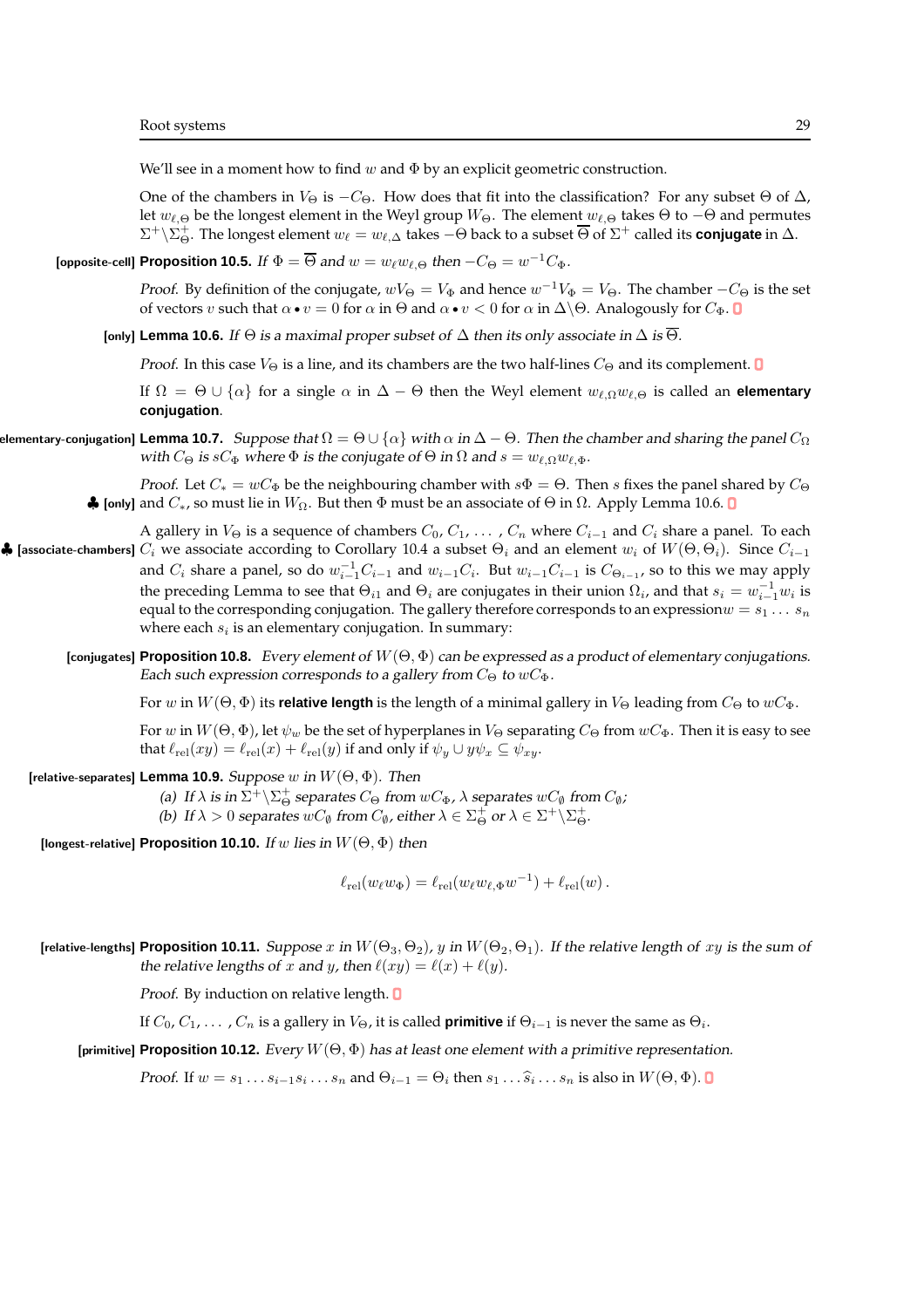### **11. Chains**

If  $\lambda$  and  $\mu$  are roots, the  $\lambda$ -**chain** through  $\mu$  is the set of all roots of the form  $\mu + n\lambda$ . We already know that both  $\mu$  and  $r_{\lambda} \nu \mu$  are in this chain. So is everything in between, as we shall see. The basic result is:

[chains1] **Lemma 11.1.** Suppose  $\lambda$  and  $\mu$  to be roots.

(a) If  $\langle \mu, \lambda^{\vee} \rangle > 0$  then  $\mu - \lambda$  is a root unless  $\lambda = \mu$ . (b) If  $\langle \mu, \lambda^{\vee} \rangle < 0$  then  $\mu + \lambda$  is a root unless  $\lambda = -\mu$ .

*Proof.* If  $\lambda$  and  $\mu$  are proportional then either  $\lambda = 2\mu$  or  $\mu = 2\lambda$  and the claims are immediate. Suppose they are not. If  $\langle \mu, \lambda^{\vee} \rangle > 0$  then either it is 1 or  $\langle \lambda, \mu^{\vee} \rangle = 1$ . In the first case

$$
s_{\lambda}\mu = \mu - \langle \mu, \lambda^{\vee} \rangle \lambda = \mu - \lambda
$$

so that  $\mu - \lambda$  is a root, and in the second  $s_\mu \lambda = \lambda - \mu$  is a root and consequently  $\mu - \lambda$  also. The other claim is dealt with by swapping  $-\lambda$  for  $\lambda$ .

Hence:

- **[chain-ends] Proposition 11.2.** If  $\mu$  and  $\nu$  are left and right end-points of a segment in a  $\lambda$ -chain, then  $\langle \mu, \lambda^{\vee} \rangle < 0$  and  $\langle \nu, \lambda^{\vee} \rangle \geq 0.$ 
	- **[chains2] Proposition 11.3.** Suppose  $\lambda$  and  $\mu$  to be roots. If  $\mu p\lambda$  and  $\mu + q\lambda$  are roots then so is every  $\mu + n\lambda$ with  $-p \leq n \leq q$ .

*Proof.* Since $\langle \mu + n\lambda, \lambda^{\vee} \rangle$  is an increasing function of n, the existence of a gap between two segments would contradict the Corollary.  $\Box$ 

#### **12. Dynkin diagrams**

The **Dynkin diagram** of a reduced system with base  $\Delta$  is a labeled graph whose nodes are elements of  $\Delta$ , and an edge between  $\alpha$  and  $\beta$  when

$$
\left|\langle \alpha, \beta^\vee\rangle\right| \geq \left|\langle \beta, \alpha^\vee\rangle\right| > 0 \; .
$$

This edge is labeled by the value of  $\big|\langle\alpha,\beta^\vee\rangle\big|$ , and this is usually indicated by a multiple link, oriented from  $\alpha$  to  $\beta$ . Here are the Dynkin diagrams of all the reduced rank two systems:



In the diagram for  $G_2$ , and in the following diagrams as well, I have noted the conventional labelling of the roots.

The Dynkin diagram determines the Cartan matrix of a reduced system. The complete classification of irreducible, reduced systems is known, and is explained by the following array of diagrams. The numbering is arbitrary, even inconsistent as  $n$  varies, but follows the convention of Bourbaki. Note also that although systems  $B_2$  and  $C_2$  are isomorphic, the conventional numbering is different for each of them.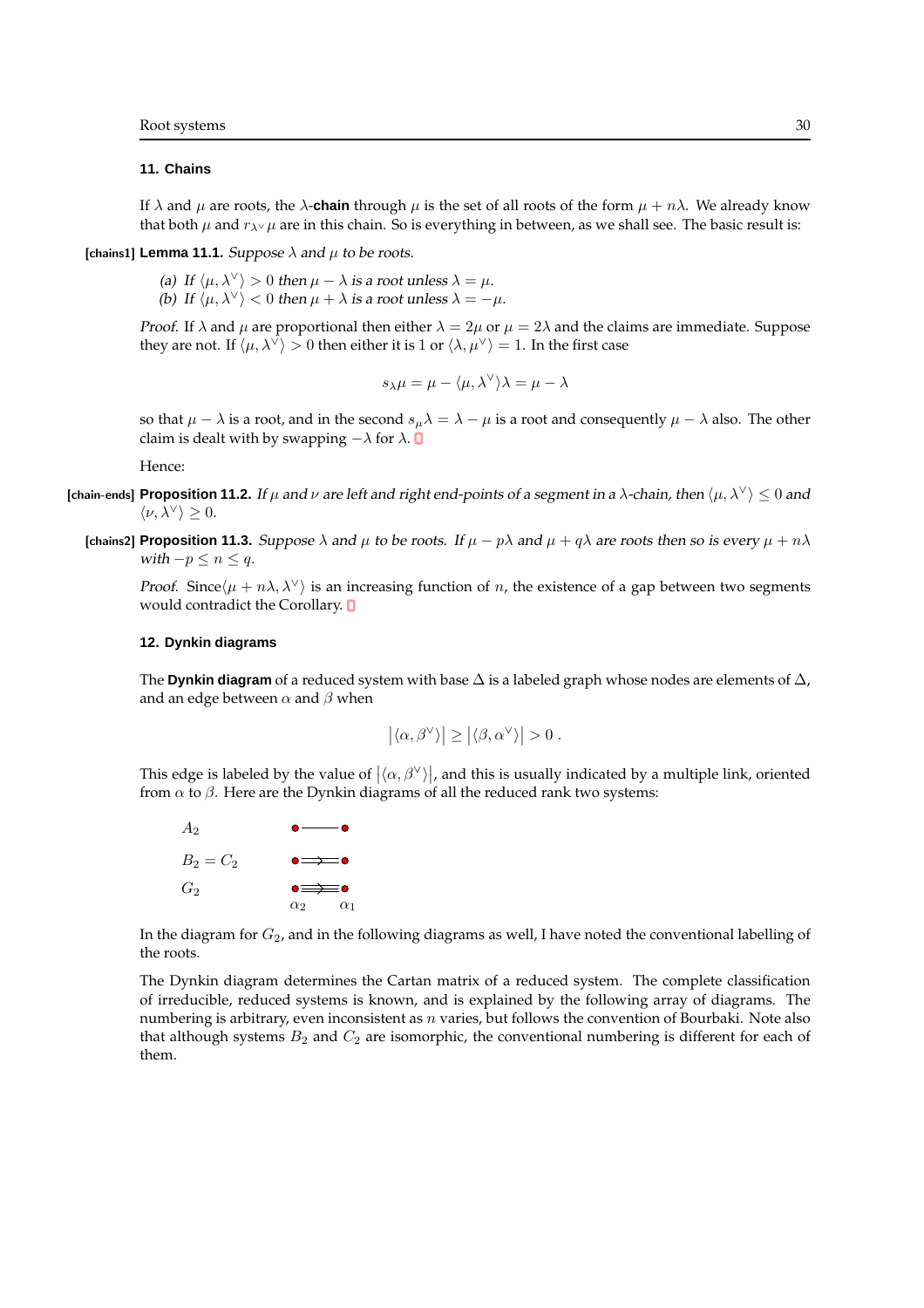

In addition there is a series of non-reduced systems of type  $BC_n$  obtained by superimposing the diagrams for  $B_n$  and  $C_n$ .

#### **13. Dominant roots**

A positive root  $\tilde{\alpha}$  is called **dominant** if every other root is of the form

$$
\widetilde{\alpha}-\sum_{\alpha\in\Delta}c_\alpha\alpha
$$

with all  $c_{\alpha}$  in  $\mathbb{N}$ .

[dominant] **Proposition 13.1.** If Σ is an irreducible root system, then there exists <sup>a</sup> unique dominant root.

Proof. We can even describe a practical way to calculate it. Start with any positive root  $\lambda$ , for example  $\clubsuit$  [chains1] one in  $\Delta$ , and as long as some  $\lambda + \alpha$  with  $\alpha$  in  $\Delta$  is a root, replace  $\lambda$  by  $\lambda + \alpha$ . According to Lemma 11.1, at the end we have  $\langle \lambda, \alpha^\vee \rangle \ge 0$  for all  $\alpha$  in  $\Delta$ . We then also have  $\langle \alpha, \lambda^\vee \rangle \ge 0$  for all  $\alpha$ , and at least one of these must actually be  $> 0$ .

Suppose  $\lambda = \sum n_{\alpha} \alpha$ . Let X be the  $\alpha$  with  $n_{\alpha} \neq 0$  and Y its complement in  $\Delta$ . If Y isn't empty, then because of irreducibility there exists  $\alpha$  in X and  $\beta$  in Y with  $\langle \alpha, \beta^{\vee} \rangle < 0$ . Hence we get the contradiction

$$
0\leq \langle \lambda,\beta^\vee\rangle=\sum_{\alpha\in X}n_\alpha\langle \alpha,\beta^\vee\rangle<0
$$

So  $n_{\alpha} > 0$  for all  $\alpha$ .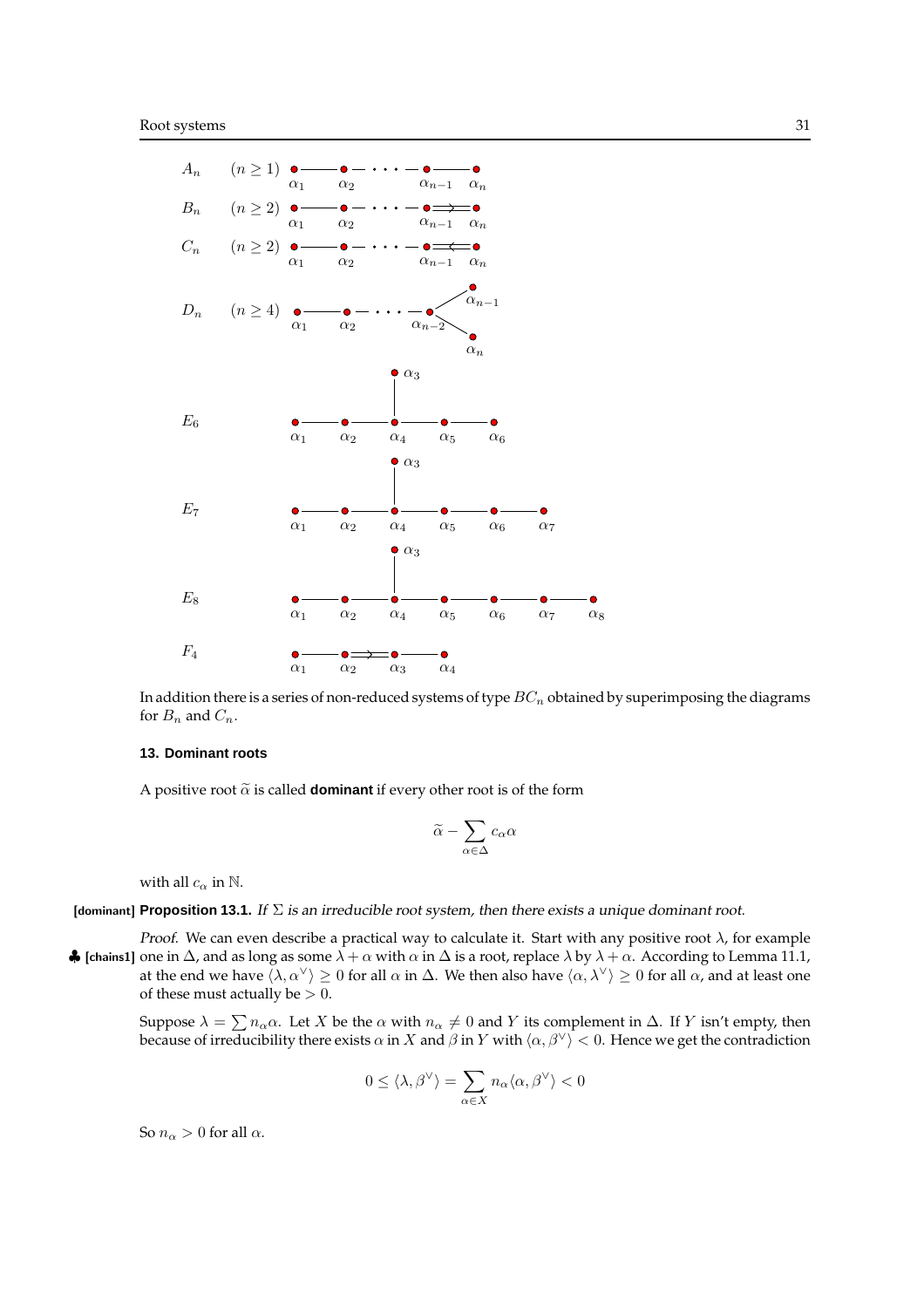If there were a root  $\nu$  not of the form

$$
\lambda-\sum_{\alpha\in\Delta}c_\alpha\alpha
$$

then there would exist a second root  $\mu$ , constructed from  $\nu$  by the same procedure, with the same property. Then

$$
\langle \lambda, \mu^\vee \rangle = n_\alpha \sum \langle \alpha, \mu^\vee \rangle > 0 \,.
$$

 $\clubsuit$  [chains1] According to Lemma 11.1,  $\lambda - \mu$  is a root. But this implies that either  $\lambda > \mu$  or  $\lambda < \mu$ , contradicting maximality.  $\Box$ 

The proof shows that the dominant root is the unique one in the closure of the positive Weyl chamber.

Note that for an irreducible system the dominant root will be the last one in the queue.

### **14. Affine root systems**

Assume a reduced semi-simple root system.

Two configurations will be considered equivalent if they are the same up to an affine transformation. Let's look first at those configurations for which the Weyl group is a **dihedral group**, one generated by orthogonal reflections in two hyperplanes. There are two cases, according to whether the hyperplanes are parallel or not.



The first case is easiest. Let  $H_1$  and  $H_2$  be the two parallel hyperplanes. The product  $\tau = s_{H_1}s_{H_2}$  is a translation, and the hyperplanes  $\tau^m(H_1)$  and  $\tau^n(H_2)$  form a Euclidean root configuration. Conversely, any Euclidean root configuration in which all the hyperplanes are parallel arises in this way. We are dealing here with an essentially one-dimensional configuration. The group  $W$  is the infinite dihedral group.

 $\clubsuit$  [base] According to Proposition 8.7, the roots are contained in a lattice—in fact, in the free  $\mathbb Z$ -module  $\mathcal R$  spanned by  $\Delta$ . The coroots then span a lattice  $\mathcal{R}^{\vee}$  contained in the dual lattice Hom( $\mathcal{R}, \mathbb{Z}$ ). In general the inclusion will be proper. The roots will in turn then be contained in the dual  $\text{Hom}(\mathcal{R}^{\vee}, \mathbb{Z})$  of  $\mathcal{R} \vee$ .

Define  $W_{\text{aff}}$  to be the group of affine transformations generated by W and translations by elements of  $\mathcal{R}^{\vee}, \widehat{W}$  the larger group generated by W and Hom( $\mathcal{R}, \mathbb{Z}$ ). Both groups preserve the system of affine hyperplanes  $\lambda + k = 0$ , where  $\lambda$  is a root, consequently permuting the connected components of the complement, called **alcoves**.

[alcoves] **Proposition 14.1.** The region  $C_{\text{aff}}$  where  $\alpha > 0$  for all  $\alpha$  in  $\Delta$ ,  $\tilde{\alpha} < 1$  is an alcove.

*Proof.* It has to be shown that for any root  $\alpha$  and integer k, the region  $C_{\text{aff}}$  lies completely on one side or the other of the hyperplane  $\alpha \bullet x - k = 0$ . If  $k = 0$  this is clear. If  $k < 0$  we can change  $\alpha$  to  $-\alpha$  and k to  $-k$ , so we may assume that  $k > 0$ . Since 0 lies in the closure of  $C_{\text{aff}}$ , it must be shown that  $\alpha + k < 0$  on **4** [dominant] all of  $C_{\text{aff}}$ . But by Proposition 13.1 we can write  $\alpha = \widetilde{\alpha} - \sum_{\Delta} c_{\beta} \beta$  with all  $c_{\beta} \ge 0$ , so for any  $x$  in  $C_{\text{aff}}$ 

$$
\alpha \bullet x = \widetilde{\alpha} \bullet x - \sum_{\Delta} c_{\beta}(\beta \bullet x) < 1 \leq k \cdot \mathbf{C}
$$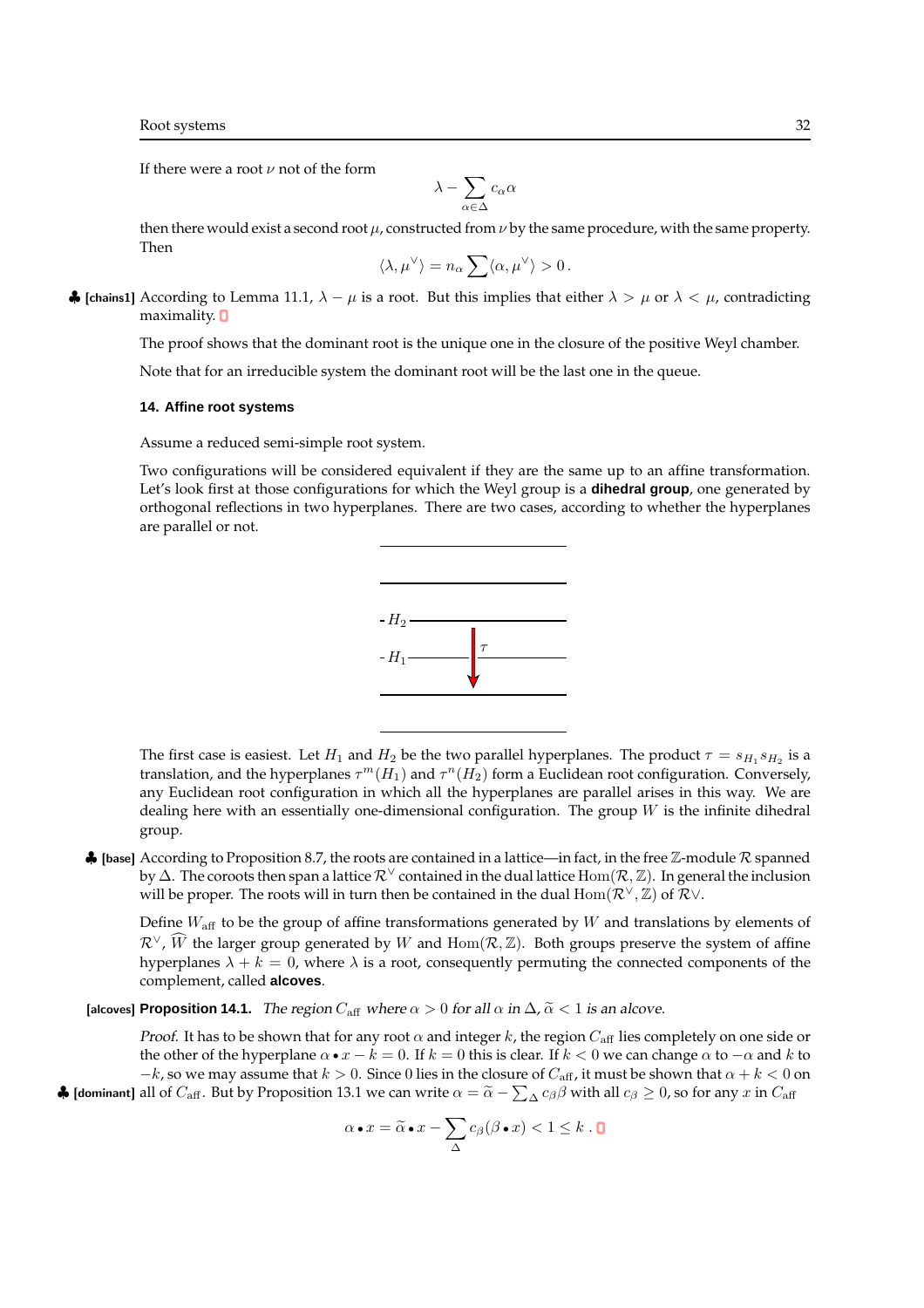Let  $\widetilde{\Delta}$  be the union of  $\Delta$  and  $-\widetilde{\alpha} + 1$ . For any pair  $\alpha$ ,  $\beta$  in  $\widetilde{\Delta}$ 

$$
-4<\langle\alpha,\beta^\vee\rangle\leq 0
$$

The **affine Dynkin diagram** is a graph whose nodes are elements of  $\tilde{\Delta}$  with edges labelled and oriented according to the values of  $\langle \alpha, \beta^{\vee} \rangle$  and  $\langle \beta, \alpha^{\vee} \rangle$ . Let  $\tilde{s}$  be the affine reflection in the hyperplane  $\tilde{\alpha} = 1$ ,  $\tilde{S}$ the union of  $S$  and  $\tilde{s}$ .

[affines] **Corollary 14.2.** The group  $W_{\text{aff}}$  is generated by the involutions in  $\widetilde{S}$ .

- $\clubsuit$  [stabilizers] According to Proposition 9.4, every face of an alcove is the transform by an element of  $W_{\text{aff}}$  of a unique face of the alcove  $C_{\text{aff}}$ . Elements of the larger group  $\widetilde{W}$  also permute alcoves, but do not necessarily preserve this labelling. If w is an element of  $\widetilde{W}$  and  $\alpha$  an element of  $\widetilde{\Delta}$ , then the face  $wF_\alpha$  of  $wC_{\text{aff}}$  will be the transform  $xF_\beta$  for some unique  $\beta$  in  $\tilde{\Delta}$ . Let  $\iota(w)$  be the map from  $\tilde{\Delta}$  to itself taking  $\alpha$  to  $\beta$ .
- [automorphism] **Proposition 14.3.** The map from  $w \mapsto \iota(w)$  induces an isomorphism of  $\widetilde{W}/W_{\text{aff}}$  with the group of automorphisms of the affine Dynkin diagram.

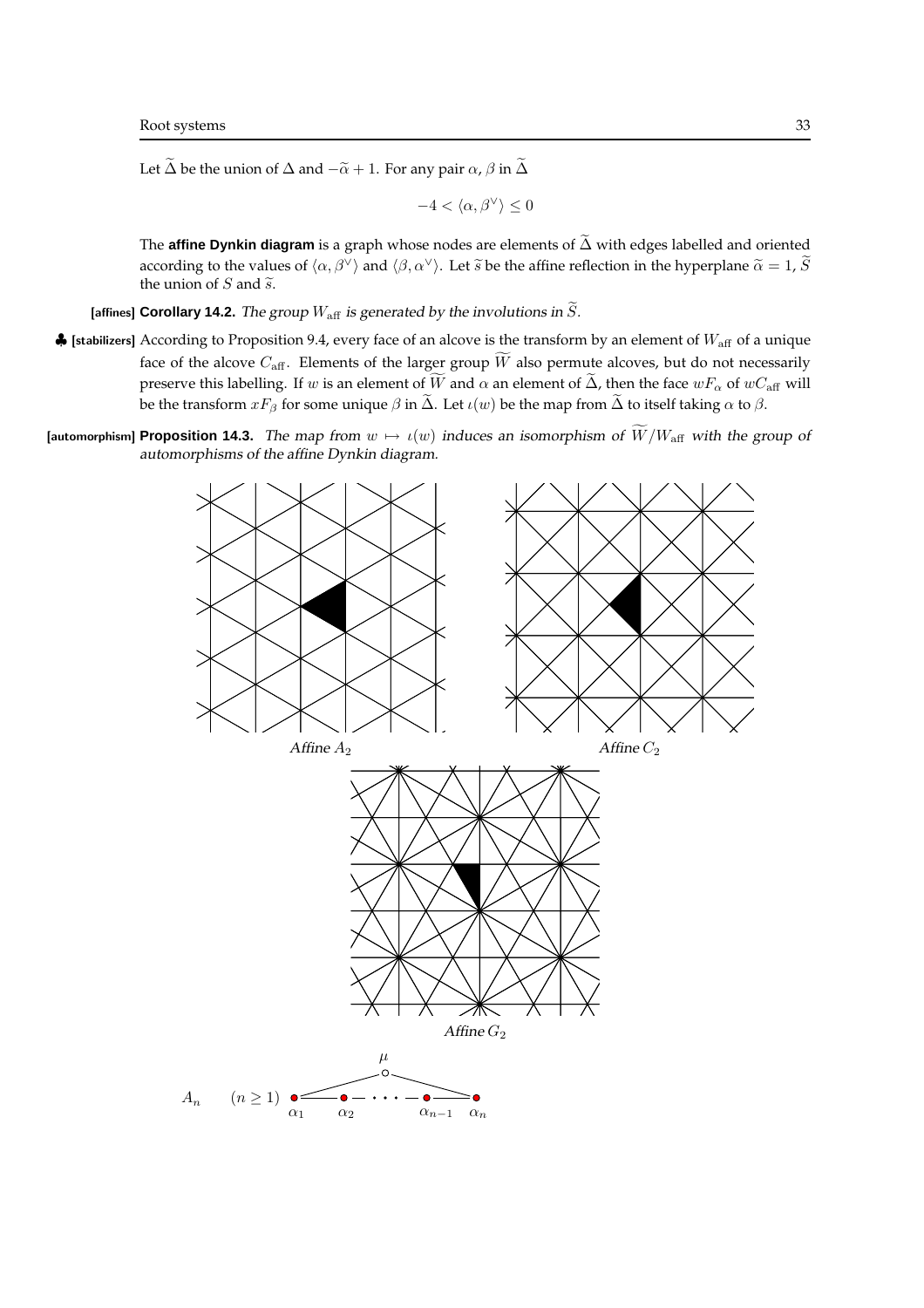

### **15. Computation**

Working explicitly with a root system of any rank beyond 3 or 4 is tedious, and best done with a computer. I'll mention here only a few techniques.

Here are some computational problems that arise naturally: (1) Given a Cartan matrix, list all the corresponding roots together with data associated to them, such as their reflections; (2) list the entire Weyl group, or at least traverse through it in order to verify something; (3) compute the  $\lambda$ -chains, as well as the numbers  $p_{\lambda,\mu}$ ; They will be useful in dealing with Lie algebras.

The first question that arises is how exactly what data to attach to a root. This might vary with what one wants to calculate, but as a minimum the array of coefficients in an expression

$$
\lambda = \sum_{\Delta} \lambda_{\alpha} \alpha \,.
$$

Another is, how to represent an element of W? The obviou schoice is by its matrix, but this will be rather large and in most cases not helpful. A better choice was suggested to me many years ago by David Vogan. For each  $v$  in  $V^{\vee}$  define

$$
v_{\alpha} = \langle \alpha, v \rangle
$$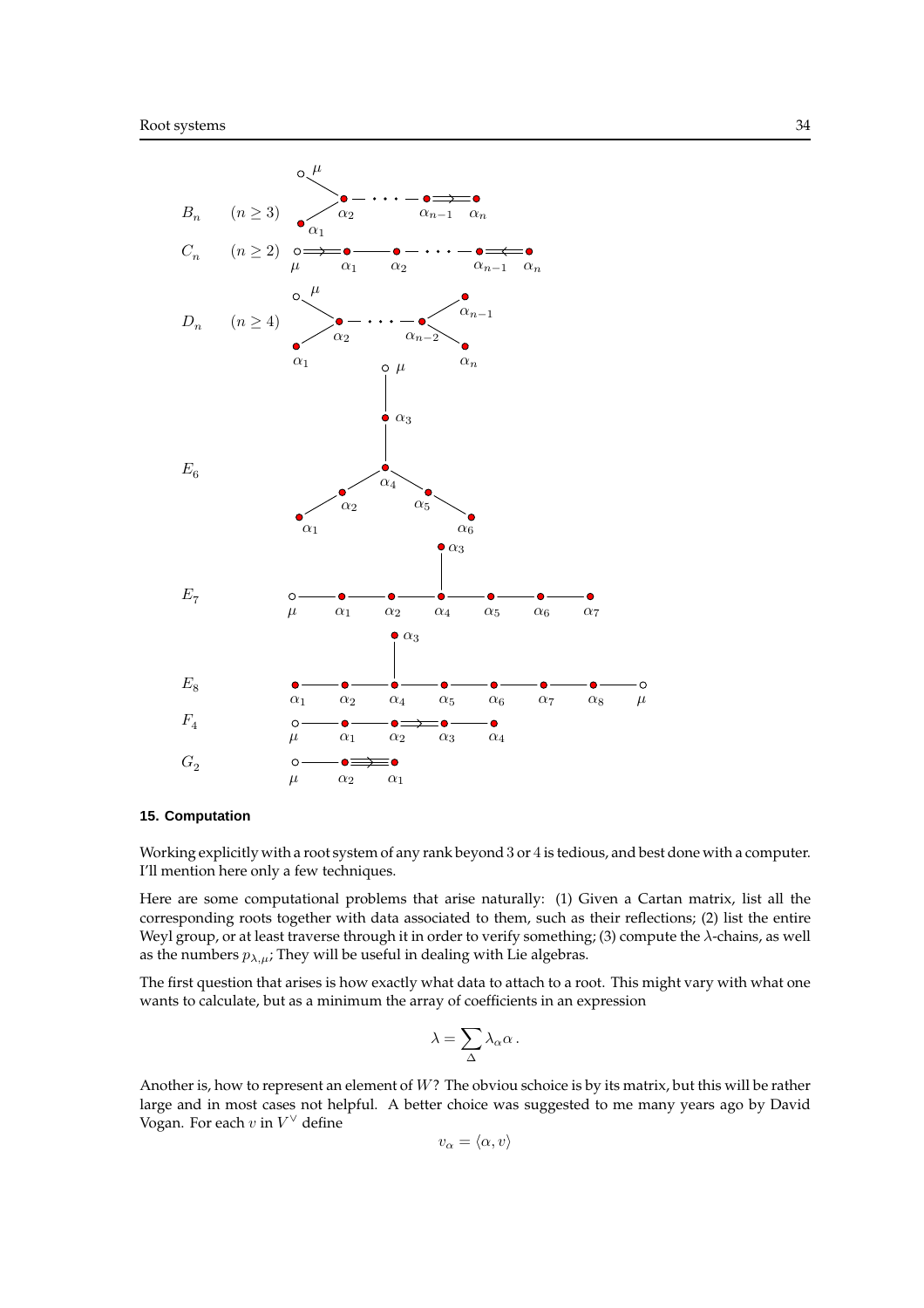for  $\alpha$  in  $\Delta$ . Let  $\widehat{\rho}$  be a vector in  $V^{\vee}$  with  $\widehat{\rho}_{\alpha} = \langle \alpha, \widehat{\rho} \rangle = 1$  for all  $\alpha$  in  $\Delta$ . It lies in the chamber C. Represent w by the vector  $w\hat{\rho}$ . Reflections can be calculated by this formula:

$$
\langle \alpha, s_{\beta} u \rangle = \langle \alpha, u - \langle \beta, u \rangle \beta^{\vee} \rangle = \langle \alpha, u \rangle - \langle \beta, u \rangle \langle \alpha, \beta^{\vee} \rangle = u_{\alpha} - \langle \alpha, \beta^{\vee} \rangle u_{\beta}.
$$

with  $u = \hat{\rho}$ .

We can use this representation directly to solve one of our problems:

ALGORITHM. Given w, find an expression for it as <sup>a</sup> product of elementary reflections.

The vector  $u = w\hat{\rho}$  lies in wC, so  $\ell(s_\alpha w) < \ell(w)$  if and only if  $\langle \alpha, u \rangle < 0$ . So we keep finding such a  $\alpha$  and replacing u by  $s_{\alpha}u$ , stopping only when  $u_{\alpha} > 0$  for all  $\alpha$ . The word expression for w is the product of the  $s_{\alpha}$  applied.

Here's another useful one, amounting to what I call saturation in the construction of the root system:

ALGORITHM. We start with <sup>a</sup> Cartan matrix and construct the corresponding root system together with for each root  $\lambda$  a table of all reflections  $s_{\alpha}\lambda$  for  $\alpha$  in  $\Delta$ .

To each root  $\lambda$  we associate (1) the coefficient array in the expression  $\lambda = \sum_{\Delta} n_{\alpha} \alpha$  We maintain a queue (first in, first out) of roots whose refection table has not yet been built, as well as <sup>a</sup> list of all roots so far calculated. We start by putting roots of  $\Delta$  (basis arrays) on the queue and in the list.

While the queue is not empty, remove a root  $\lambda$  from it Calculate its reflections, adding new roots to the queue and the list of all roots.

And another:

ALGORITHM. We start with a root  $\lambda$  and produce a product w of elementary reflections with  $w^{-1}\lambda \in \Delta$ .

If  $\lambda < 0$ , record this fact and swap  $-\lambda$  for  $\lambda$ . Now

$$
\lambda = \sum_{\Delta} n_{\alpha} \alpha
$$

with all  $n_\alpha \geq 0$  and one  $n_\alpha > 0$ . The proof proceeds by induction on the height  $|\lambda| = \sum n_\alpha$  of  $\lambda$ . If  $|\lambda| = 1$ , then  $\lambda$  lies in  $\Delta$ , and there is no problem. Since the positive chamber C is contained in the cone spanned by the positive roots, no positive root is contained in the closure of  $C$ . Therefore  $\lambda, \alpha^{\vee} >> 0$  for some  $\alpha$  in  $\Delta$ . Then

$$
r_\alpha\lambda=\lambda-\langle\lambda,\alpha^\vee\rangle\alpha
$$

has smaller height than  $\lambda$ , and we can apply the induction hypothesis.

If the original  $\lambda$  was negative, this gives us  $w$  with  $w^{-1}\lambda$  in  $\Delta$ , and just one more elementary reflection has to be applied.